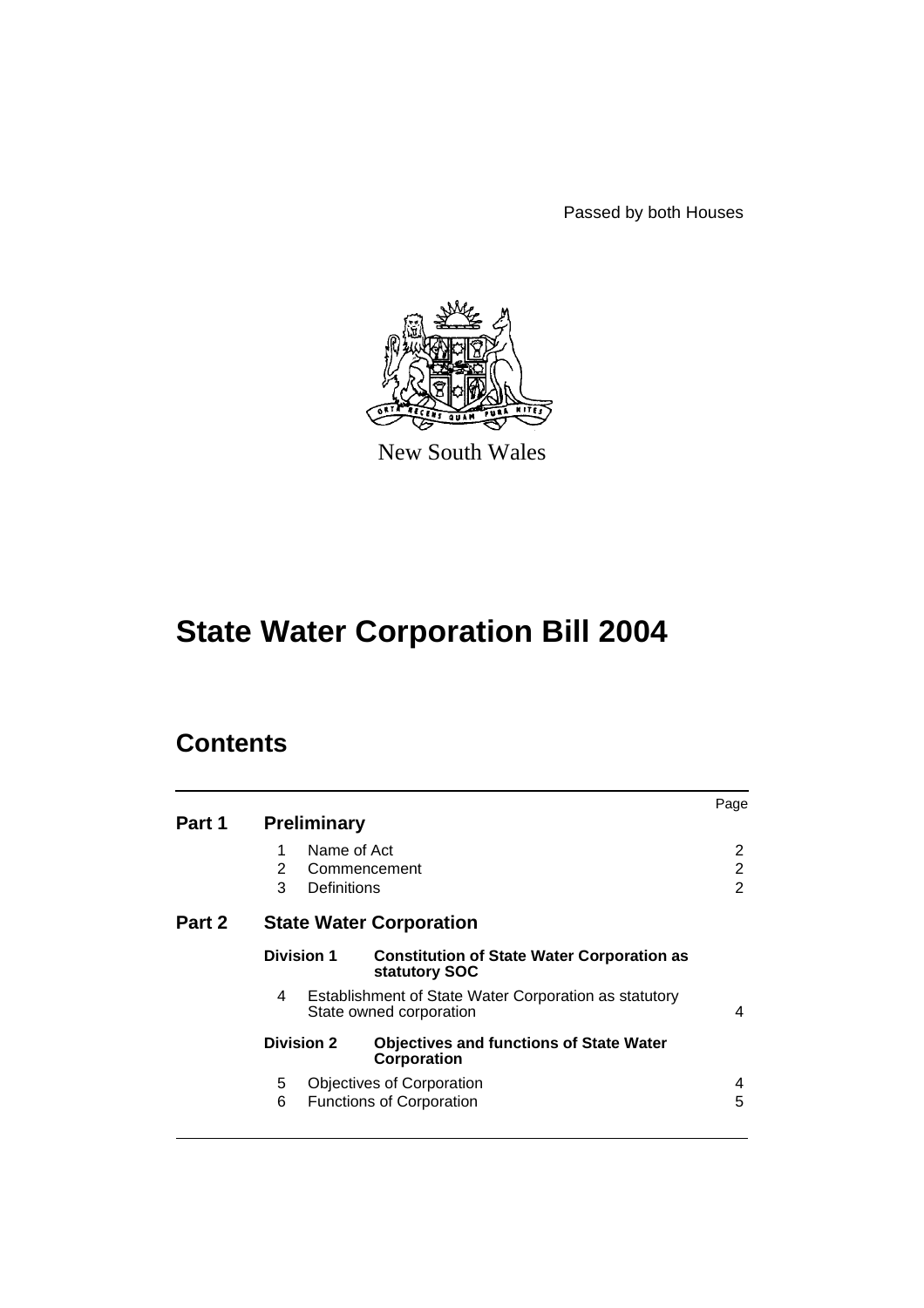**Contents** 

l.

|        |    |                      |                                                                             | Page           |  |
|--------|----|----------------------|-----------------------------------------------------------------------------|----------------|--|
|        |    | <b>Division 3</b>    | <b>Management of State Water Corporation</b>                                |                |  |
|        | 7  |                      | Board of directors of Corporation                                           | 6              |  |
|        | 8  |                      | Chief executive officer                                                     | 6              |  |
|        | 9  |                      | Acting chief executive officer                                              | $\overline{7}$ |  |
|        |    | <b>Division 4</b>    | Transfer of assets, rights and liabilities                                  |                |  |
|        | 10 |                      | Transfer of specified assets, rights and liabilities                        | 8              |  |
|        |    | <b>Division 5</b>    | <b>Operating licence</b>                                                    |                |  |
|        | 11 |                      | Grant of operating licence                                                  | 8              |  |
|        | 12 |                      | Terms and conditions of operating licence                                   | 9              |  |
|        | 13 |                      | Amendment of operating licence                                              | 10             |  |
|        | 14 |                      | Term of operating licence                                                   | 10             |  |
|        | 15 |                      | Area covered by operating licence                                           | 10             |  |
|        | 16 |                      | Contravention of operating licence                                          | 11             |  |
|        | 17 |                      | Contravention of operating licence: action by Tribunal                      | 11             |  |
|        | 18 |                      | Review of certain decisions of Tribunal concerning<br>operating licence     | 13             |  |
|        | 19 |                      | Cancellation of operating licence                                           | 13             |  |
|        |    | <b>Division 6</b>    | General                                                                     |                |  |
|        | 20 |                      | Foundation charter of Corporation                                           | 14             |  |
| Part 3 |    |                      | <b>Powers of State Water Corporation</b>                                    |                |  |
|        | 21 |                      | Ownership of works                                                          | 15             |  |
|        | 22 |                      | Acquisition of land for purposes of this Act                                | 15             |  |
|        | 23 | Entry on land        |                                                                             | 16             |  |
|        | 24 |                      | Power to break up roads                                                     | 16             |  |
|        | 25 |                      | Altering position of conduits                                               | 17             |  |
|        | 26 |                      | Corporation may use water management works to<br>generate hydro-electricity | 17             |  |
|        | 27 |                      | Obstruction of water management works                                       | 18             |  |
|        | 28 |                      | Finding source of pollution of water supply                                 | 18             |  |
|        | 29 |                      | Corporation may impose fees and charges                                     | 18             |  |
| Part 4 |    |                      | Independent Pricing and Regulatory Tribunal                                 |                |  |
|        | 30 |                      | Regulatory functions of Tribunal                                            | 20             |  |
|        | 31 |                      | Operational and other audits                                                | 20             |  |
| Part 5 |    | <b>Miscellaneous</b> |                                                                             |                |  |
|        | 32 |                      | Authorised officers                                                         | 22             |  |
|        | 33 |                      | Obstruction of authorised officers                                          | 22             |  |
|        | 34 |                      | Exclusion of personal liability                                             | 22             |  |
|        |    |                      |                                                                             |                |  |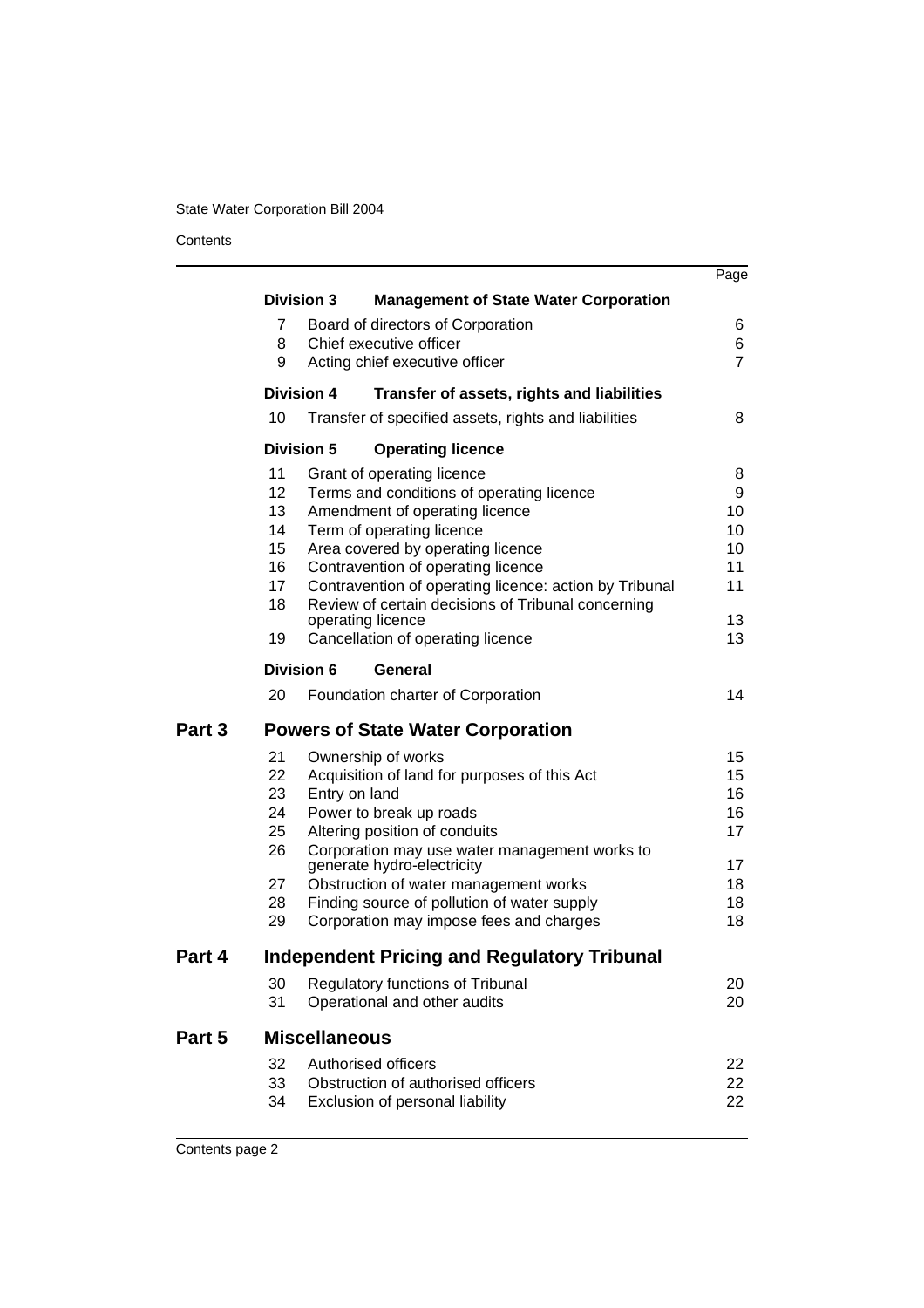**Contents** 

|                   |                                            | Page |
|-------------------|--------------------------------------------|------|
| 35                | Nature of proceedings for offences         | 23   |
| 36                | Transfer of staff                          | 23   |
| 37                | <b>Regulations</b>                         | 23   |
| 38                | Amendment of Acts and regulations          | 23   |
| 39                | Savings, transitional and other provisions | 23   |
| 40                | Review of Act                              | 23   |
| <b>Schedule 1</b> | Transfer of assets, rights and liabilities | 25   |
| <b>Schedule 2</b> | <b>Transfer of staff</b>                   | 28   |
| <b>Schedule 3</b> | <b>Amendment of Acts and regulations</b>   | 30   |
| <b>Schedule 4</b> | Savings, transitional and other provisions | 38   |
|                   |                                            |      |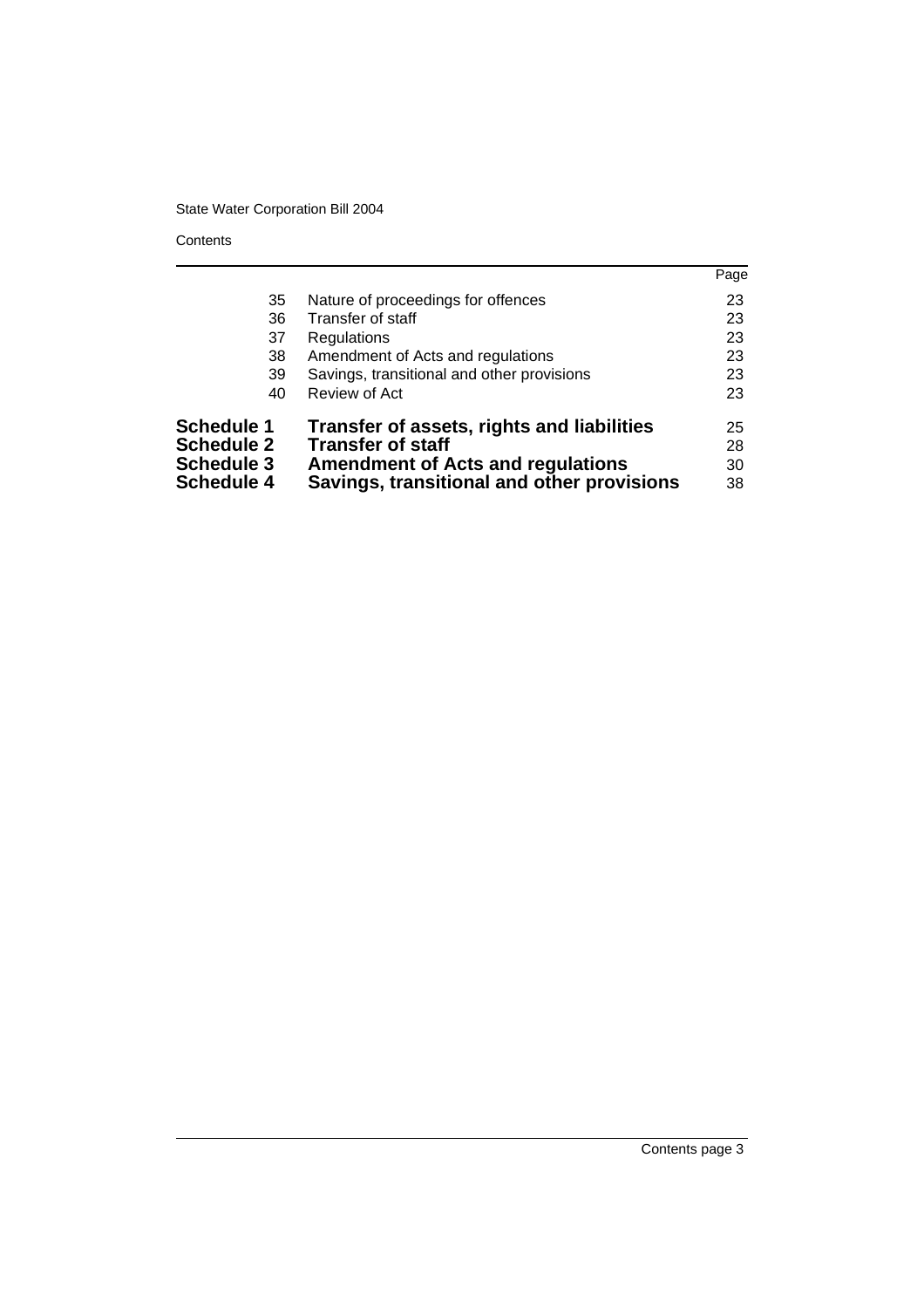*I certify that this PUBLIC BILL, which originated in the LEGISLATIVE ASSEMBLY, has finally passed the LEGISLATIVE COUNCIL and the LEGISLATIVE ASSEMBLY of NEW SOUTH WALES.*

> *Clerk of the Legislative Assembly. Legislative Assembly, Sydney, , 2004*



New South Wales

# **State Water Corporation Bill 2004**

Act No , 2004

An Act to establish State Water Corporation as a statutory State owned corporation to exercise functions relating to the capture, storage and release of water and other functions; to make consequential amendments to other Acts; and for other purposes.

*I have examined this Bill, and find it to correspond in all respects with the Bill as finally passed by both Houses.*

*Chairman of Committees of the Legislative Assembly.*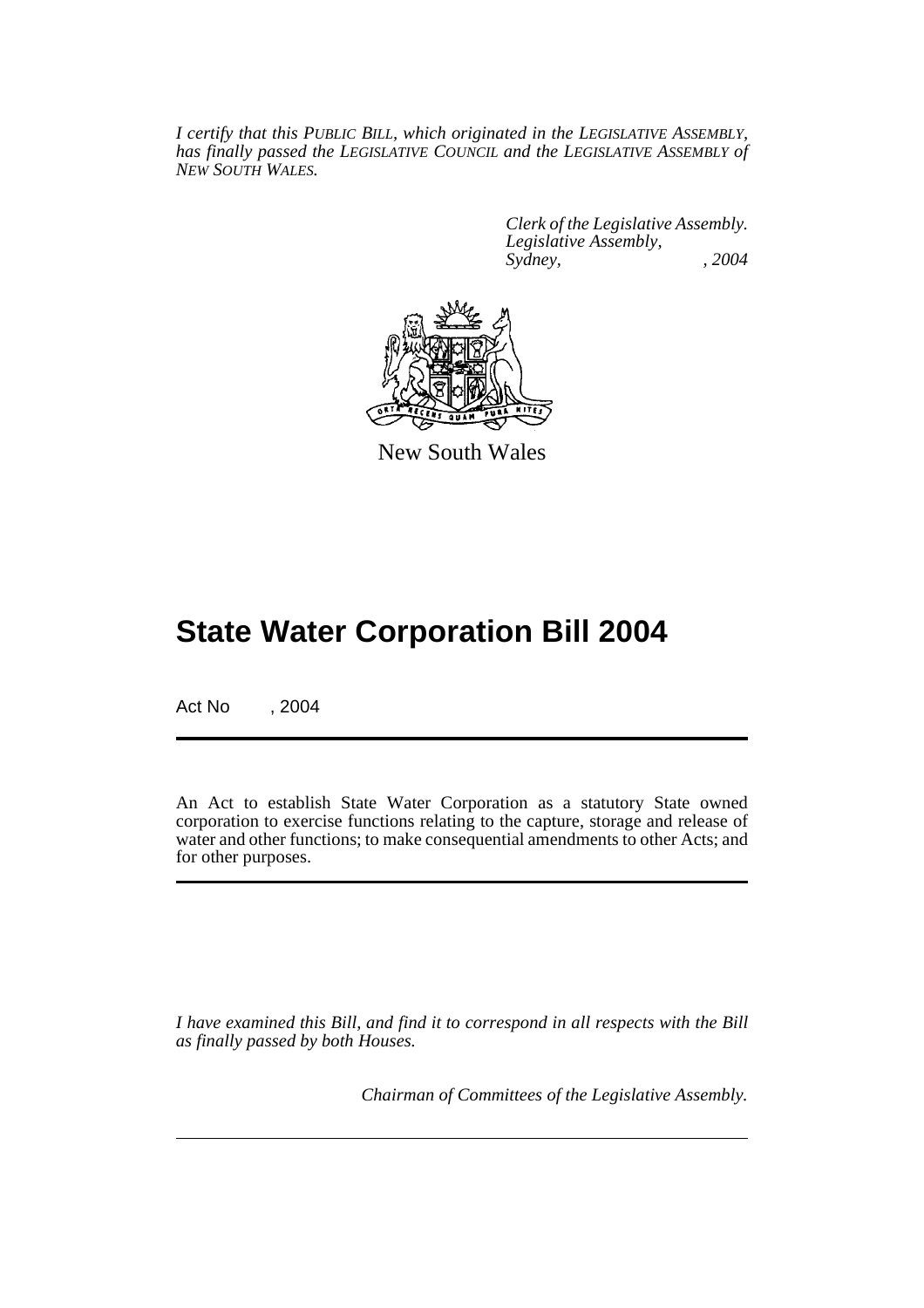## Clause 1 State Water Corporation Bill 2004

Part 1 Preliminary

# **The Legislature of New South Wales enacts:**

# **Part 1 Preliminary**

# **1 Name of Act**

This Act is the *State Water Corporation Act 2004*.

# **2 Commencement**

This Act commences on a day or days to be appointed by proclamation.

# **3 Definitions**

(1) In this Act:

*area of operations* of the Corporation means the area of operations of the Corporation within the meaning of section 15.

*authorised officer* means a person to whom a certificate of authority is issued under section 32.

*board* means the board of directors of the Corporation.

*Corporation* means State Water Corporation.

*Department* means the Department of Energy, Utilities and Sustainability.

*estuary* has the same meaning as in the *Water Management Act 2000*.

*exercise* a function includes perform a duty.

*Fish River water supply scheme* means the water management work comprising the concrete dam on Fish River at Oberon and Duckmaloi Weir, together with:

- (a) its associated gravitation main, concrete reservoirs, reticulation systems and treatment works, and
- (b) the pumping station at Oberon, and
- (c) all incidental and connected works, and
- (d) all additions, amplifications, improvements and extensions to that scheme.

*function* includes a power, authority or duty.

*lake* has the same meaning as in the *Water Management Act 2000*.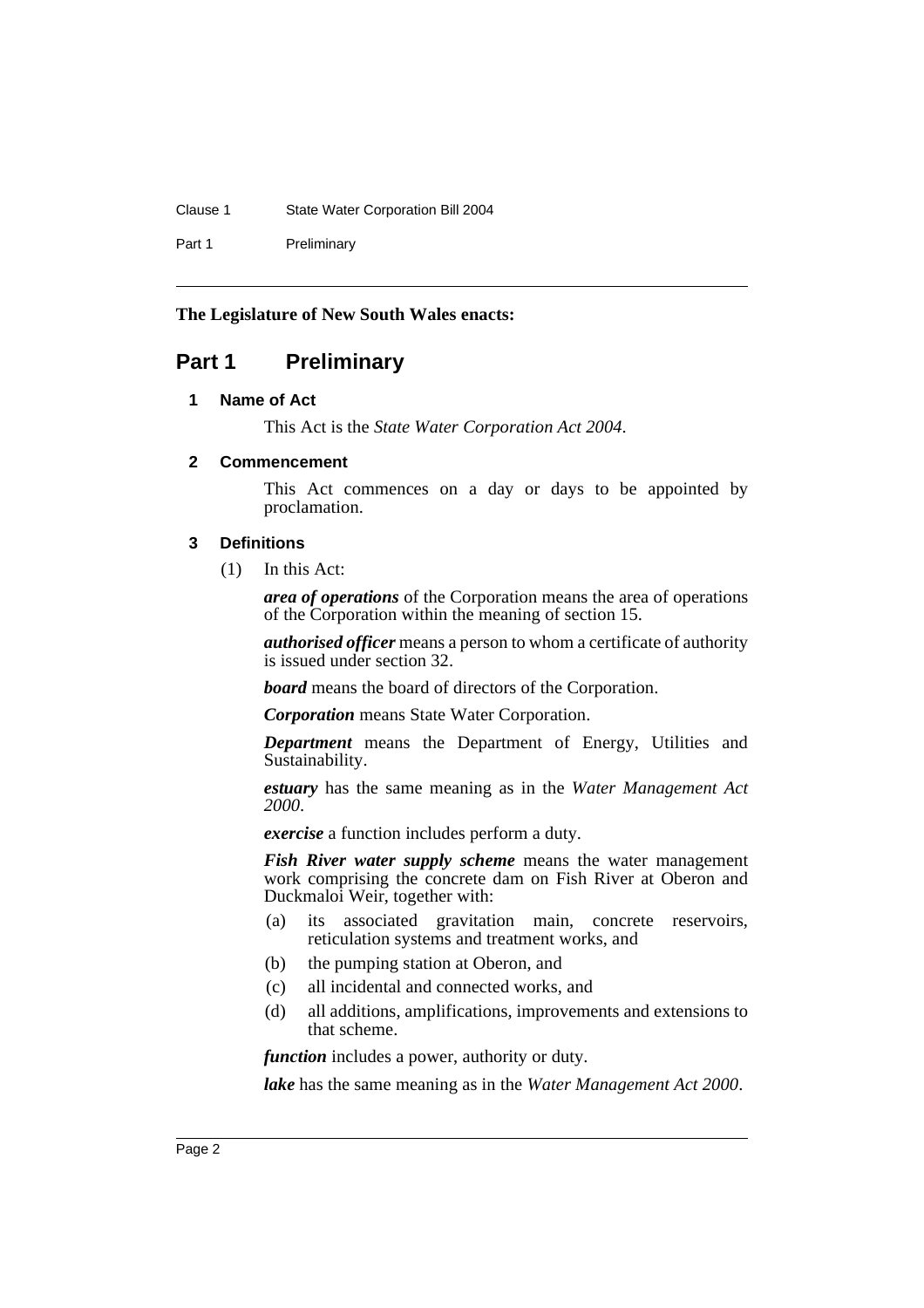State Water Corporation Bill 2004 Clause 3

Preliminary **Part 1** 

*Ministerial Corporation* means the Water Administration Ministerial Corporation constituted by the *Water Management Act 2000*.

*operating licence* means the operating licence granted under section 11 or any renewal of it.

*operational audit* means an operational audit of the Corporation that is required to be prepared under the operating licence.

*river* has the same meaning as in the *Water Management Act 2000*.

*Tribunal* means the Independent Pricing and Regulatory Tribunal established under the *Independent Pricing and Regulatory Tribunal Act 1992*.

*water management work*, *water source* and *water supply authority* have the same meaning as in the *Water Management Act 2000*.

- (2) Subject to subsection (1), words and expressions used in this Act have the same meanings as they have in the *State Owned Corporations Act 1989*.
- (3) Notes included in this Act do not form part of this Act.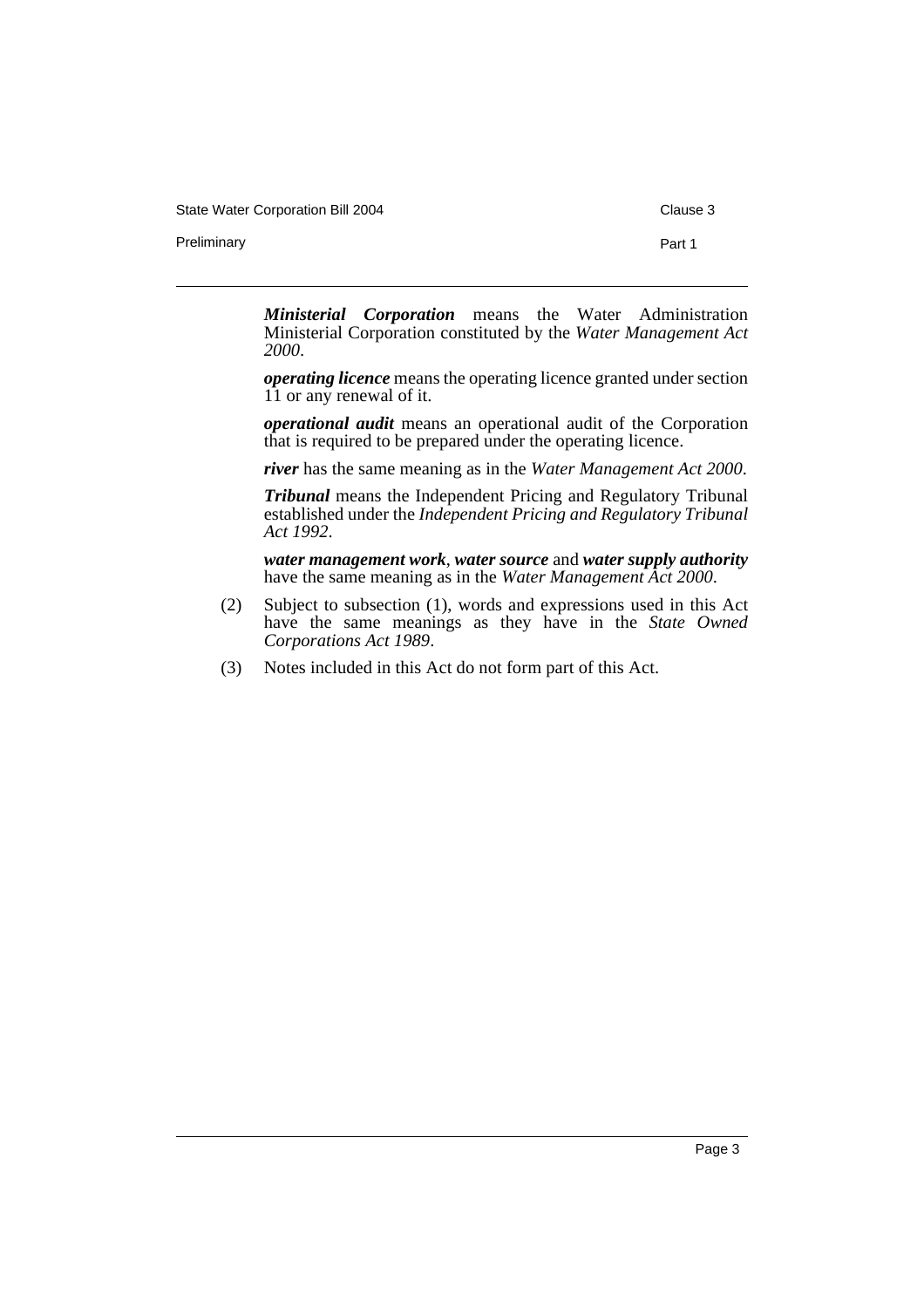#### Clause 4 State Water Corporation Bill 2004

Part 2 **State Water Corporation** 

# **Part 2 State Water Corporation**

# **Division 1 Constitution of State Water Corporation as statutory SOC**

#### **4 Establishment of State Water Corporation as statutory State owned corporation**

- (1) There is constituted by this Act a corporation with the corporate name of State Water Corporation.
- (2) The *State Owned Corporations Act 1989* is amended by inserting in Schedule 5, in alphabetical order, the words "State Water Corporation".

**Note.** The *State Owned Corporations Act 1989* contains many provisions that apply to State Water Corporation as a statutory State owned corporation. In particular, Part 3 contains provisions relating to their status, the application of the *Corporations Act 2001* of the Commonwealth, the issue of shares to the Treasurer and another Minister, the board of directors, the chief executive officer, the employment of staff, the giving of directions by the portfolio Minister (including directions as to the performance of non-commercial activities or the carrying out of public sector policies), the constitution, tax-equivalent payments, government guarantees, the sale or disposal of assets and legal capacity. Part 4 deals with the accountability of State owned corporations (including requirements for statements of corporate intent, annual reports and accounts). Part 5 deals with miscellaneous matters (including the duties and liabilities of directors and the application of public sector legislation).

# **Division 2 Objectives and functions of State Water Corporation**

# **5 Objectives of Corporation**

- (1) The principal objectives of the Corporation are to capture, store and release water in an efficient, effective, safe and financially responsible manner.
- (2) The other objectives of the Corporation are as follows:
	- (a) to be a successful business and, to that end:
		- (i) to operate at least as efficiently as any comparable business, and
		- (ii) to maximise the net worth of the State's investment in the Corporation,
	- (b) to exhibit a sense of social responsibility by having regard to the interests of the community in which it operates,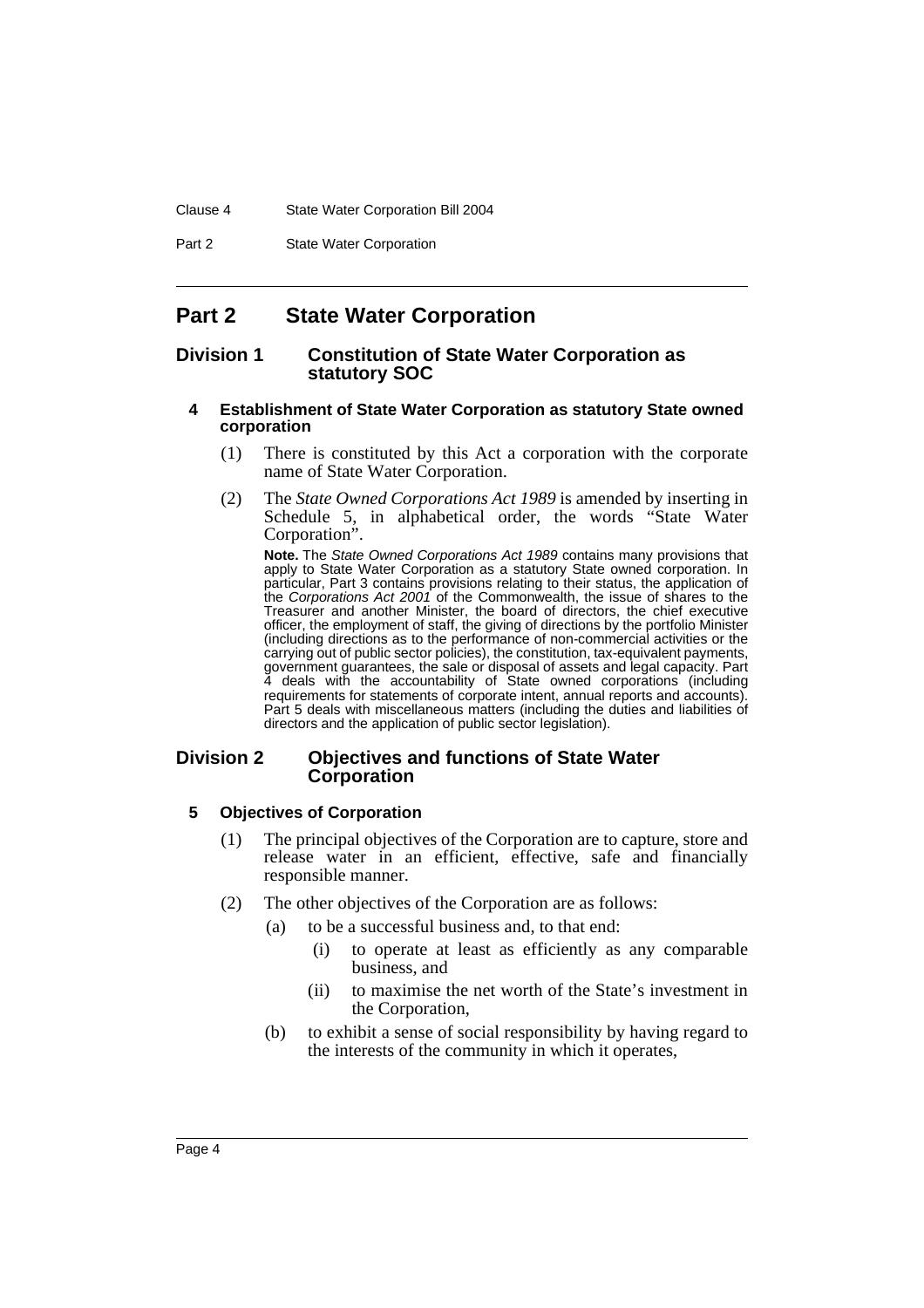State Water Corporation **Part 2** 

- 
- (c) where its activities affect the environment, to conduct its operations in compliance with the principles of ecologically sustainable development contained in section 6 (2) of the *Protection of the Environment Administration Act 1991*,
- (d) to exhibit a sense of responsibility towards regional development and decentralisation in the way in which it operates.
- (3) The other objectives of the Corporation are of equal importance, but are not as important as the principal objectives of the Corporation.
- (4) Section 20E of the *State Owned Corporations Act 1989* does not apply to the Corporation.

# **6 Functions of Corporation**

- (1) The principal functions of the Corporation are as follows:
	- (a) to capture and store water and to release water:
		- (i) to persons entitled to take the water, including release to regional towns, and
		- (ii) for the purposes of flood management, and
		- (iii) for any other lawful purpose, including the release of environmental water,
	- (b) to construct, maintain and operate water management works,
	- (c) any other functions conferred or imposed on it by the operating licence or by or under this or any other Act or law.
- (2) The Corporation may:
	- (a) provide facilities or services that are necessary, ancillary or incidental to its principal functions, and
	- (b) conduct any business or activity (whether or not related to its principal functions) that it considers will further its objectives.
- (3) The exercise by the Corporation of any of its functions is subject to the operating licence and any applicable requirements under the *Water Management Act 2000* or the *Water Act 1912*.
- (4) This section does not limit the functions of the Corporation apart from this section, but is subject to the provisions of the *State Owned Corporations Act 1989*, this Act and any other Act or law.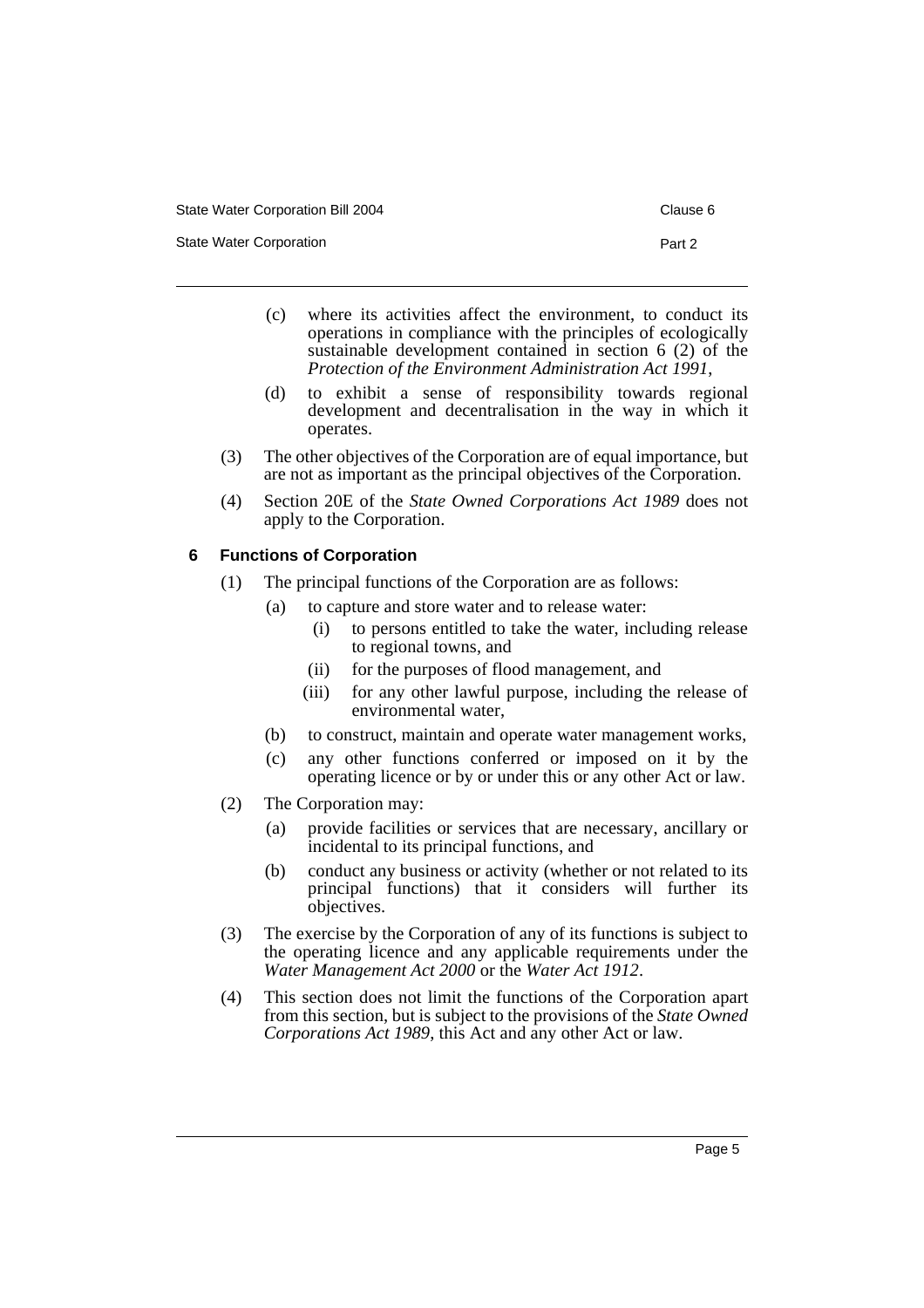#### Clause 7 State Water Corporation Bill 2004

Part 2 **State Water Corporation** 

# **Division 3 Management of State Water Corporation**

# **7 Board of directors of Corporation**

- (1) The board of directors of the Corporation is to consist of not fewer than 3 and not more than 8 directors appointed by the voting shareholders. The voting shareholders are to consult with the portfolio Minister on the persons recommended for appointment as directors.
- (2) The person for the time being holding office as chief executive officer of the Corporation is to be a director of the board.
- (3) Of the directors, one is to be a person who is selected from a panel of 3 persons nominated by the Labor Council of New South Wales by a selection committee consisting of 2 persons nominated by the voting shareholders and 2 persons nominated by the Labor Council of New South Wales.
- (4) The procedures for constituting the selection committee, for making nominations and for determining other matters relating to the selection process are to be determined by regulations under this Act or (subject to any such regulations) by the voting shareholders.
- (5) Schedule 8 to the *State Owned Corporations Act 1989* (clause 4 excepted) and section 20J (subsections (2)–(5) and (7) excepted) of that Act apply with respect to the board.
- (6) The persons appointed as directors are, between them, to have the necessary expertise, skills and knowledge that will enable the Corporation to meet its objectives.

# **8 Chief executive officer**

- (1) The chief executive officer of the Corporation is to be appointed by the board after consultation with the voting shareholders and the portfolio Minister.
- (2) The board may remove a person from office as chief executive officer, at any time, for any or no reason and without notice, but only after consultation with the voting shareholders and the portfolio Minister.
- (3) The chief executive officer is entitled to be paid such remuneration (including travelling and subsistence allowances) as the board may determine after consultation with the voting shareholders.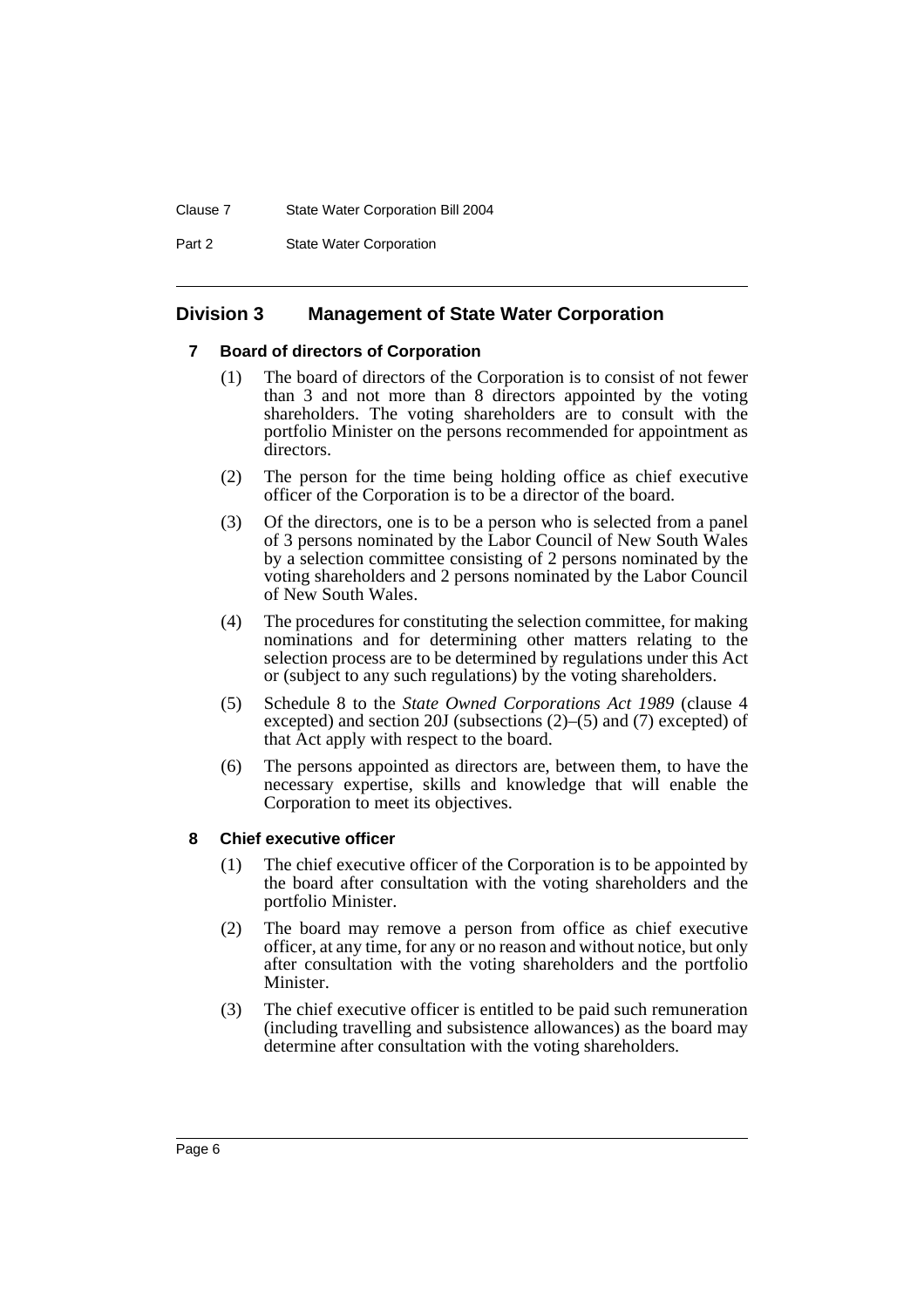State Water Corporation **Part 2** 

- 
- (4) The board may, after consultation with the voting shareholders and the portfolio Minister, fix the conditions of employment of the chief executive officer in so far as they are not fixed by or under any other Act or law.
- (5) The *Public Sector Employment and Management Act 2002* (Chapter 5 included) does not apply to the chief executive officer.
- (6) Clauses 1 and 4 of Schedule 9 to the *State Owned Corporations Act 1989* have effect with respect to the chief executive officer.
- (7) The provisions of section 20K (2) and (4) of the *State Owned Corporations Act 1989* do not apply to the chief executive officer.
- (8) The provisions of this section are in addition to and (except to the extent to which this section provides) do not derogate from the provisions of the *State Owned Corporations Act 1989*.

#### **9 Acting chief executive officer**

- (1) The board may, from time to time, appoint a person to act in the office of chief executive officer during the illness or absence of the chief executive officer of the Corporation.
- (2) The board may remove a person from office as acting chief executive officer, at any time, for any or no reason and without notice.
- (3) A person, while acting in the office of chief executive officer:
	- (a) has all the functions of the chief executive officer and is taken to be the chief executive officer, and
	- (b) is entitled to be paid such remuneration (including travelling and subsistence allowances) as the board may determine.
- (4) For the purposes of this section, a vacancy in the office of a chief executive officer is regarded as an absence from office of the chief executive officer.
- (5) The board is not to appoint a person to act in the office of chief executive officer during any vacancy in that office without the concurrence of the voting shareholders and the portfolio Minister.
- (6) The provisions of this section are in addition to and (except to the extent to which this section provides) do not derogate from the provisions of the *State Owned Corporations Act 1989*.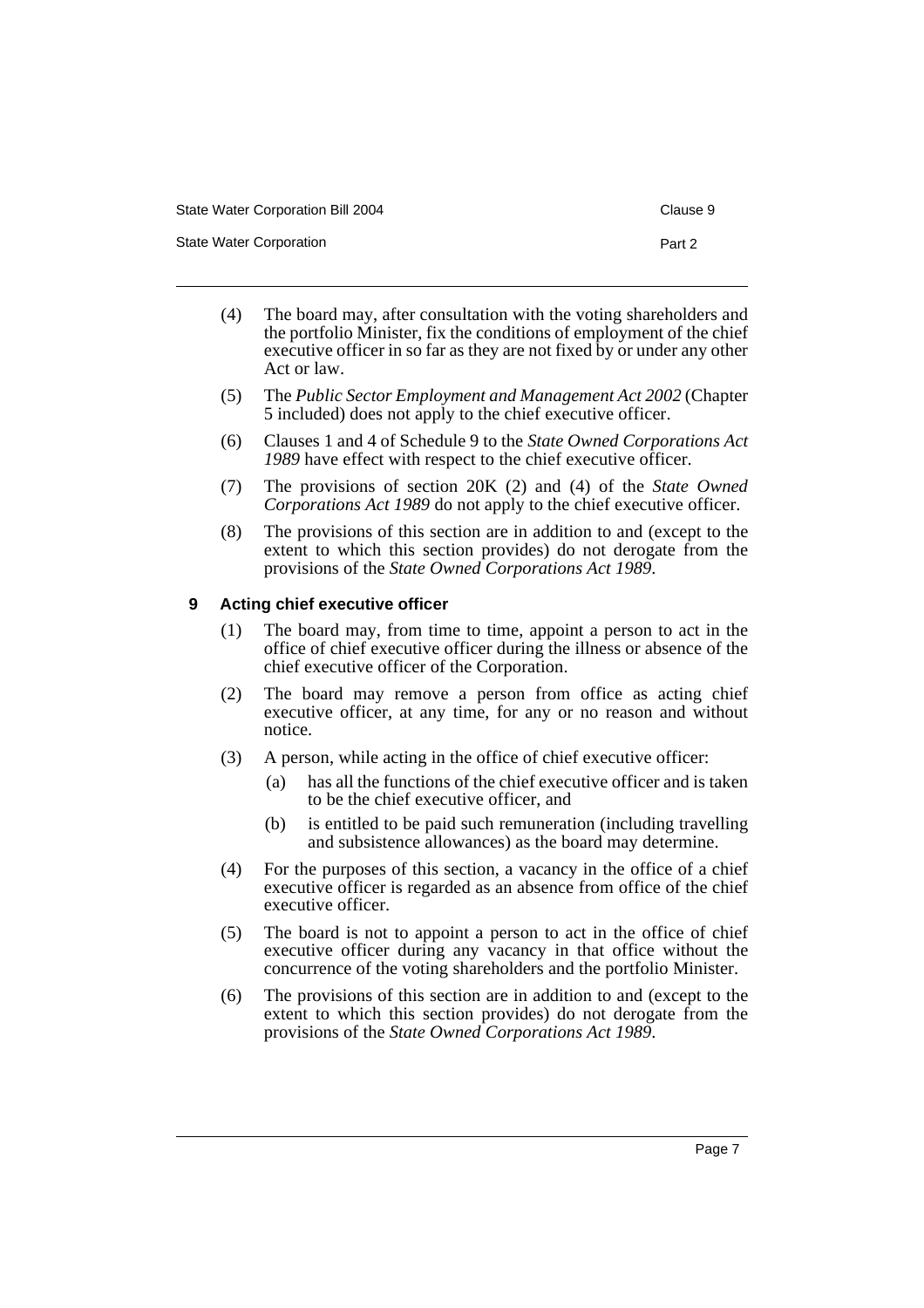#### Clause 10 State Water Corporation Bill 2004

Part 2 **State Water Corporation** 

# **Division 4 Transfer of assets, rights and liabilities**

#### **10 Transfer of specified assets, rights and liabilities**

- (1) The Minister may, with the concurrence of the voting shareholders, by order in writing, transfer to the Corporation such of the assets, rights and liabilities of the Ministerial Corporation, the State or a public or local authority as are specified or referred to in the order.
- (2) The Minister may, with the concurrence of the voting shareholders, by order in writing, transfer to the Ministerial Corporation or to any other person or body on behalf of the State such of the assets, rights and liabilities of the Corporation, as are specified or referred to in the order.
- (3) The Minister is not to make an order under subsection (1) or (2) unless the relevant person or body from whom, or to whom, the assets, rights or liabilities are to be transferred has consented to the transfer.
- (4) The fee simple in land that comprises the bed of any river, lake or estuary is not to be transferred to the Corporation under this section unless the Minister administering the *Crown Lands Act 1989* has been consulted in relation to the transfer.
- (5) Subsection (4) does not prevent the transfer to the Corporation of the ownership of any works installed in or on the bed of any river, lake or estuary.
- (6) An order under this section may be made on such terms and conditions as are specified or referred to in the order.
- (7) Schedule 1 applies to any transfer of assets, rights or liabilities under this section.
- (8) Section 20C of the *State Owned Corporations Act 1989* does not apply to the transfer of assets, rights or liabilities to the Corporation.

# **Division 5 Operating licence**

# **11 Grant of operating licence**

(1) The Governor, on the recommendation of the portfolio Minister, may grant an operating licence to the Corporation to enable the Corporation, in accordance with this Act, to carry out its functions.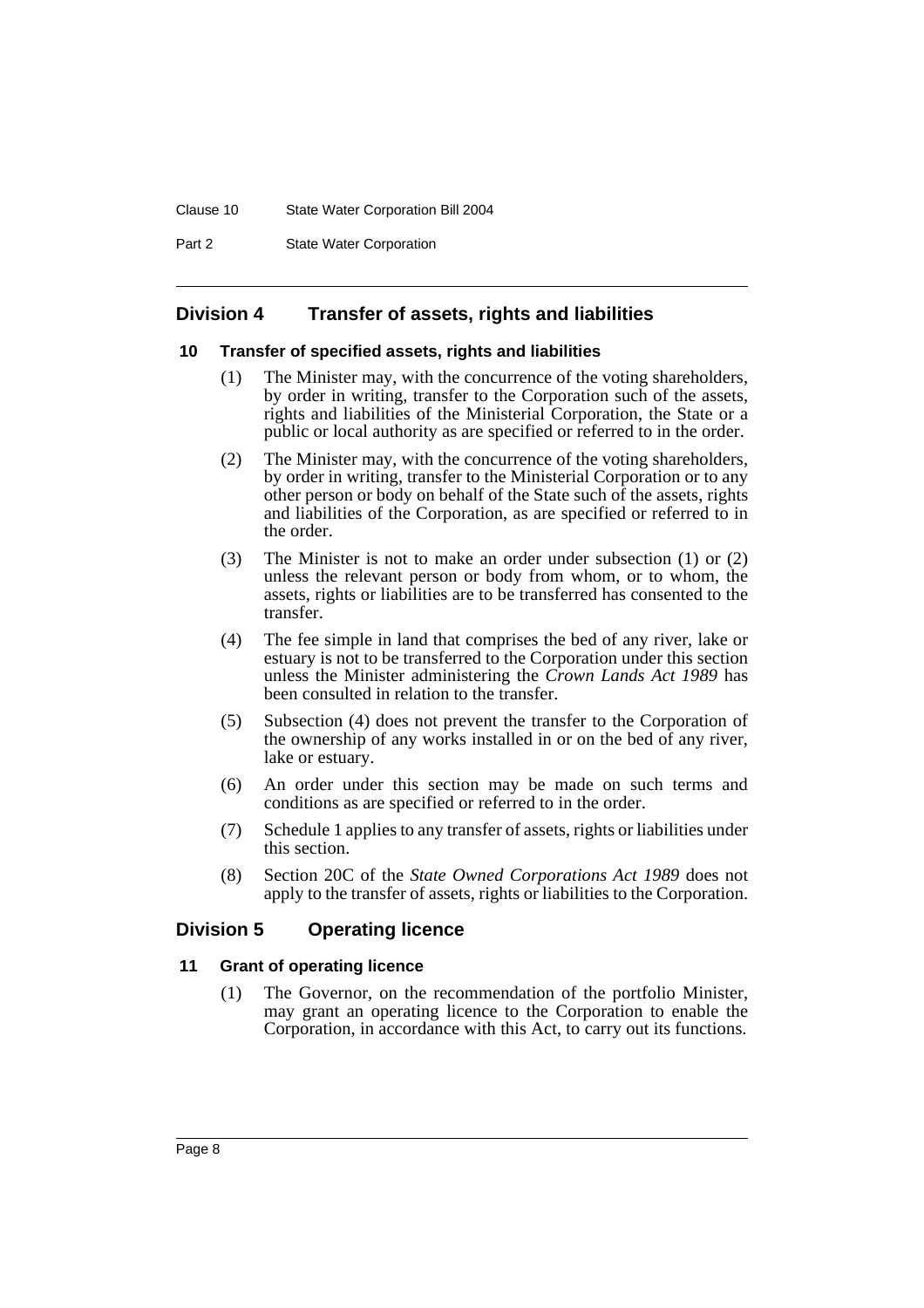State Water Corporation Bill 2004 Clause 12

State Water Corporation **Part 2** 

(2) Except to the extent to which this Act expressly provides, nothing in the operating licence limits the requirements imposed by or under any other Act or law with respect to the functions referred to in subsection  $(1)$ .

#### **12 Terms and conditions of operating licence**

- (1) The operating licence is subject to the terms and conditions determined by the Governor, on the recommendation of the portfolio Minister, but must include terms or conditions under which the Corporation is required:
	- (a) to provide, construct, operate, manage and maintain efficient, co-ordinated and commercially viable systems and services to capture, store and release water, and
	- (b) to ensure that the systems and services meet the performance standards specified in the operating licence in relation to water delivery and any other applicable requirements set out in the operating licence.
- (2) The terms and conditions of the operating licence are to make provision for the preparation of operational audits by the Tribunal.
- (3) The terms and conditions of the operating licence may confer on the Corporation any specified functions of:
	- (a) the Minister administering the *Water Management Act 2000* under that Act or the *Water Act 1912*, or
	- (b) the Ministerial Corporation under any Act or law.
- (4) A function is not to be conferred under subsection (3) unless the Minister administering the *Water Management Act 2000* or the Premier provides his or her concurrence to the conferral of the function.
- (5) A function of the Minister referred to in subsection (3) (a) or of the Ministerial Corporation conferred on the Corporation under subsection (3) may also be exercised by the Minister or the Ministerial Corporation (as the case requires) despite that conferral. However, a function may be conferred exclusively on the Corporation if the Minister administering the *Water Management Act 2000* or the Premier provides his or her concurrence to the exclusive conferral of the function.
- (6) The conferral of functions under subsection (3) has effect according to its tenor.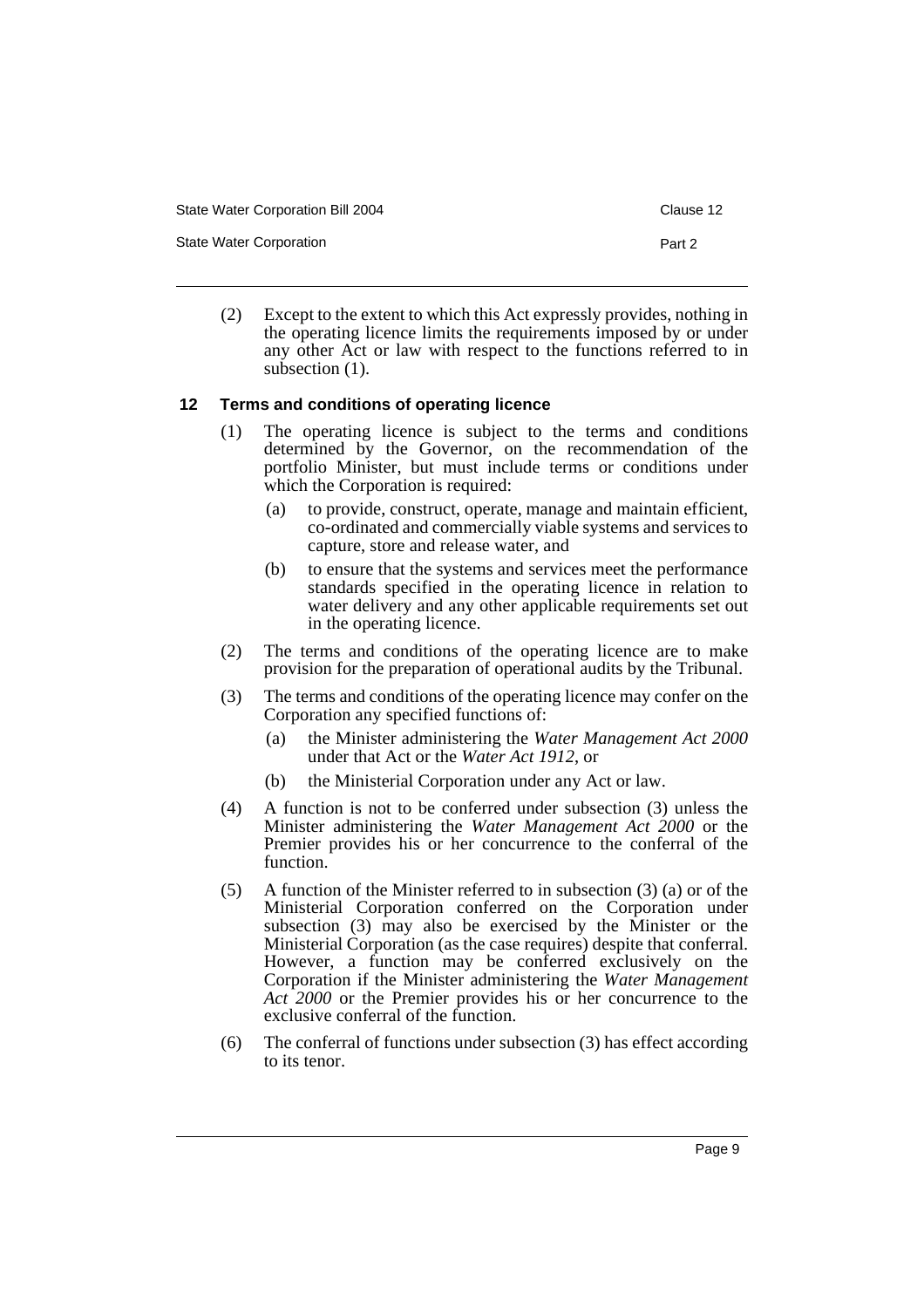#### Clause 13 State Water Corporation Bill 2004

Part 2 **State Water Corporation** 

#### **13 Amendment of operating licence**

- (1) The Governor, on the recommendation of the portfolio Minister, may amend or substitute the operating licence or impose, amend or revoke conditions of the operating licence.
- (2) The portfolio Minister is to consult with the Corporation before making a recommendation to the Governor under subsection (1).

# **14 Term of operating licence**

- (1) The initial term of the operating licence is to be for a maximum of 3 years, as determined by the Governor.
- (2) After the initial term, the Governor may renew the operating licence for a maximum of 5 years at a time.
- (3) The operating licence may be renewed even if its term has expired.

# **15 Area covered by operating licence**

- (1) The area of operations of the Corporation is the whole of the State, other than the following areas:
	- (a) the area of operations of Sydney Water Corporation within the meaning of the *Sydney Water Act 1994*,
	- (b) the area of operations of Sydney Catchment Authority within the meaning of the *Sydney Water Catchment Management Act 1998*,
	- (c) the area of operations of Hunter Water Corporation within the meaning of the *Hunter Water Act 1991*,
	- (d) the area of operations of a water supply authority.
- (2) Despite subsection (1) (b) and (d), the area of operations of the Corporation includes the area of operations of the Corporation in its capacity as a water supply authority in relation to the Fish River water supply scheme.
- (3) Despite subsection (1), the operating licence may authorise the Corporation to carry out any of its functions:
	- (a) outside the State, or
	- (b) in any of the areas referred to in subsection  $(1)$   $(a)$ – $(d)$  with the agreement of Sydney Water Corporation, Sydney Catchment Authority, Hunter Water Corporation or the water supply authority, respectively (the *relevant body*).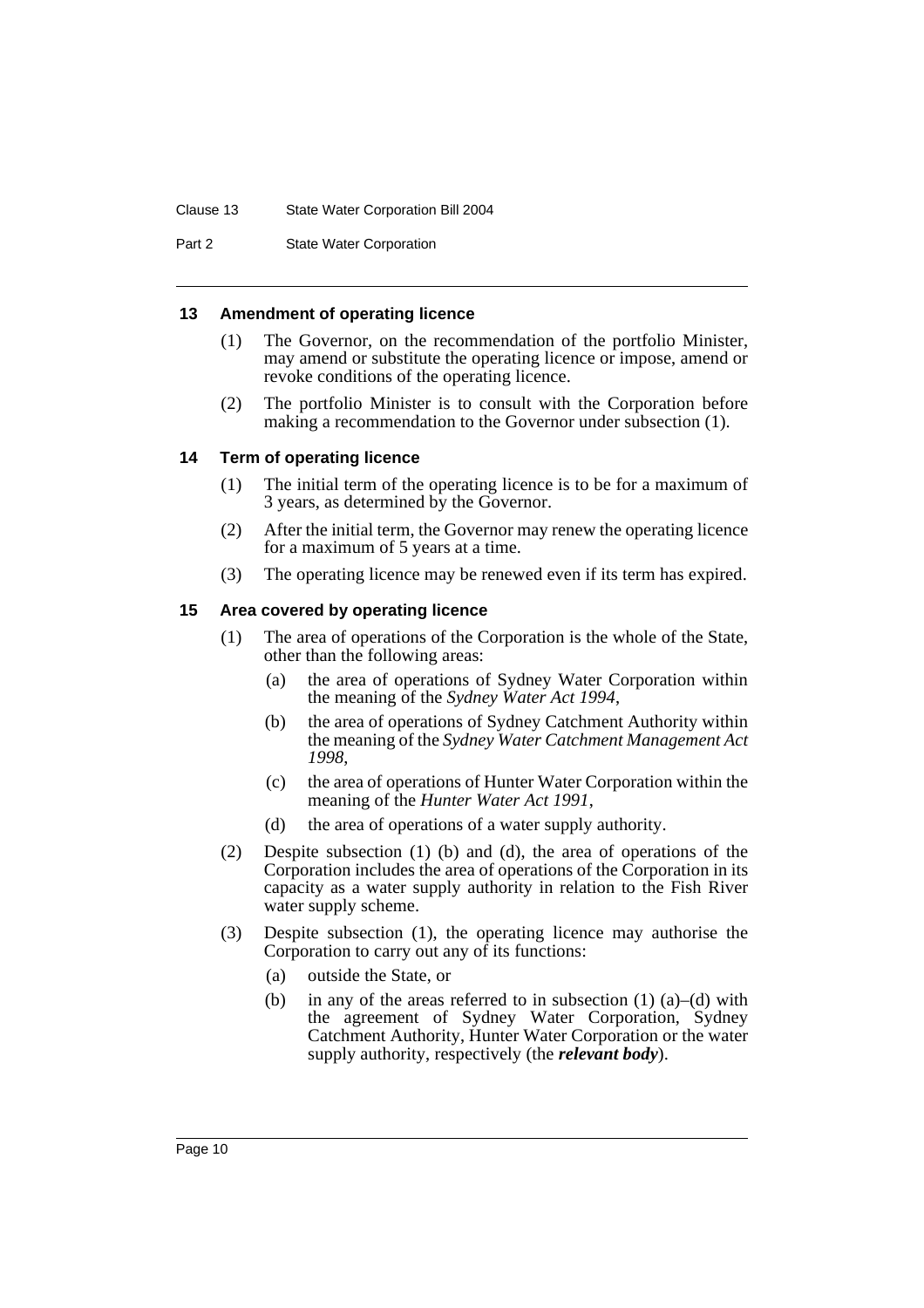State Water Corporation **Part 2** 

- (4) If, under subsection (3) (b), the Corporation is to carry out its functions in more than one of the areas referred to in subsection (1) (a)–(d), the Corporation is to obtain the agreement of each relevant body in relation to the exercise of those functions.
- (5) Nothing in this Act affects the area of operations of Sydney Water Corporation, Sydney Catchment Authority or Hunter Water Corporation.
- (6) In this section, a reference to the *area of operations* of a water supply authority means the area of operations prescribed for that water supply authority by regulations made under section 289 (1) of the *Water Management Act 2000*.

# **16 Contravention of operating licence**

- (1) If, in the opinion of the portfolio Minister, the Corporation contravenes the operating licence, the portfolio Minister may cause a notice to be served on the Corporation requiring it to rectify the contravention within a specified period.
- (2) If, in the opinion of the portfolio Minister, the Corporation contravenes the operating licence, and whether or not a notice has been served under subsection (1) or the period specified in the notice has ended, the Governor may direct that the Corporation is to pay a monetary penalty of an amount to be determined by the Governor.
- (3) The fact that the Governor has directed that action be taken under this section does not prevent the Governor directing that the same or other action under this section be taken if the contravention continues or a fresh contravention occurs.
- (4) The operating licence may make provision for advice to be furnished to the portfolio Minister in connection with the exercise of the portfolio Minister's functions under this section.
- (5) A penalty imposed under this section may be recovered in any court of competent jurisdiction as if it were a debt due to the State.

# **17 Contravention of operating licence: action by Tribunal**

- (1) The Tribunal may impose a monetary penalty on the Corporation if the Corporation contravenes the operating licence.
- (2) The Tribunal may, instead of imposing a monetary penalty, require the Corporation to take such action as the Tribunal considers appropriate in the circumstances, including (for example) requiring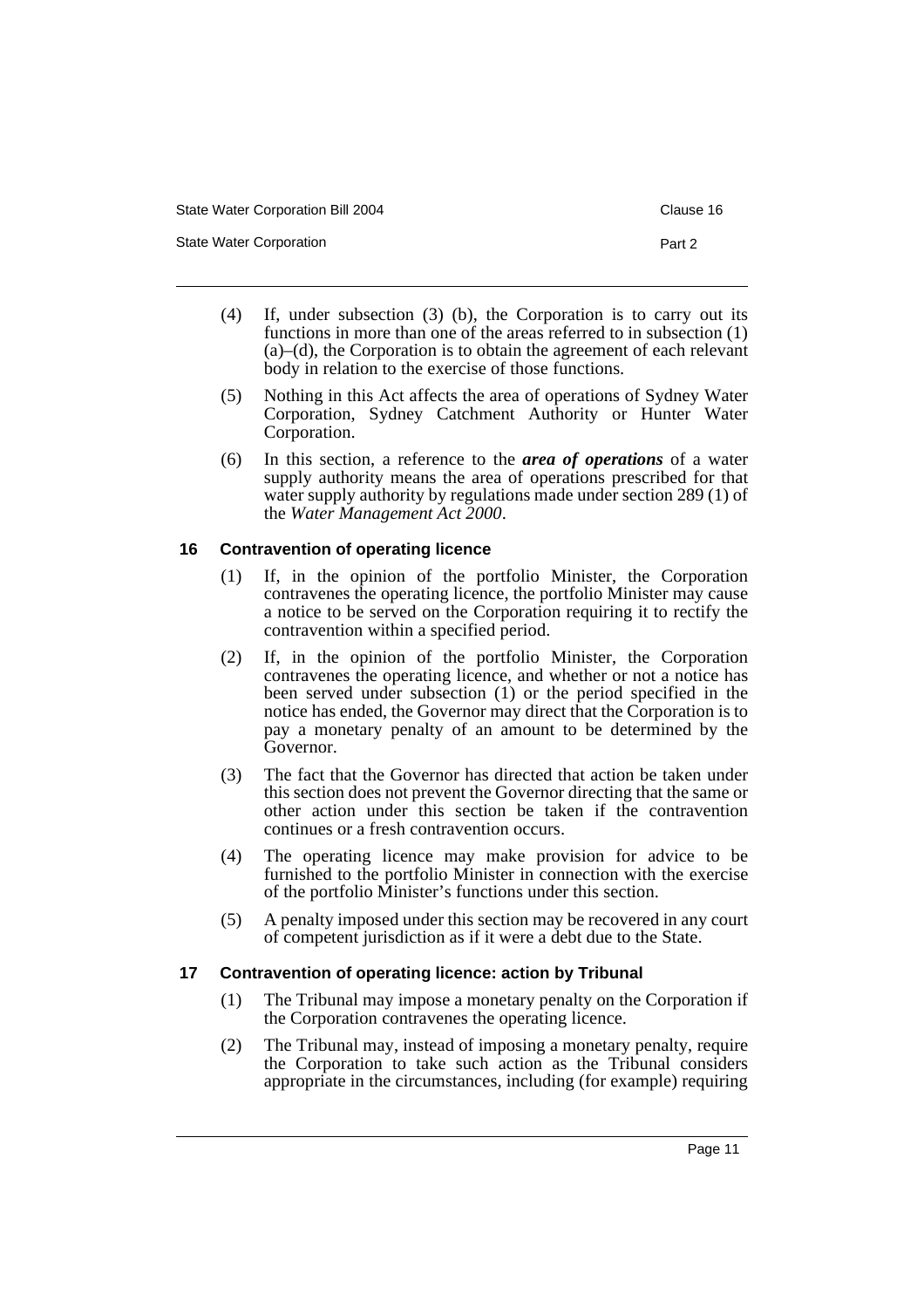#### Clause 17 State Water Corporation Bill 2004

Part 2 **State Water Corporation** 

the sending of information to customers or the publication of notices in newspapers.

- (3) The Tribunal may not require action to be taken under subsection (2) by the Corporation if the cost of that action would exceed the monetary penalty that the Tribunal could impose under this section on the Corporation.
- (4) If the Tribunal requires information to be sent to a customer under subsection (2), the Corporation may satisfy that requirement by sending the information to the customer with the next account or bill to be sent to the customer by the Corporation or, if the Corporation is sending other information to that customer before the next account or bill, with that other information.
- (5) Action may be taken under this section only if the Corporation has knowingly contravened the operating licence.
- (6) The monetary penalty that the Tribunal may impose under this section must not exceed \$10,000 for the first day on which the contravention concerned occurs and a further \$1,000 for each subsequent day (not exceeding 30 days) on which the contravention continues.
- (7) The Tribunal must not take action under this section unless:
	- (a) the Tribunal has considered whether the contravention has been or is likely to be the subject of any other penalty or action or any claim for compensation, and is satisfied that it is nevertheless appropriate to take action under this section, and
	- (b) the Tribunal has considered the action that the Corporation has taken or is likely to take in respect of the contravention and the cost to the Corporation in taking that action, and is satisfied that it is nevertheless appropriate to take action under this section.
- (8) The Tribunal is required to consider the seriousness of the contravention concerned in determining whether to impose a monetary penalty under this section.
- (9) The Tribunal must not take action under this section unless:
	- (a) notice of the proposed action has been given to the Corporation, and
	- (b) the Corporation has been given a reasonable opportunity to make submissions with respect to the proposed action, and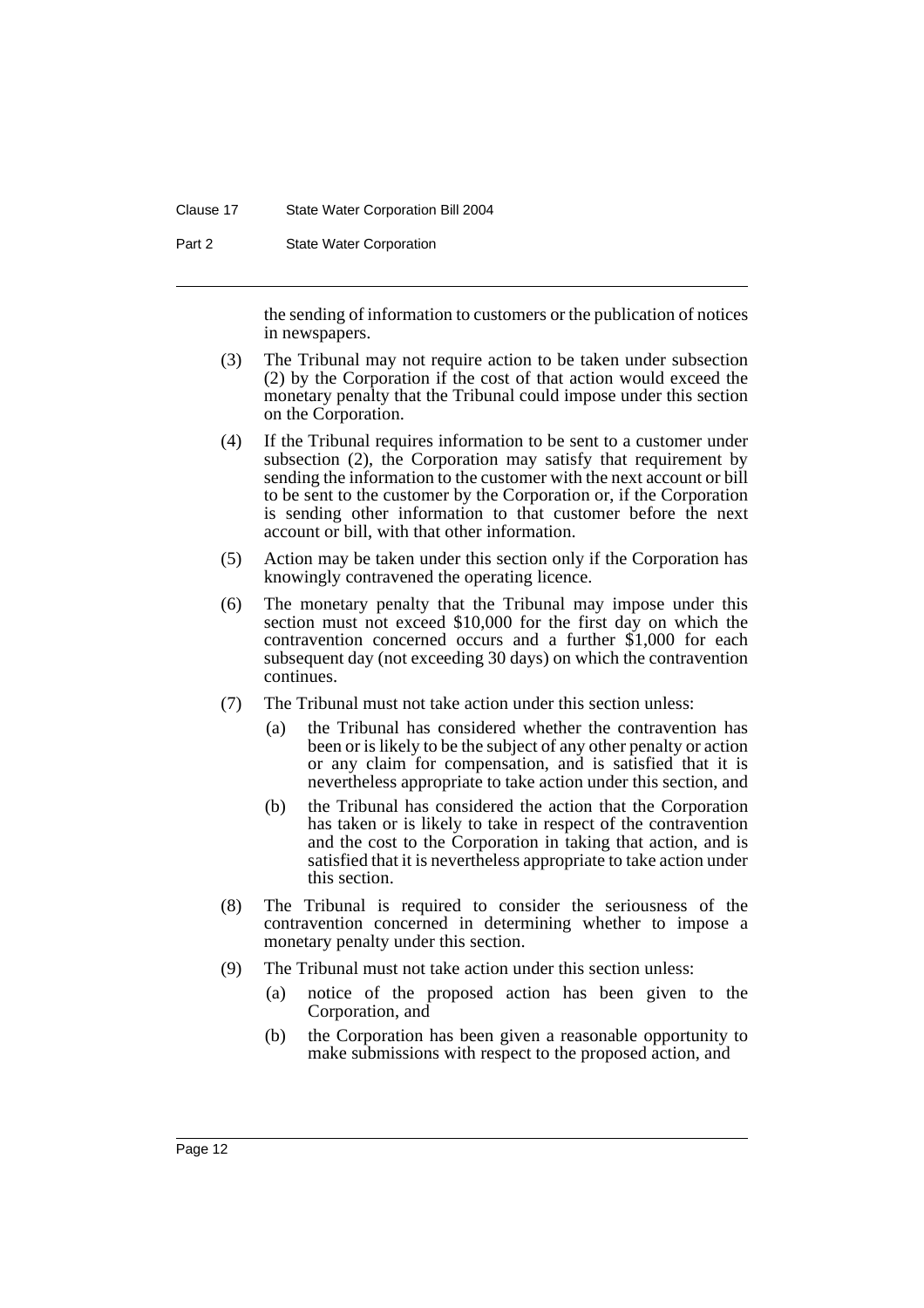| State Water Corporation Bill 2004 | Clause 18 |
|-----------------------------------|-----------|
| State Water Corporation           | Part 2    |

- (c) the Tribunal has given due consideration to any such submissions.
- (10) The Tribunal must not take action under this section in respect of a contravention if any action has already been taken under section 16 in respect of the contravention.
- (11) Nothing in this section affects any powers under section 16 in respect of a contravention, whether or not the Tribunal has already taken action under this section in respect of the contravention.
- (12) A penalty imposed under this section may be recovered in any court of competent jurisdiction as if it were a debt due to the State.

## **18 Review of certain decisions of Tribunal concerning operating licence**

- (1) The Corporation, if aggrieved by a decision of the Tribunal to take action under section 17 in relation to the Corporation, may apply to the Administrative Decisions Tribunal for a review of the decision.
- (2) Section 53 (Internal reviews) of the *Administrative Decisions Tribunal Act 1997* does not apply to such a decision of the Tribunal.

# **19 Cancellation of operating licence**

- (1) The operating licence may be cancelled by the Governor, but only if:
	- (a) the Corporation ceases, otherwise than as authorised by the operating licence, to carry out its functions in accordance with the operating licence in the area of operations of the Corporation for any reason, or
	- (b) the Corporation:
		- (i) is, in the opinion of the portfolio Minister, in material default in complying with the operating licence, viewed in terms of the operation of the operating licence as a whole, and
		- (ii) has not, within the time specified by the portfolio Minister in a notice to the Corporation, either rectified the default or shown cause, to the satisfaction of the portfolio Minister, why the operating licence should not be cancelled, or
	- (c) the Corporation has been convicted on more than 3 occasions within a period of 12 months of offences that are punishable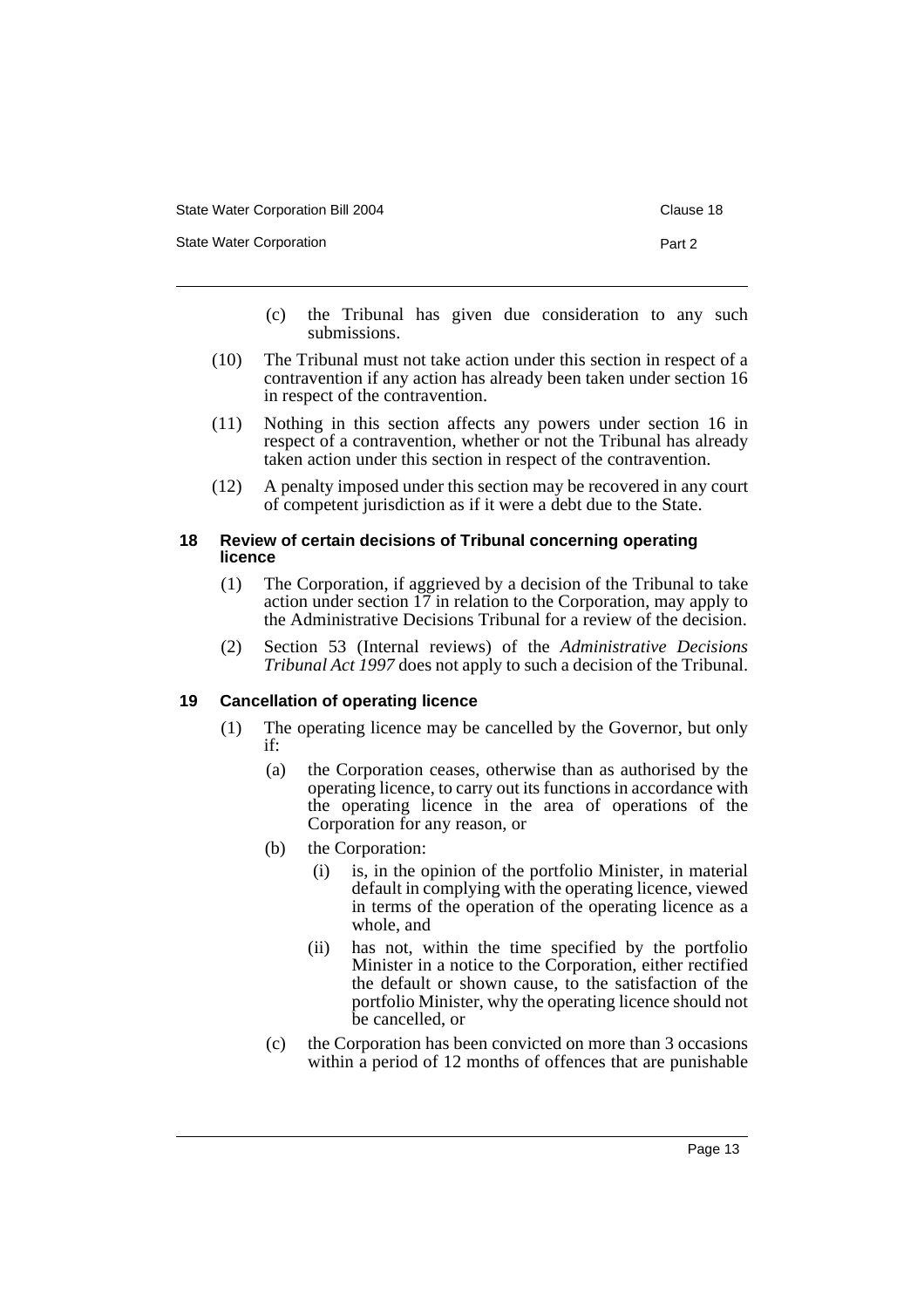#### Clause 20 State Water Corporation Bill 2004

Part 2 **State Water Corporation** 

by a fine of at least \$10,000 or, if the Corporation were a natural person, imprisonment for 12 months or more.

- (2) A notice under section 16 (1) can be regarded also as a notice for the purposes of subsection  $(1)$   $(b)$   $(ii)$ .
- (3) If the operating licence is cancelled under this section, the Governor may, by order published in the Gazette, transfer to the Ministerial Corporation, the State or a public or local authority (as specified in the order), from a date specified in the order, the assets and rights of the Corporation that are specified in the order and that, in the opinion of the portfolio Minister, are necessary to enable the Ministerial Corporation, the State or the public or local authority to exercise such of the functions exercisable (or formerly exercisable) by the Corporation as appear to be necessary in the public interest.
- (4) An order under this section may provide for:
	- (a) the Ministerial Corporation, the State or a public or local authority to assume those liabilities of the Corporation that the Governor considers appropriate and specifies in the order, or
	- (b) the Ministerial Corporation, the State or a public or local authority to pay the whole or any part of the liabilities of the Corporation.
- (5) Schedule 1 applies to any transfer of assets, rights or liabilities under this section.

#### **Division 6 General**

#### **20 Foundation charter of Corporation**

For the purposes of the *State Owned Corporations Act 1989*, the foundation charter of the Corporation is this Part (but not the remainder of this Act).

**Note.** Section 3 of the *State Owned Corporations Act 1989* defines the foundation charter of a statutory State owned corporation (*SOC*) as the whole of any Act by which a SOC is established for the purposes of the *State Owned Corporations Act 1989* and, in particular, for the purpose of the provisions relating to the legal capacity of statutory SOCs and assumptions that they have complied with that Act and their foundation charter.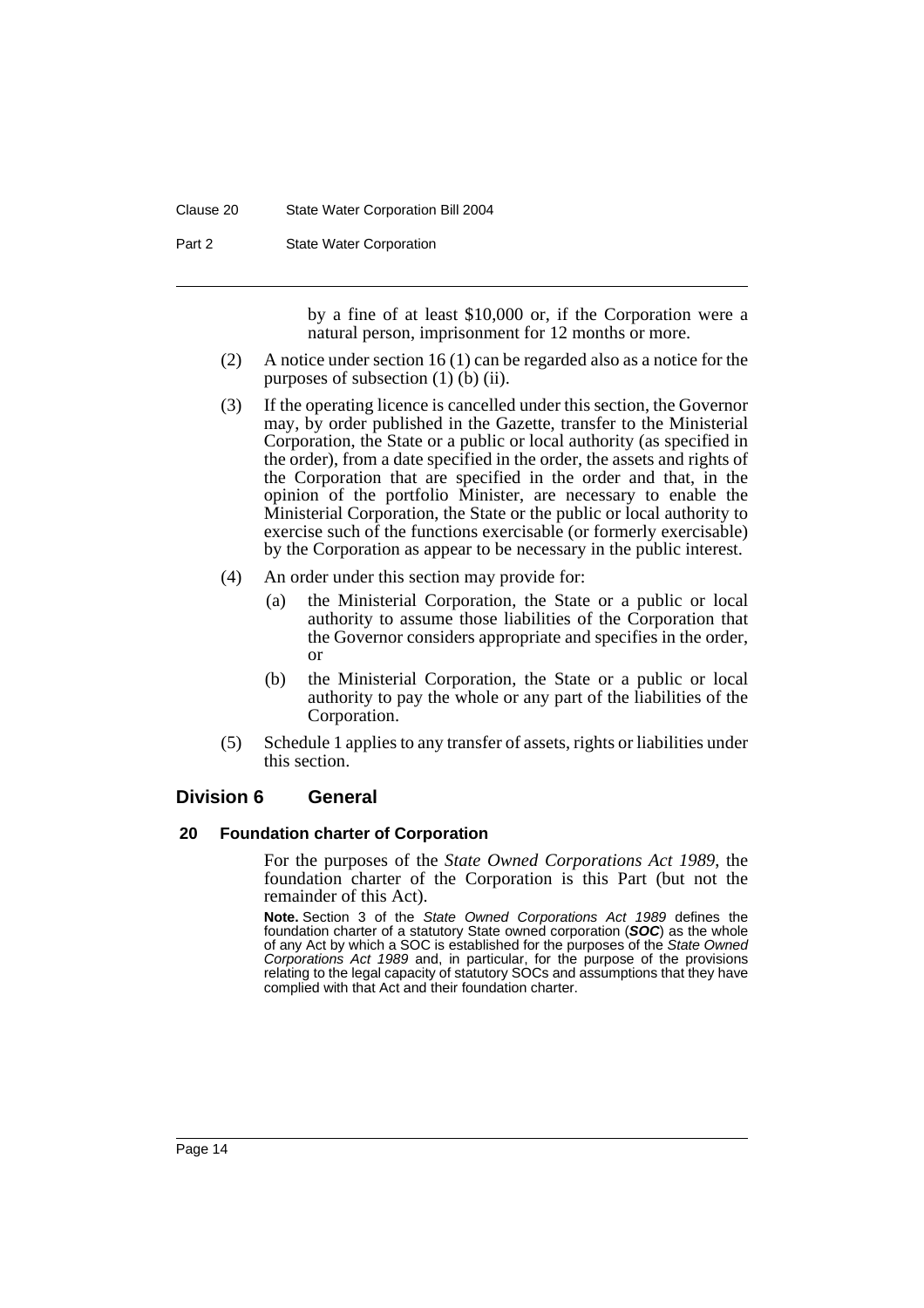Powers of State Water Corporation **Part 3** Part 3

# **Part 3 Powers of State Water Corporation**

# **21 Ownership of works**

- (1) The Corporation is the owner of all works installed by, vested in or transferred to the Corporation in or on any land (including the bed of any river, lake or estuary) whether or not the land is owned by the Corporation.
- (2) The Corporation may, subject to this and any other Act or law and for purposes consistent with its objectives:
	- (a) build and install works, and
	- (b) operate, repair, replace, maintain, remove, extend, expand, connect, disconnect, improve or do any other things that are necessary or appropriate to any of its works, and
	- (c) sell, demolish or otherwise deal with any of its works.
- (3) Part 3 and section 91 (b) and (c) of the *Public Works Act 1912* do not apply in respect of works owned by the Corporation.

# **22 Acquisition of land for purposes of this Act**

- (1) The Corporation may acquire land (including an interest in land) for the purposes of this Act.
- (2) Other purposes for which land may be acquired under this section include the purposes of a future sale, lease or disposal, that is, to enable the Corporation to exercise its functions in relation to land under this Act.
- (3) Land that the Corporation is authorised to acquire under this section may be acquired by agreement or by compulsory process in accordance with the *Land Acquisition (Just Terms Compensation) Act 1991*.
- (4) For the purposes of the *Public Works Act 1912*:
	- (a) an acquisition in accordance with this section is taken to be for an authorised work, and
	- (b) the Corporation is, in relation to that work, taken to be the Constructing Authority, and
	- (c) Part 3 and section 91 (b) and (c) of that Act do not apply in respect of that work.
- (5) The Corporation may not give a proposed acquisition notice under the *Land Acquisition (Just Terms Compensation) Act 1991* for the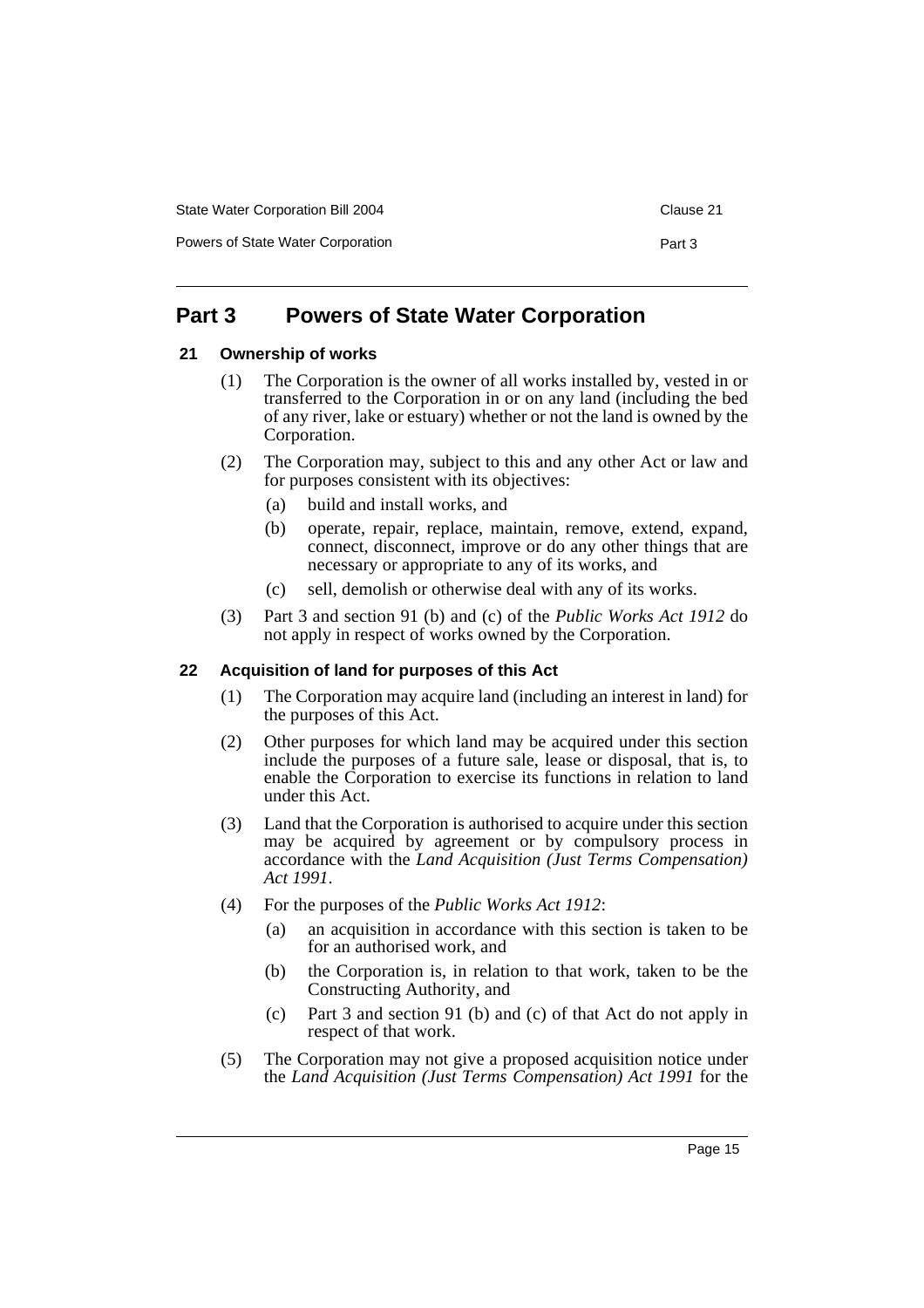#### Clause 23 State Water Corporation Bill 2004

Part 3 Powers of State Water Corporation

purposes of this or any other Act, without the approval of the portfolio Minister.

(6) Any such acquisition is not void merely because it is expressed to be for the purposes of the Corporation or for the purposes of this Act.

# **23 Entry on land**

- (1) The Corporation has, for the purposes of exercising its functions under this or any other Act, the powers of entry on land that a water supply authority has under sections 296 and 297 of the *Water Management Act 2000*.
- (2) For the purposes of this section, the reference in section 297 (1) (d) of the *Water Management Act 2000* to an offence against that Act is taken to include a reference to an offence under this Act.

#### **24 Power to break up roads**

- (1) The Corporation may, on giving reasonable notice to persons likely to be affected, open and break up:
	- (a) the soil and pavement of a public road or public reserve, and
	- (b) any sewer, drain or tunnel in or under a public road or public reserve,

for the purpose of exercising its functions under this or any other Act.

- (2) The statutory body having the control and management of a public road or public reserve may, as prescribed by the regulations, require the Corporation to comply with conditions in exercising its powers under subsection (1), including conditions for restoration of the surface and removal of rubbish.
- (3) If a public road or public reserve is damaged by a leakage from, or a bursting of, the Corporation's water main, the statutory body having the control and management of the public road or public reserve may require the Corporation to make good the damage without delay.
- (4) If the Corporation fails:
	- (a) to comply with a condition in force under subsection (2), or
	- (b) to comply with a requirement under subsection (3),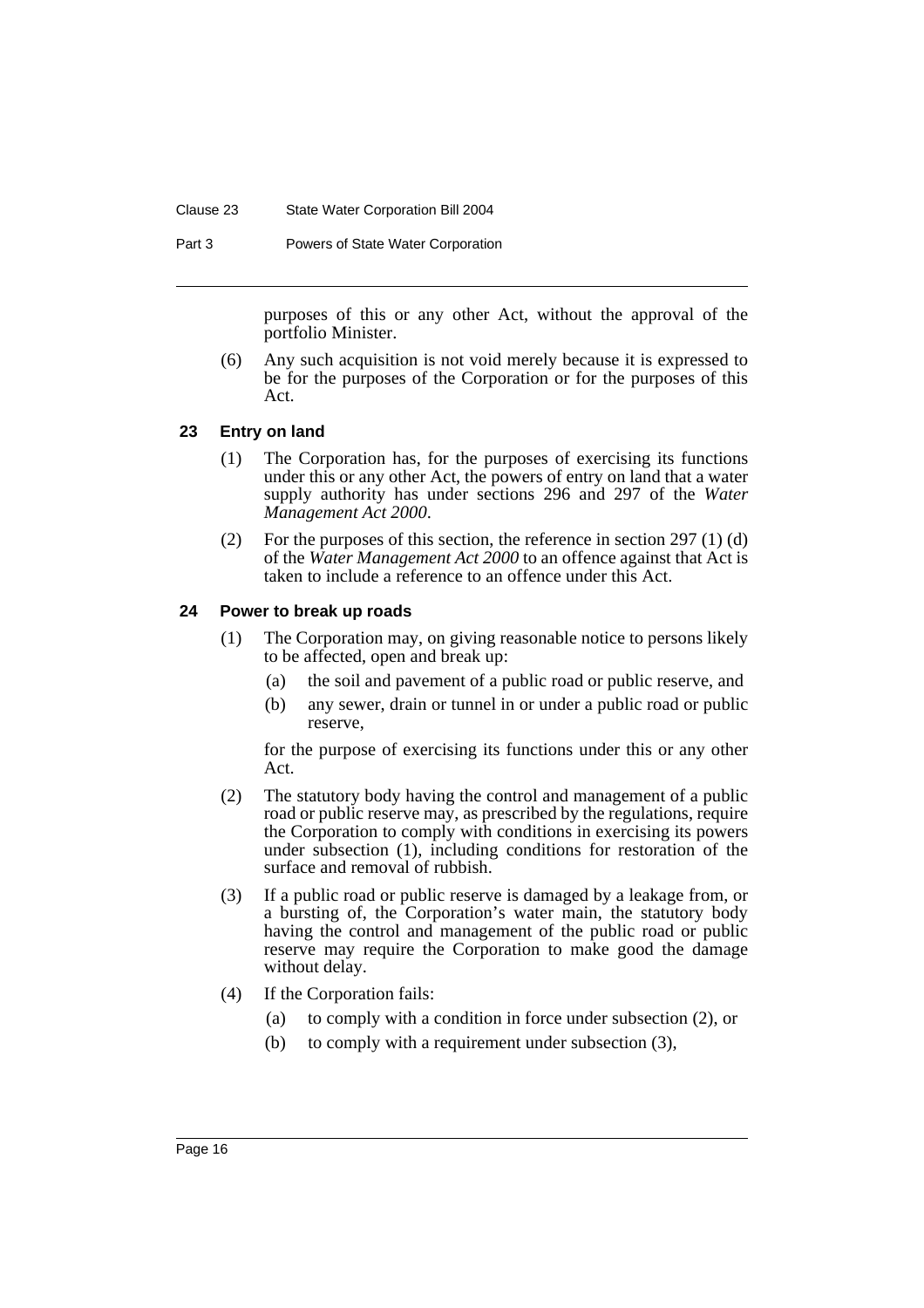| State Water Corporation Bill 2004 | Clause 25 |
|-----------------------------------|-----------|
| Powers of State Water Corporation | Part 3    |

the statutory body affected by the failure may remedy it and recover the cost of doing so in a court of competent jurisdiction as a debt owed to the statutory body by the Corporation.

# **25 Altering position of conduits**

- (1) If:
	- (a) the Corporation, in order to exercise its functions, needs an alteration to be made in the position of a conduit owned by another person, and
	- (b) the alteration would not permanently damage the conduit or adversely affect its operation,

the Corporation may serve on the person a written notice that complies with subsection (2).

- (2) A notice must:
	- (a) specify the alteration needed, and
	- (b) require the alteration to be made within a reasonable time stated in the notice, and
	- (c) include an undertaking by the Corporation to pay the reasonable cost of the alteration.
- (3) If the alteration is not made as required by the notice, the Corporation may make the alteration in such a manner as not to damage the conduit permanently or adversely affect its operation on completion of the alteration.
- (4) In this section, *conduit* means anything that is in or under a public road (or any other land on which no building or other structure is located) and is used for the conveyance of a substance, energy or signals.

#### **26 Corporation may use water management works to generate hydroelectricity**

The Corporation may authorise devices for generating electricity from water released in the exercise of the Corporation's functions under this Act to be placed on or in any of its water management works.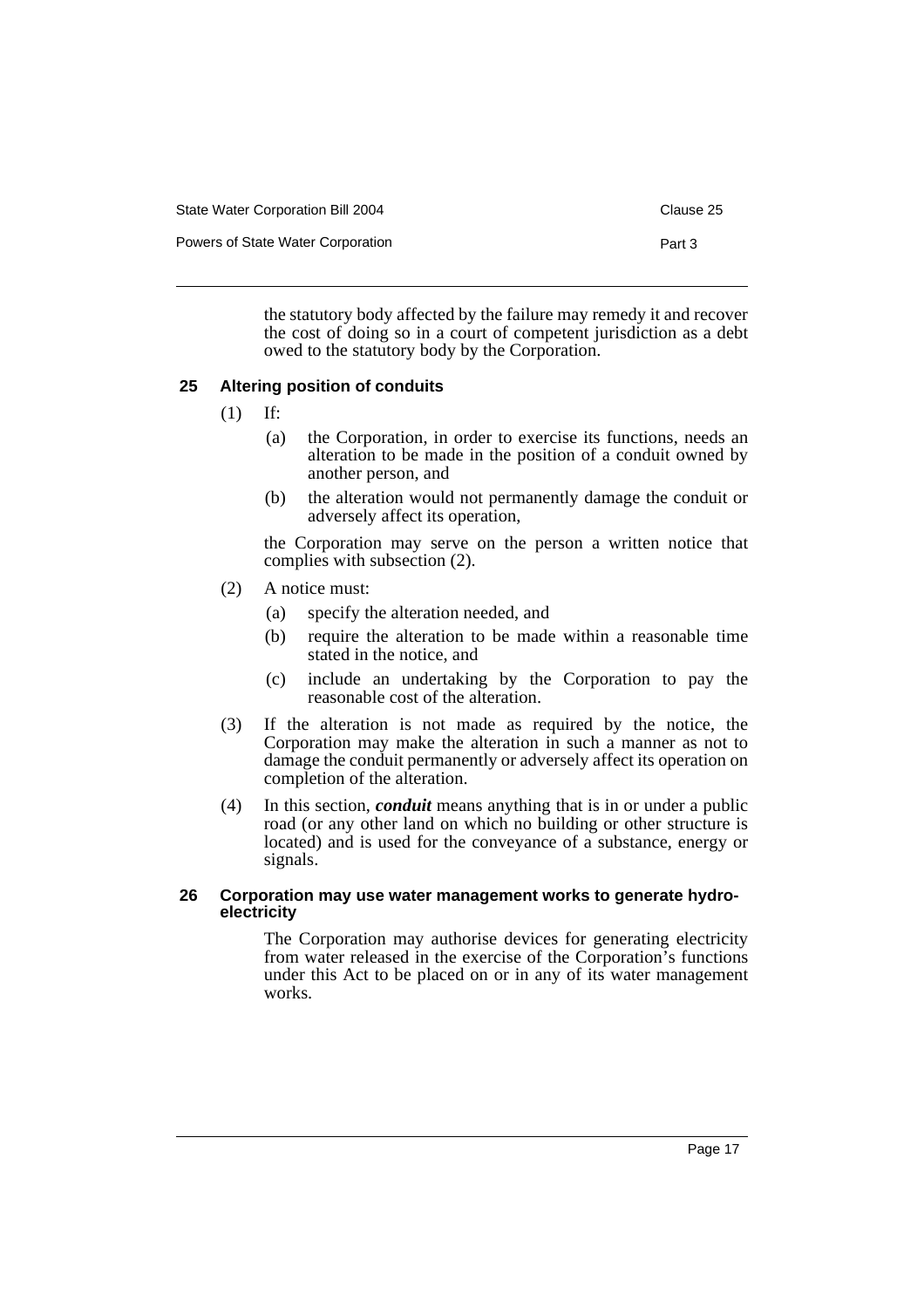#### Clause 27 State Water Corporation Bill 2004

Part 3 Powers of State Water Corporation

#### **27 Obstruction of water management works**

- (1) If a person places a structure or other thing in or near any of the Corporation's water management works in such a manner as to interfere with the work, the Corporation may:
	- (a) demolish and remove the structure or other thing, and
	- (b) repair the work, and
	- (c) recover the cost of doing so in a court of competent jurisdiction as a debt owing to the Corporation by the person who placed the structure or other thing there.
- (2) The Corporation may apply for and obtain an injunction to prevent a structure or other thing being placed as referred to in subsection (1).

# **28 Finding source of pollution of water supply**

- (1) If water captured, stored or released by the Corporation is being polluted, the Corporation may, after giving reasonable notice to persons likely to be affected by its action, dig up the ground and try to find the source of the pollution.
- (2) If it is found that a person given notice under this section is not responsible for the pollution, the Corporation must bear the expenses of:
	- (a) the digging, examination, repair and reinstatement of the broken ground, and
	- (b) the repair of any damage caused by the Corporation to the property of the person.
- (3) The Corporation may recover the expenses incurred by it in a court of competent jurisdiction as a debt due to the Corporation by any person responsible for the pollution.

# **29 Corporation may impose fees and charges**

- (1) The Corporation may impose fees and charges on any person to whom the Corporation provides a service in the exercise of its functions, including any person to whom the Corporation makes water available.
- (2) The Corporation may impose different fees and charges according to specified factors or circumstances.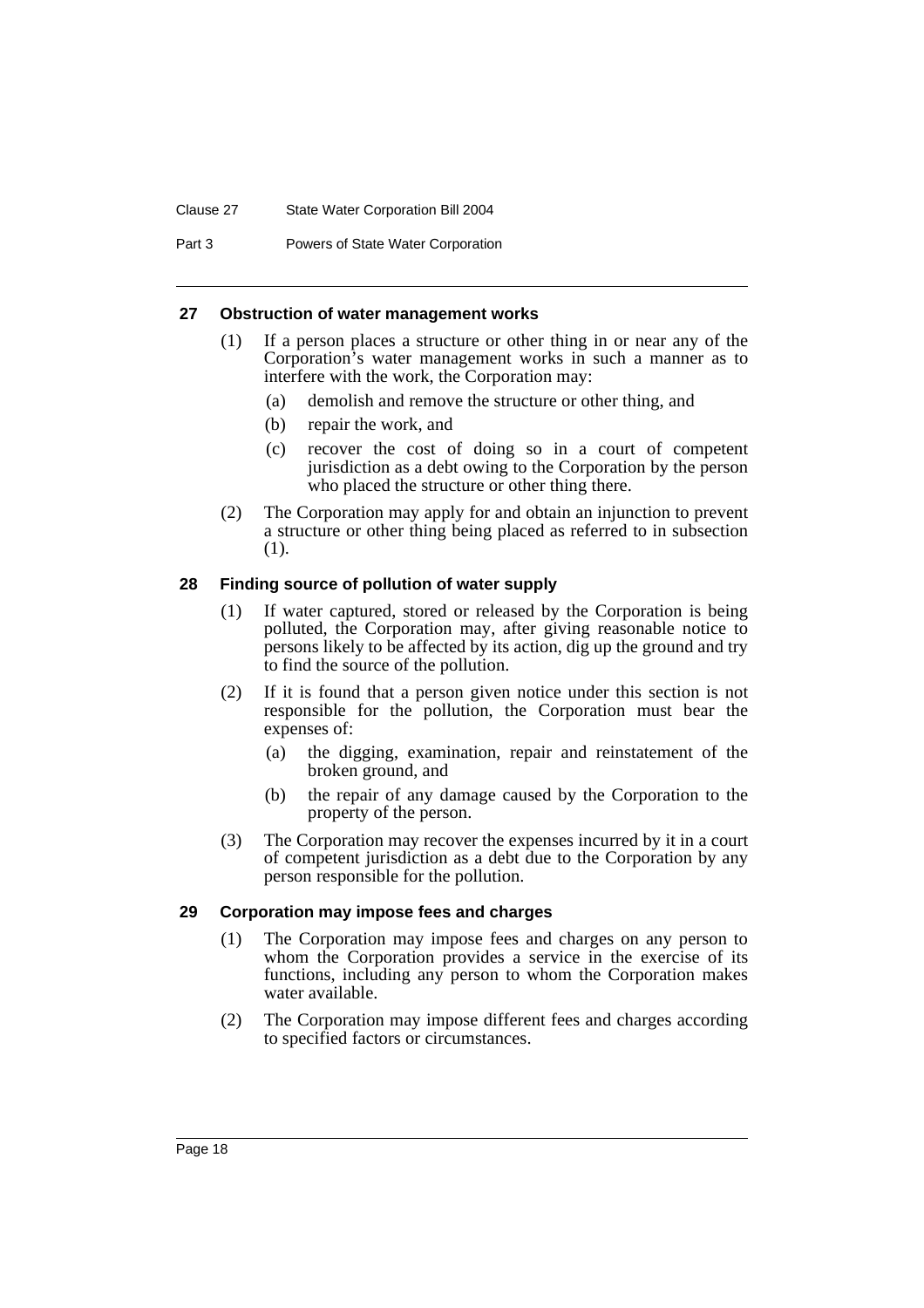| State Water Corporation Bill 2004 | Clause 29 |
|-----------------------------------|-----------|
| Powers of State Water Corporation | Part 3    |

- (3) Any fee or charge imposed under this section is taken to be a debt due to the Corporation and is recoverable in a court of competent jurisdiction.
- (4) A fee or charge levied under this Act on the holder of an access licence (within the meaning of the *Water Management Act 2000*) and any costs awarded to the Corporation by a court in proceedings to recover the fee or charge are a charge on the access licence and may be registered in accordance with the *Water Management Act 2000*.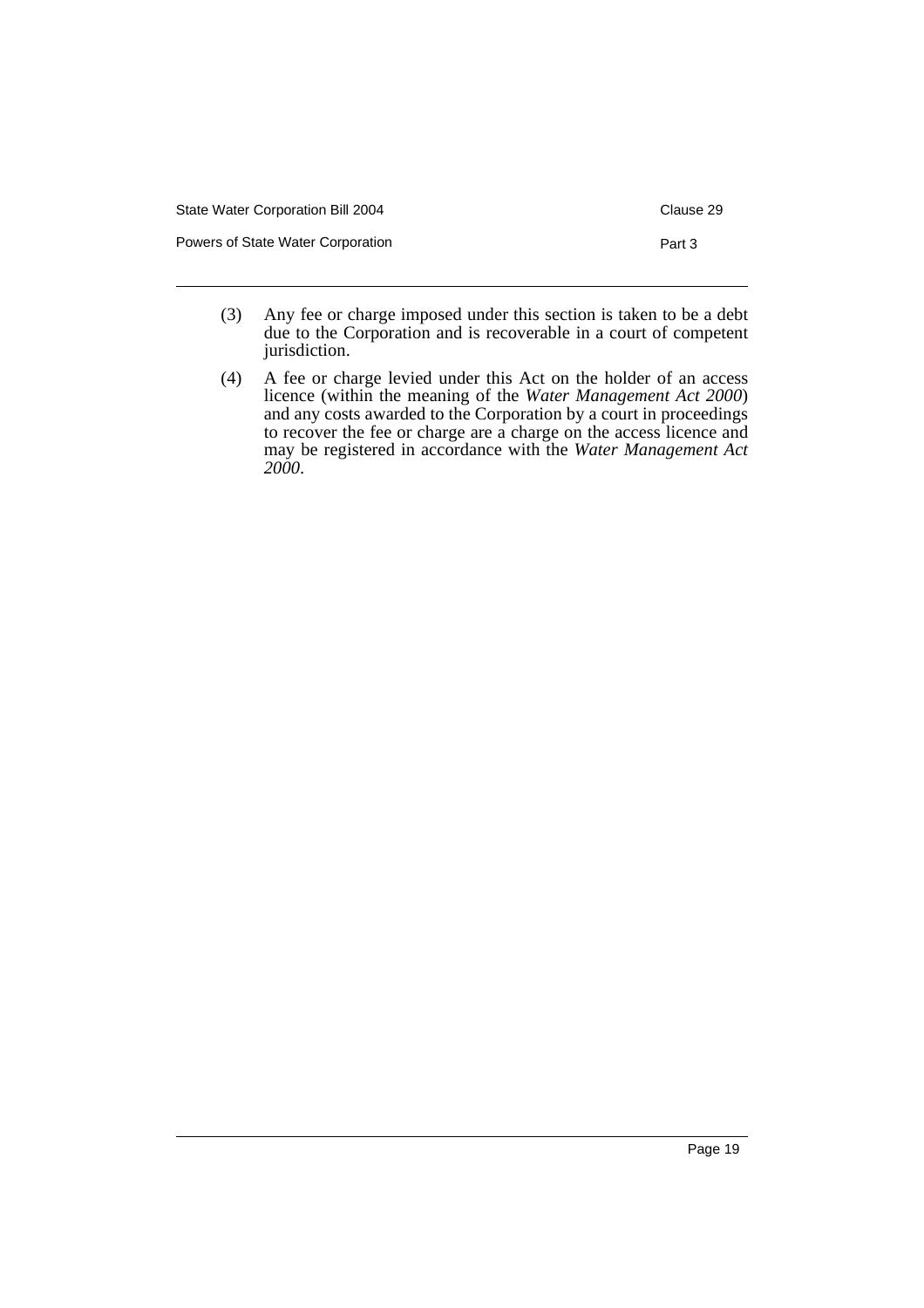#### Clause 30 State Water Corporation Bill 2004

# **Part 4 Independent Pricing and Regulatory Tribunal**

# **30 Regulatory functions of Tribunal**

- (1) The regulatory functions of the Tribunal under this Act are as follows:
	- (a) the function of making recommendations under subsection  $(2)$ ,
	- (b) the function of monitoring and reporting under subsection (3),
	- (c) the auditing functions of the Tribunal under subsection (4),
	- (d) the function of determining the operating licence fee (if any),
	- (e) the function of imposing monetary penalties or requiring other action to be taken under section 17,
	- (f) such other functions of the Tribunal under this Act as are specified by the regulations for the purposes of this section.
- (2) The Tribunal has the function of making recommendations to the portfolio Minister for or with respect to:
	- (a) the granting, amendment or cancellation of the operating licence, and
	- (b) the imposition, amendment or cancellation of conditions in relation to the operating licence, and
	- (c) action to be taken, and sanctions to be applied, in respect of a contravention of the operating licence, and
	- (d) remedial action that may be warranted as a result of a contravention of the operating licence.
- (3) The Tribunal has the function of monitoring and reporting to the portfolio Minister on compliance by the Corporation with the operating licence.
- (4) The Tribunal has such functions as may be conferred or imposed on it by the operating licence in connection with operational audits of the Corporation.

# **31 Operational and other audits**

- (1) The Tribunal is to prepare operational audits of the Corporation at the times directed by the portfolio Minister.
- (2) The portfolio Minister may direct the Tribunal to prepare an operational audit of specified matters only.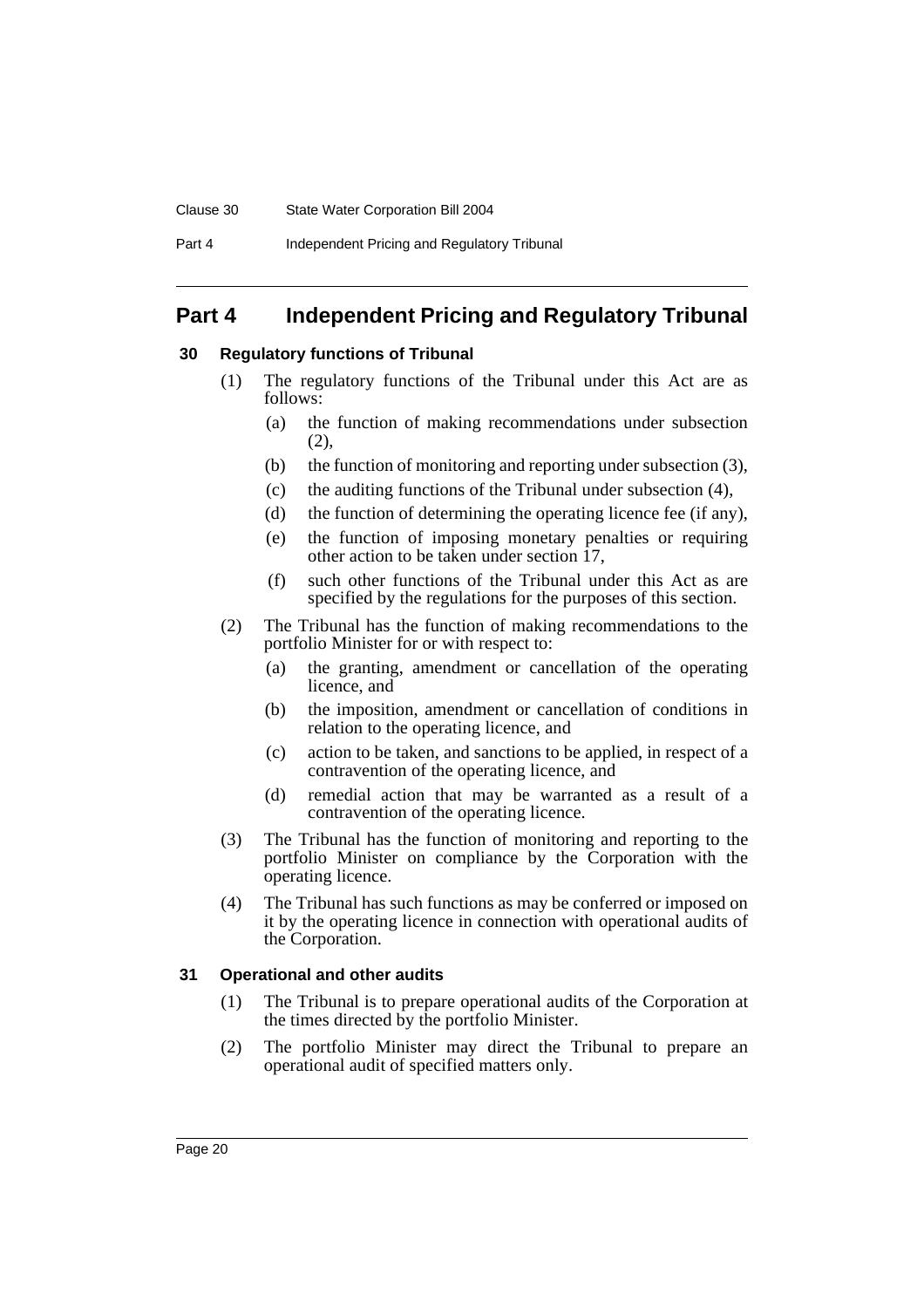| State Water Corporation Bill 2004           | Clause 31 |
|---------------------------------------------|-----------|
| Independent Pricing and Regulatory Tribunal | Part 4    |
|                                             |           |

(3) The Tribunal is to ensure that each operational audit of the Corporation is prepared in accordance with the operating licence.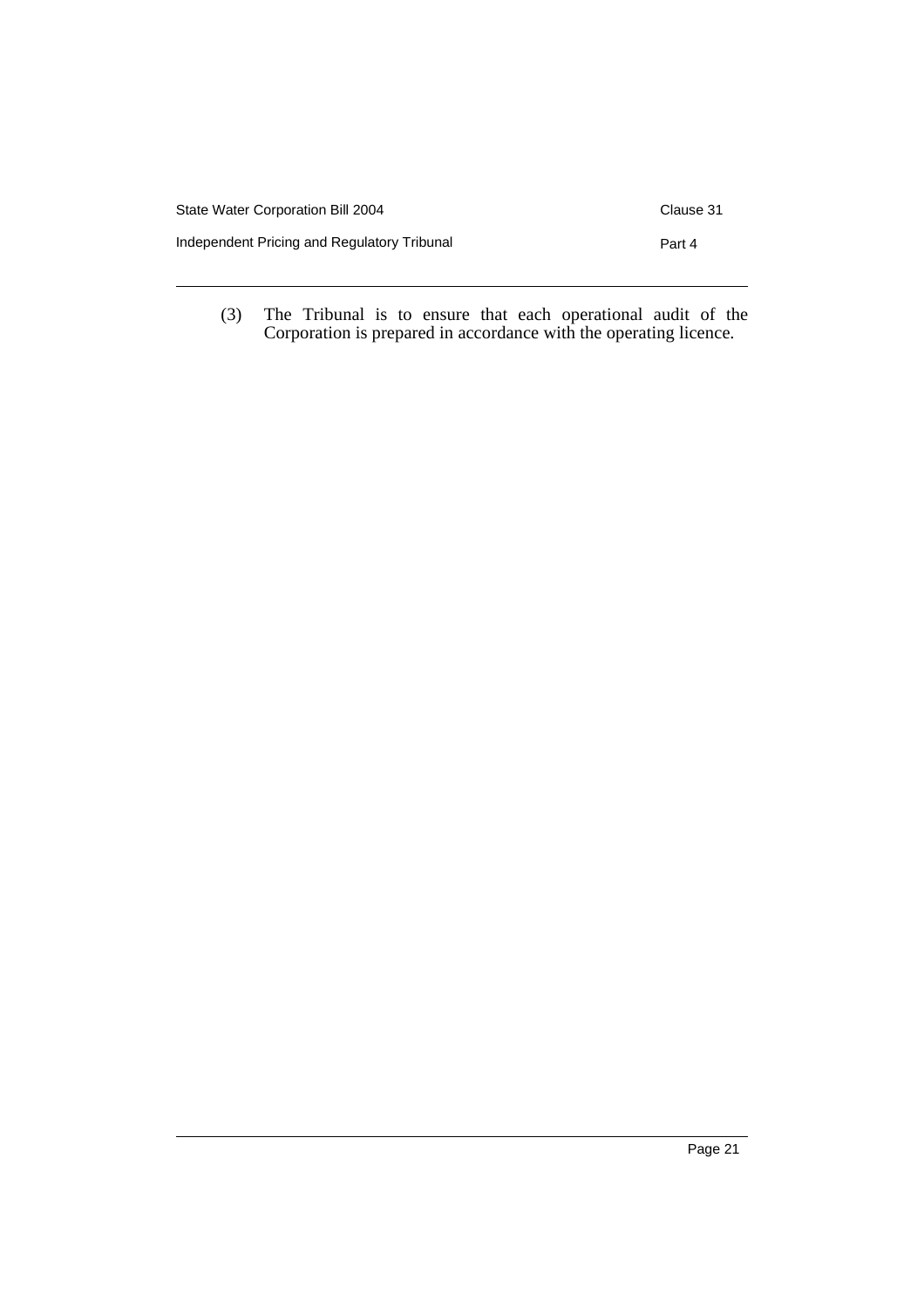#### Clause 32 State Water Corporation Bill 2004

Part 5 Miscellaneous

# **Part 5 Miscellaneous**

# **32 Authorised officers**

- (1) The Corporation may appoint authorised officers for the purposes of exercising its functions under this or any other Act.
- (2) On appointing an authorised officer under subsection (1), the Corporation must issue to the officer a certificate of authority.
- (3) A certificate of authority must:
	- (a) state that it is issued under the *State Water Corporation Act 2004*, and
	- (b) give the name of the person to whom it is issued, and
	- (c) state the date, if any, on which it expires, and
	- (d) describe the nature of the functions conferred and the source of the functions.
- (4) An authorised officer may exercise such of the Corporation's functions under this or any other Act as are described in the officer's certificate of authority.
- (5) A certificate of authority may appoint the authorised officer to be an authorised officer for the purposes of section 365 of the *Water Management Act 2000*, but only in relation to penalty notice offences, within the meaning of that section, that occur in the area of operations of the Corporation.
- (6) If an authorised officer serves a penalty notice under section 365 of the *Water Management Act 2000*, a reference to the Ministerial Corporation in section 365 (7) of that Act is taken to be a reference to the Corporation.

# **33 Obstruction of authorised officers**

A person must not obstruct or hinder an authorised officer in the exercise of the authorised officer's functions.

Maximum penalty: 20 penalty units (in the case of an individual) and 50 penalty units (in any other case).

# **34 Exclusion of personal liability**

An act or omission of any of the following:

- (a) the Minister, the Corporation, or a director of the Corporation,
- (b) a member of staff of the Department or of the Corporation,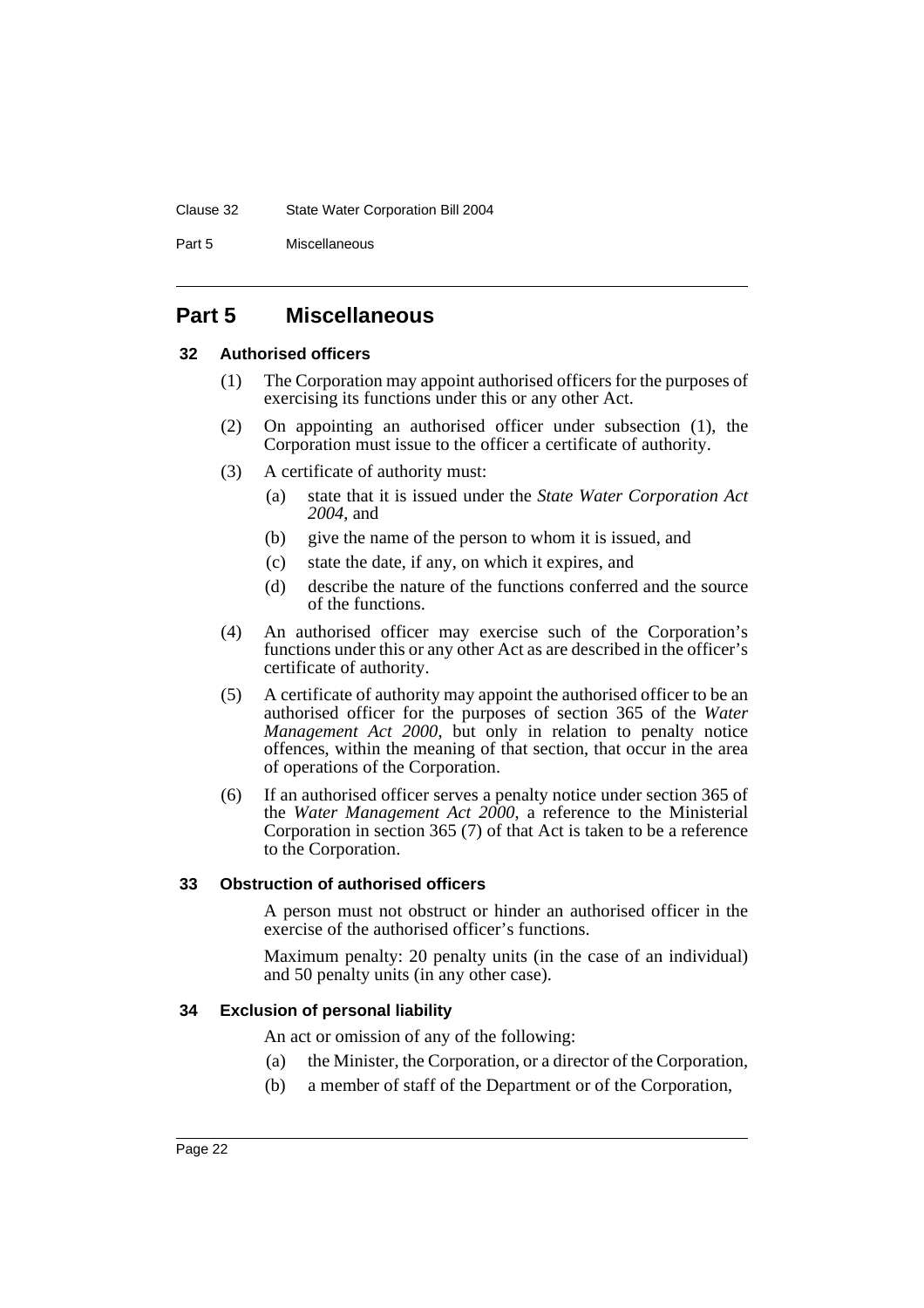State Water Corporation Bill 2004 Clause 35

Miscellaneous Part 5

(c) a person acting under the direction of a person referred to in paragraph (a) or (b),

does not subject a director, member of staff or person so acting personally to any action, liability, claim or demand if the act or omission was done, or omitted to be done, in good faith for the purpose of executing this or any other Act.

# **35 Nature of proceedings for offences**

Proceedings for an offence under this Act or the regulations may be dealt with summarily before a Local Court.

## **36 Transfer of staff**

Schedule 2 has effect.

#### **37 Regulations**

- (1) The Governor may make regulations, not inconsistent with this Act, for or with respect to any matter that by this Act is required or permitted to be prescribed or that is necessary or convenient to be prescribed for carrying out or giving effect to this Act.
- (2) The regulations may create offences punishable by a penalty not exceeding 50 penalty units (in the case of an individual) and 100 penalty units (in any other case).

# **38 Amendment of Acts and regulations**

Each Act and regulation specified in Schedule 3 is amended as set out in that Schedule.

# **39 Savings, transitional and other provisions**

Schedule 4 has effect.

#### **40 Review of Act**

- (1) The Minister is to review this Act to determine whether the policy objectives of the Act remain valid and whether the terms of the Act remain appropriate for securing those objectives.
- (2) The Minister is to make arrangements for public comment on the Act and consider those comments as part of the review.
- (3) The review is to be undertaken as soon as possible after the period of 5 years from the date of assent to this Act.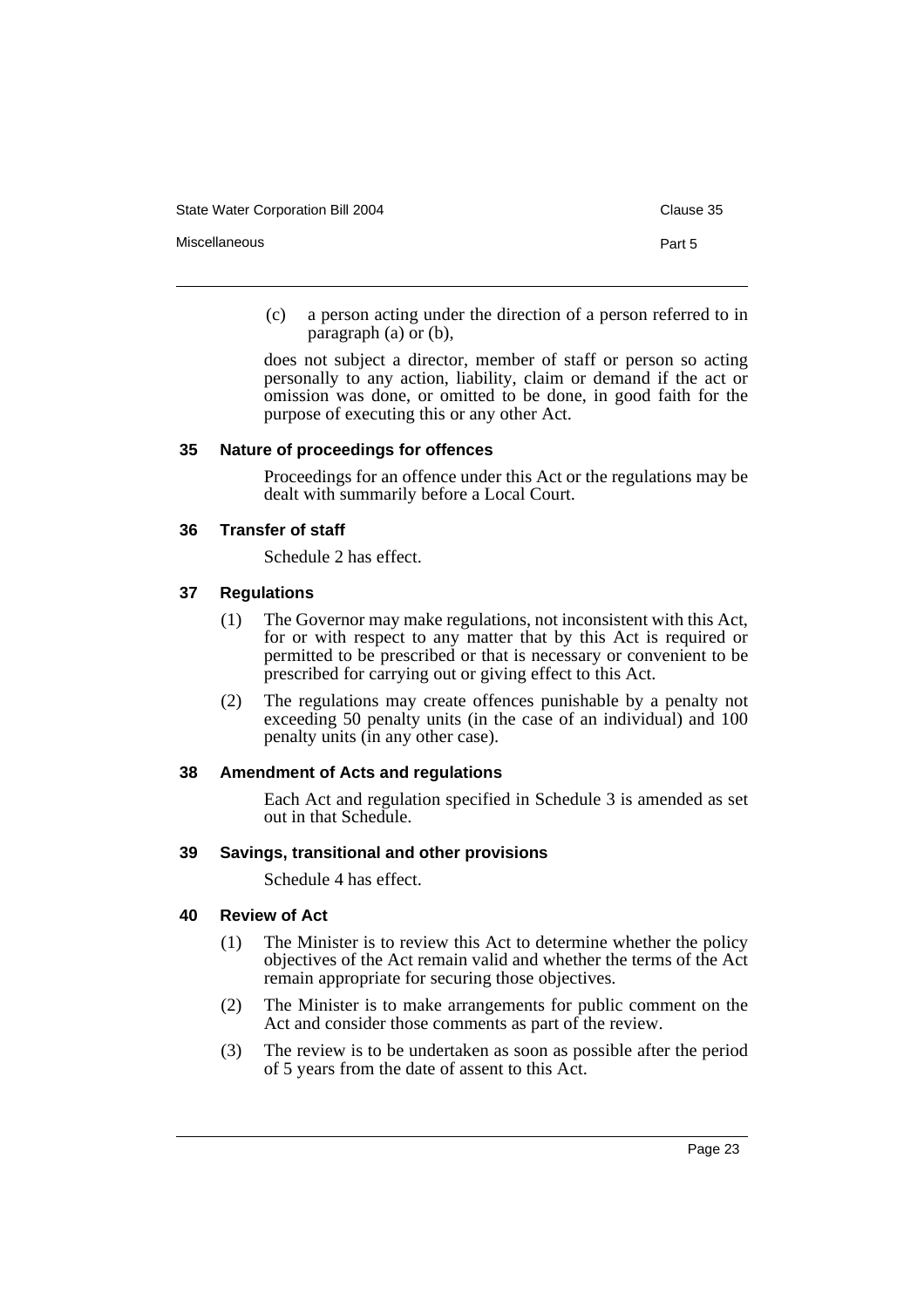## Clause 40 State Water Corporation Bill 2004

Part 5 Miscellaneous

(4) A report on the outcome of the review is to be tabled in each House of Parliament within 12 months after the end of the period of 5 years.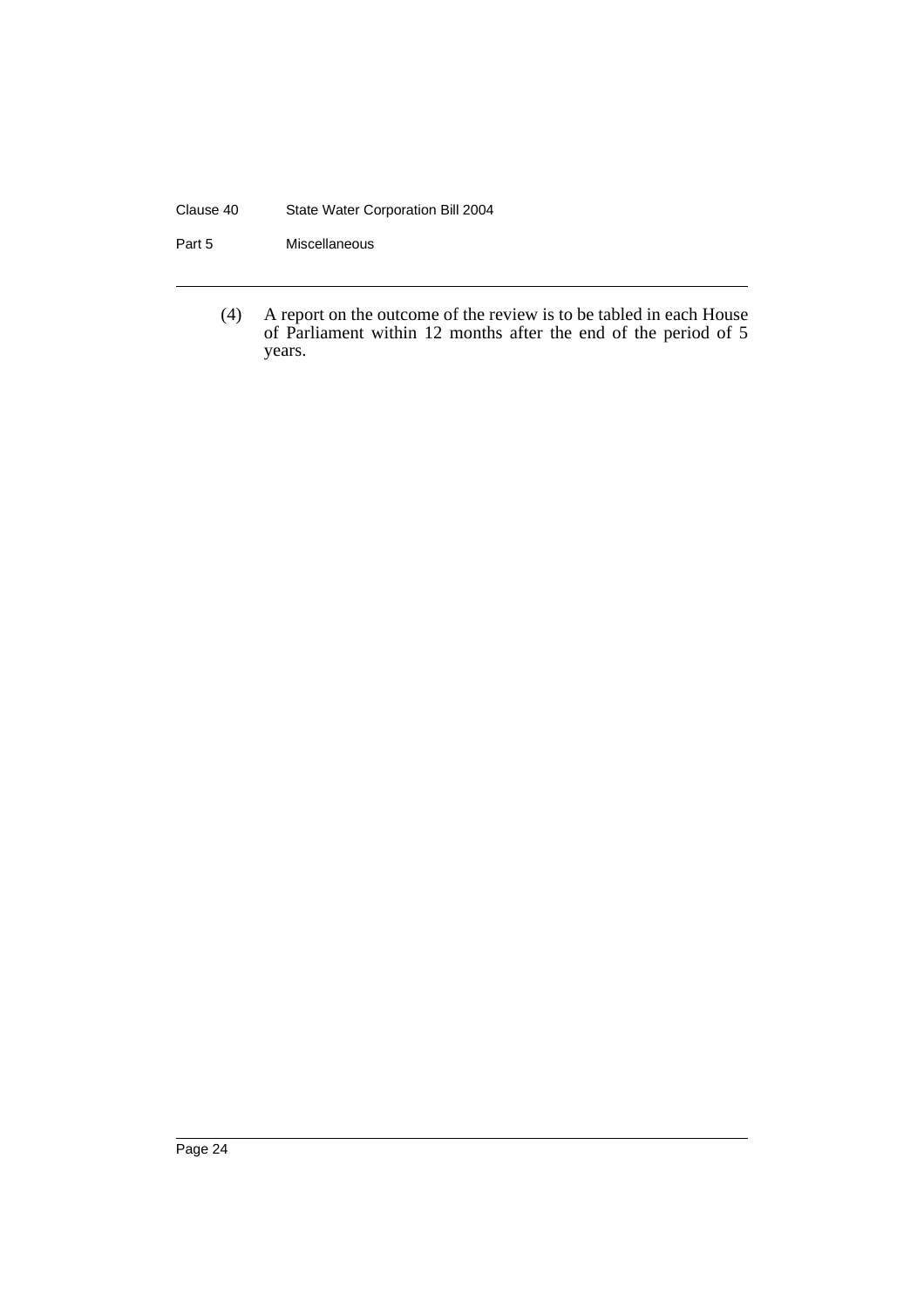Transfer of assets, rights and liabilities **Schedule 1** Schedule 1

# **Schedule 1 Transfer of assets, rights and liabilities**

(Sections 10 (7) and 19 (5))

# **1 Application and interpretation**

- (1) This Schedule applies to any transfer of assets, rights or liabilities:
	- (a) by order under section 10 or 19, or
	- (b) under clause 9 of Schedule 4.
- (2) In this Schedule, the person or body from which any assets, rights or liabilities are transferred is called the *transferor* and the person or body to which they are transferred is called the *transferee*.

# **2 Vesting of undertaking in transferee**

- (1) When any assets, rights or liabilities are transferred by a transfer to which this Schedule applies, the following provisions have effect:
	- (a) the assets of the transferor vest in the transferee by virtue of this clause and without the need for any further conveyance, transfer, assignment or assurance,
	- (b) the rights or liabilities of the transferor become by virtue of this Schedule the rights or liabilities of the transferee,
	- (c) all proceedings relating to the assets, rights or liabilities commenced before the transfer by or against the transferor or a predecessor of the transferor and pending immediately before the transfer are taken to be proceedings pending by or against the transferee,
	- (d) any act, matter or thing done or omitted to be done in relation to the assets, rights or liabilities before the transfer by, to or in respect of the transferor or a predecessor of the transferor is (to the extent to which that act, matter or thing has any force or effect) taken to have been done or omitted by, to or in respect of the transferee,
	- (e) a reference in any Act, in any instrument made under any Act or in any document of any kind to:
		- (i) the transferor, or
		- (ii) any predecessor of the transferor,

to the extent to which the reference relates to those assets, rights or liabilities, is taken to be, or include, a reference to the transferee.

(2) The operation of this Schedule is not to be regarded: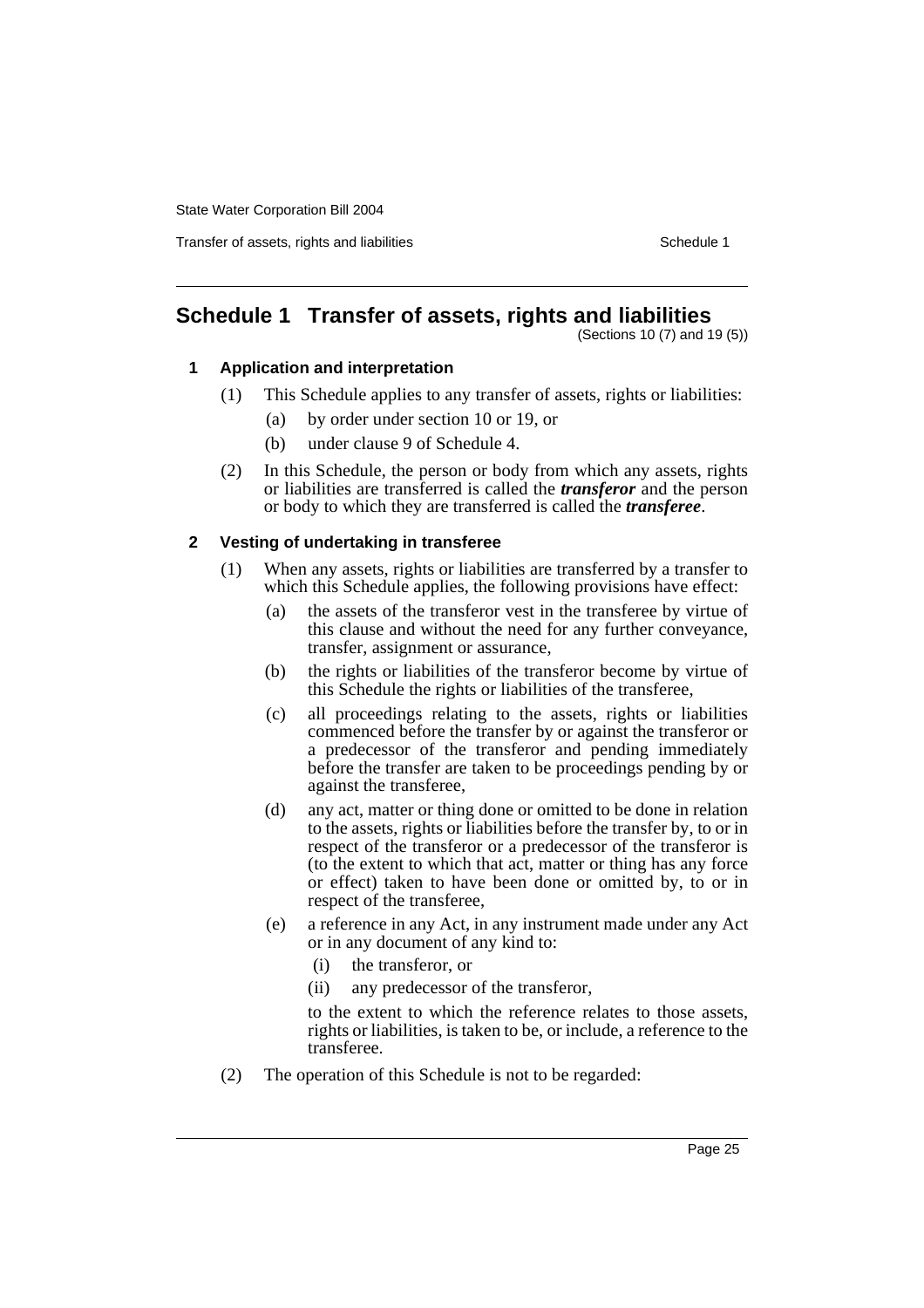- (a) as a breach of contract or confidence or otherwise as a civil wrong, or
- (b) as a breach of any contractual provision prohibiting, restricting or regulating the assignment or transfer of assets, rights or liabilities, or
- (c) as giving rise to any remedy by a party to an instrument, or as causing or permitting the termination of any instrument, because of a change in the beneficial or legal ownership of any asset, right or liability, or
- (d) as an event of default under any contract or other instrument.
- (3) No attornment to the transferee by a lessee from the transferor is required.
- (4) A transfer is subject to the terms and conditions of the order by which it is effected.

# **3 No compensation payable**

- (1) No compensation is payable to any person or body in connection with a transfer to which this Schedule applies except to the extent (if any) to which the order giving rise to the transfer so provides.
- (2) Despite subclause (1), if the transferor or transferee is a local authority, compensation may be paid in relation to any asset or right the subject of the transfer.
- (3) Despite clause 6, the amount of any compensation payable under subclause (2) in relation to any such asset or right is to be determined by the Valuer-General.

# **4 Transfer of interests in land**

- (1) An order under section 10 or 19 may transfer an interest in respect of land vested in the transferor without transferring the whole of the interests of the transferor in that land.
- (2) If the interest transferred is not a separate interest, the order operates to create the interest transferred in such terms as are specified in the order.
- (3) This clause does not limit any other provision of this Act.

# **5 Date of vesting**

(1) An order under section 10 or 19 takes effect on the date specified in the order.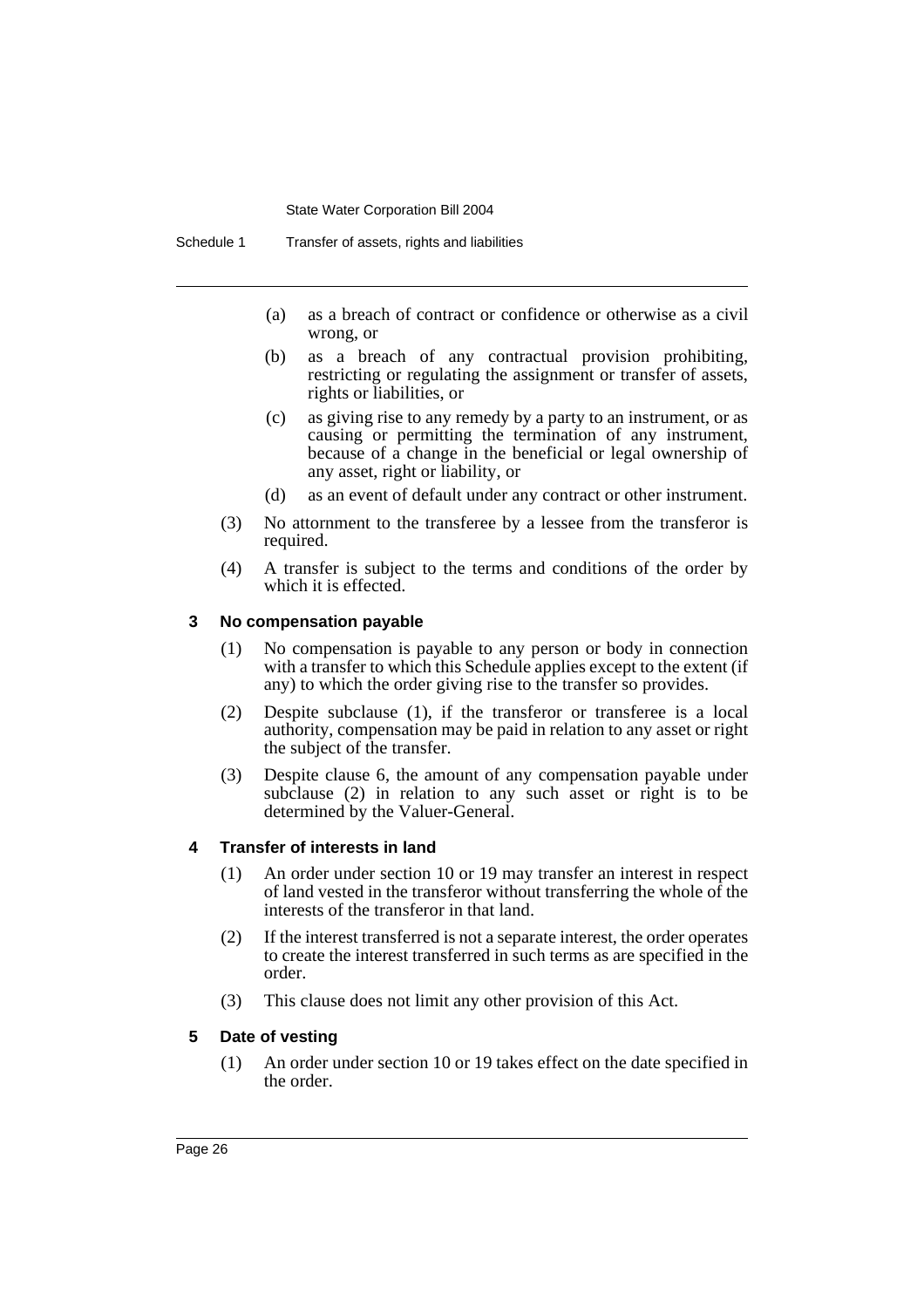(2) A transfer under clause 9 of Schedule 4 takes effect on the commencement of Schedule 3.21 [1].

# **6 Consideration for vesting**

The Minister may, by order in writing, specify the consideration on which a transfer to which this Schedule applies is made and the value or values at which the assets, rights or liabilities are transferred.

# **7 State taxes not chargeable**

- (1) State tax is not chargeable in respect of:
	- (a) a transfer to which this Schedule applies, or
	- (b) anything certified by the Minister as having been done in consequence of such a transfer (for example, the transfer or conveyance of an interest in land).
- (2) In this clause:

*State tax* includes application or registration fees or any other tax, rate, levy, duty, fee or charge imposed by any Act or other law of the State.

# **8 Confirmation of vesting**

- (1) The Minister may, by notice in writing, confirm a transfer of particular assets, rights or liabilities by operation of this Schedule.
- (2) Such a notice is conclusive evidence of that transfer.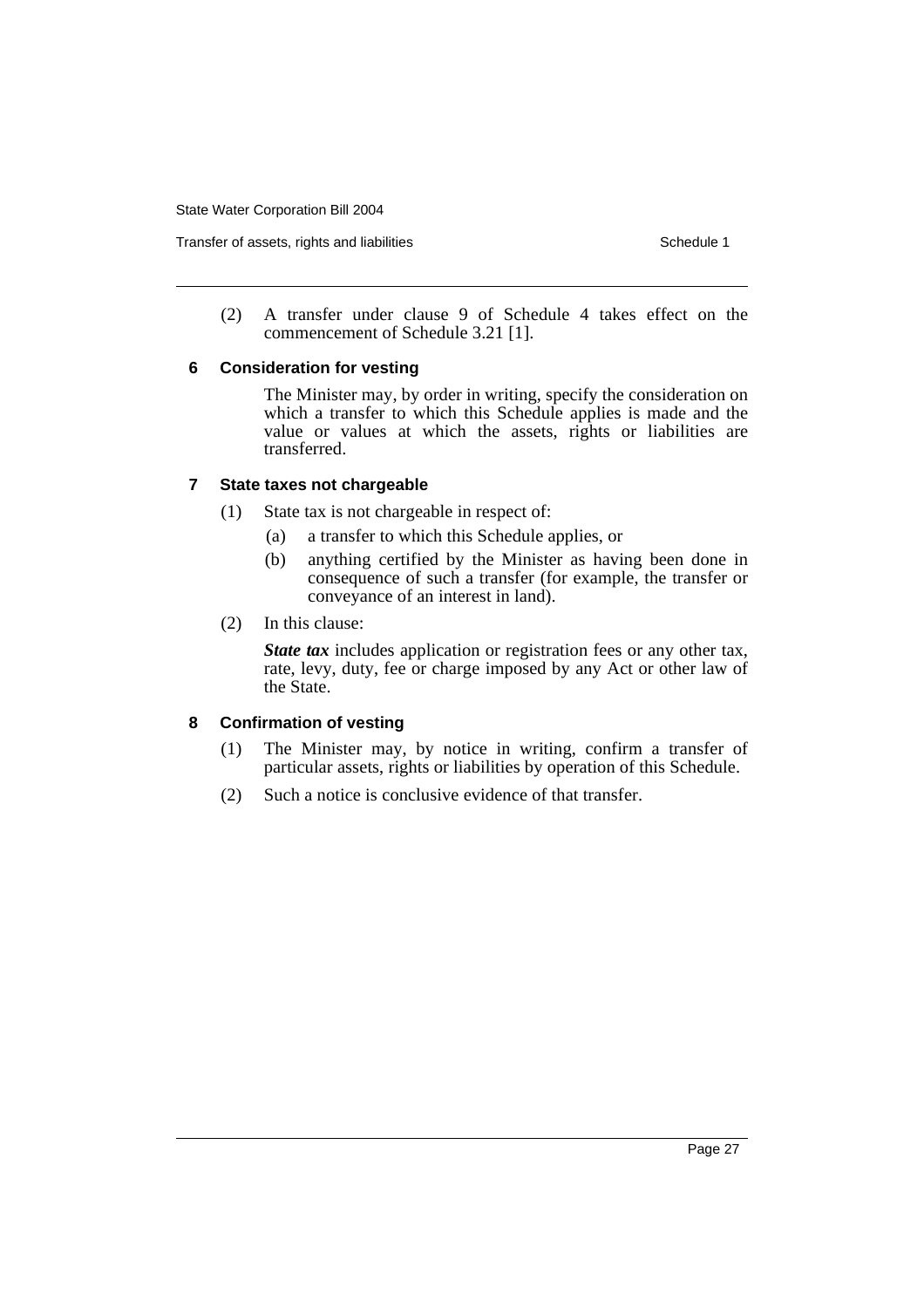Schedule 2 Transfer of staff

# **Schedule 2 Transfer of staff**

(Section 36)

# **1 Definitions**

In this Schedule:

*relevant agency* means the Department of Infrastructure, Planning and Natural Resources, the Department of Commerce, the Department of Energy, Utilities and Sustainability or the Ministerial Corporation.

# **2 Transfer of staff to Corporation**

- (1) The Minister may, by order in writing, transfer to the Corporation such of the staff of a relevant agency as are specified or referred to in the order.
- (2) The members of staff of a relevant agency who are transferred to the Corporation by such an order are to be regarded for all purposes as having become employees of the Corporation, in accordance with the terms of the order, on a day specified in the order as being the day on which the transfer takes effect.
- (3) The Minister is to consult with the Minister for Natural Resources before making an order transferring staff of the Department of Infrastructure, Planning and Natural Resources or the Ministerial Corporation.
- (4) The Minister is to consult with the Minister for Commerce before making an order transferring staff of the Department of Commerce.

# **3 General saving of conditions of employment**

- (1) A person who is transferred under this Schedule is (until other provision is duly made under any Act or law) to be continued to be employed in accordance with any awards, agreements and determinations that would have applied to the person if the person had not been transferred but had instead remained as a member of the staff of the relevant agency from which they were transferred.
- (2) However, nothing in this clause affects the application of section 36 (1) of the *State Owned Corporations Act 1989* to the Corporation. Accordingly, the *Government and Related Employees Appeal Tribunal Act 1980* does not apply to the Corporation or any subsidiary of the Corporation.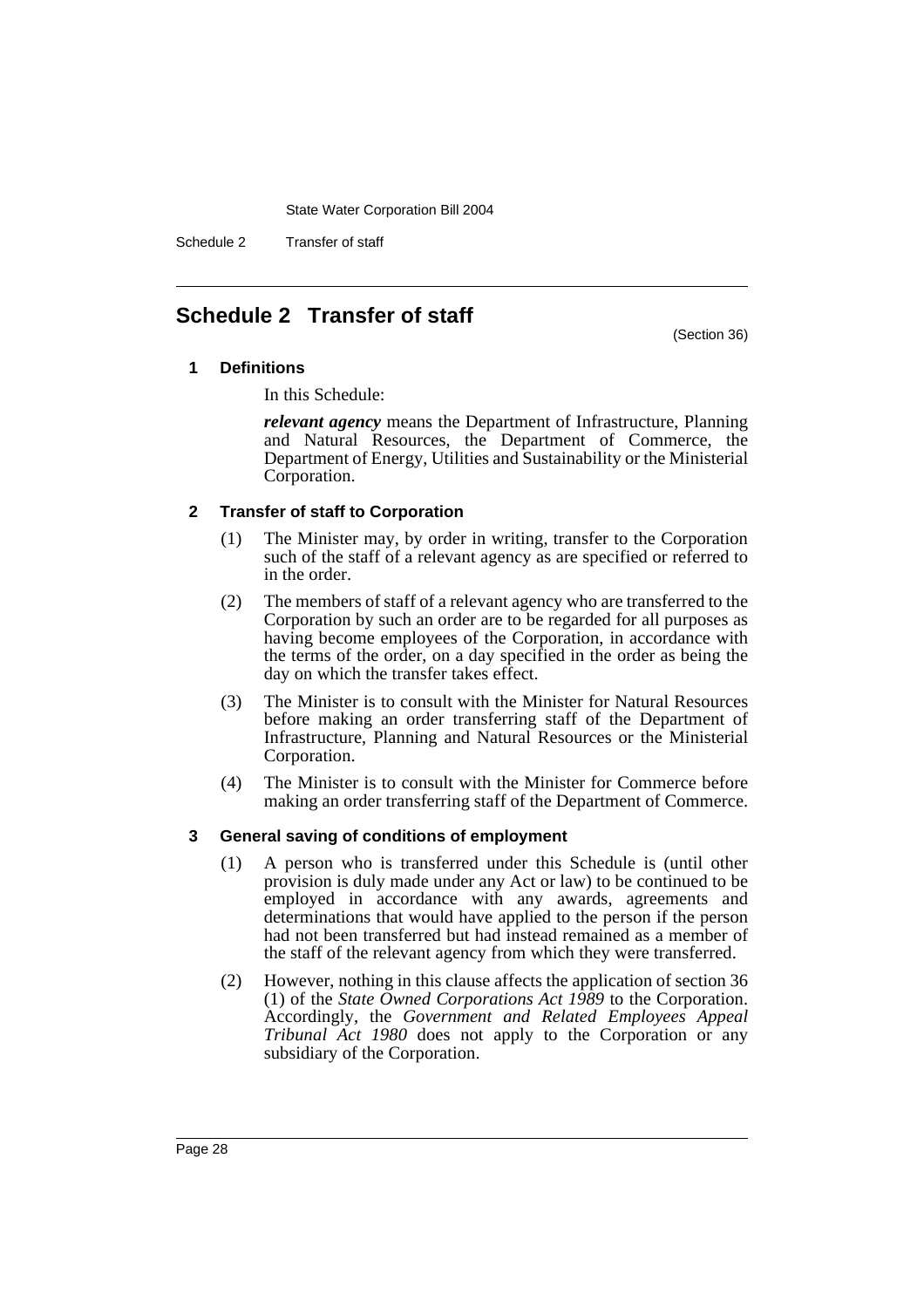Transfer of staff Schedule 2

## **4 Saving of leave**

A person who is transferred under this Schedule retains any rights to annual leave, extended service leave, sick leave, and other forms of leave, accrued or accruing in his or her employment with the relevant agency from which the person was transferred.

# **5 No payment out on transfer or dual benefits**

- (1) A person who is transferred under this Schedule is not entitled to receive any payment or other benefit merely because the person ceases to be a member of staff of the relevant agency from which the person was transferred.
- (2) A person who is transferred under this Schedule is not entitled to claim, both under this Act and under any other Act, dual benefits of the same kind for the same period of service.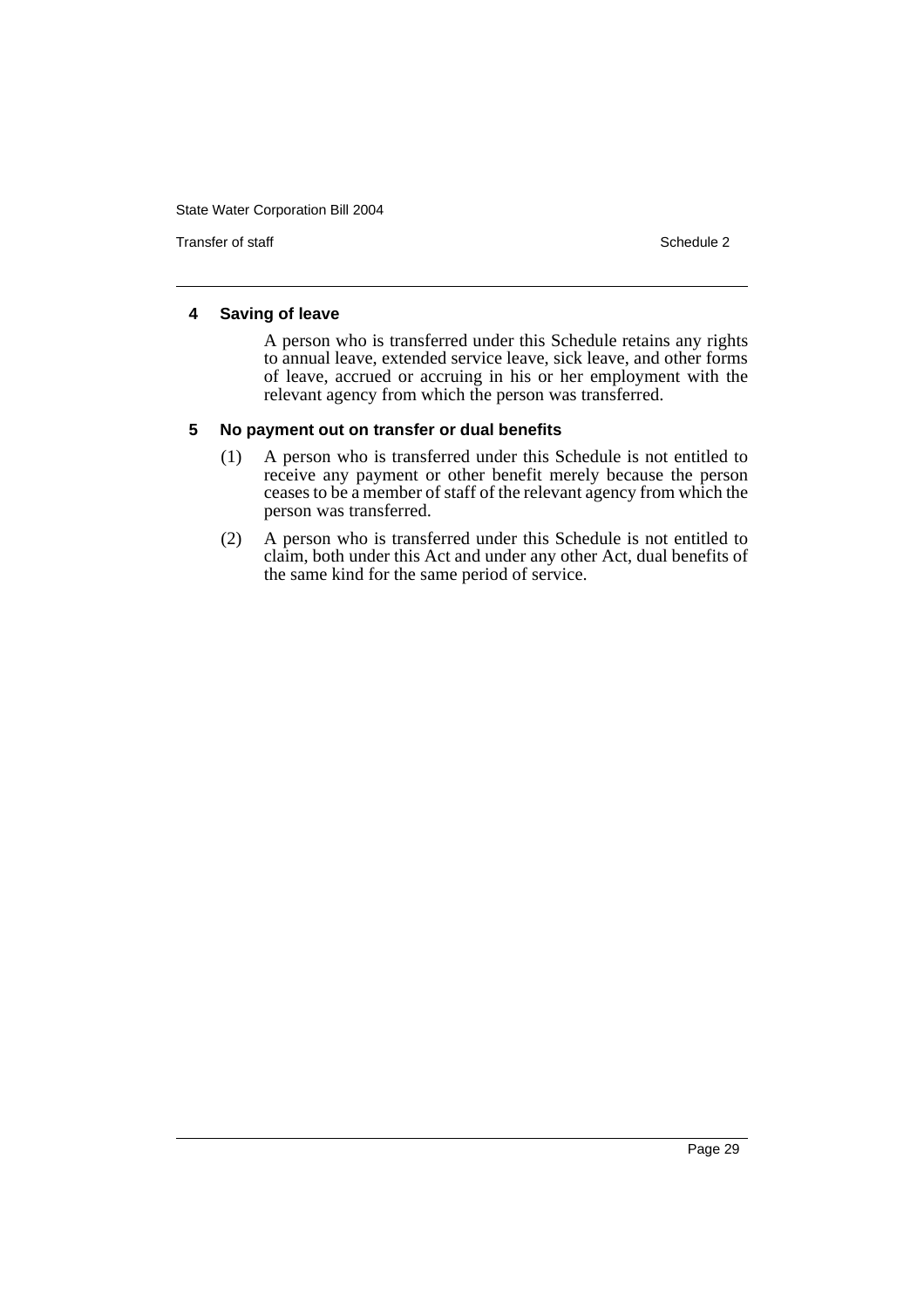Schedule 3 Amendment of Acts and regulations

# **Schedule 3 Amendment of Acts and regulations**

(Section 38)

#### **3.1 Catchment Management Authorities Act 2003 No 104**

# **Schedule 4 Catchment contributions**

Insert ", State Water Corporation" after "the Hunter Water Corporation" in clause 9 (1) (b).

# **3.2 Conveyancing (General) Regulation 2003**

# **[1] Clause 51 Easements in gross**

Insert after clause 51 (1) (b):

(b1) State Water Corporation,

#### **[2] Clause 52 Imposition of restrictions or public positive covenants on certain land vested in prescribed authorities**

Insert after clause 52 (d):

(d1) State Water Corporation,

#### **[3] Clause 53 Regulation of use of land not held by a prescribed authority**

Insert after clause 53 (h):

(i) State Water Corporation.

### **3.3 Dams Safety Act 1978 No 96**

#### **[1] Section 8 Members**

Omit section 8 (2) (c). Insert instead:

(c) a person nominated by State Water Corporation constituted under the *State Water Corporation Act 2004*,

#### **[2] Schedule 2 Provisions relating to the constitution and procedure of the Committee**

Omit "4" from clause 9. Insert instead "5".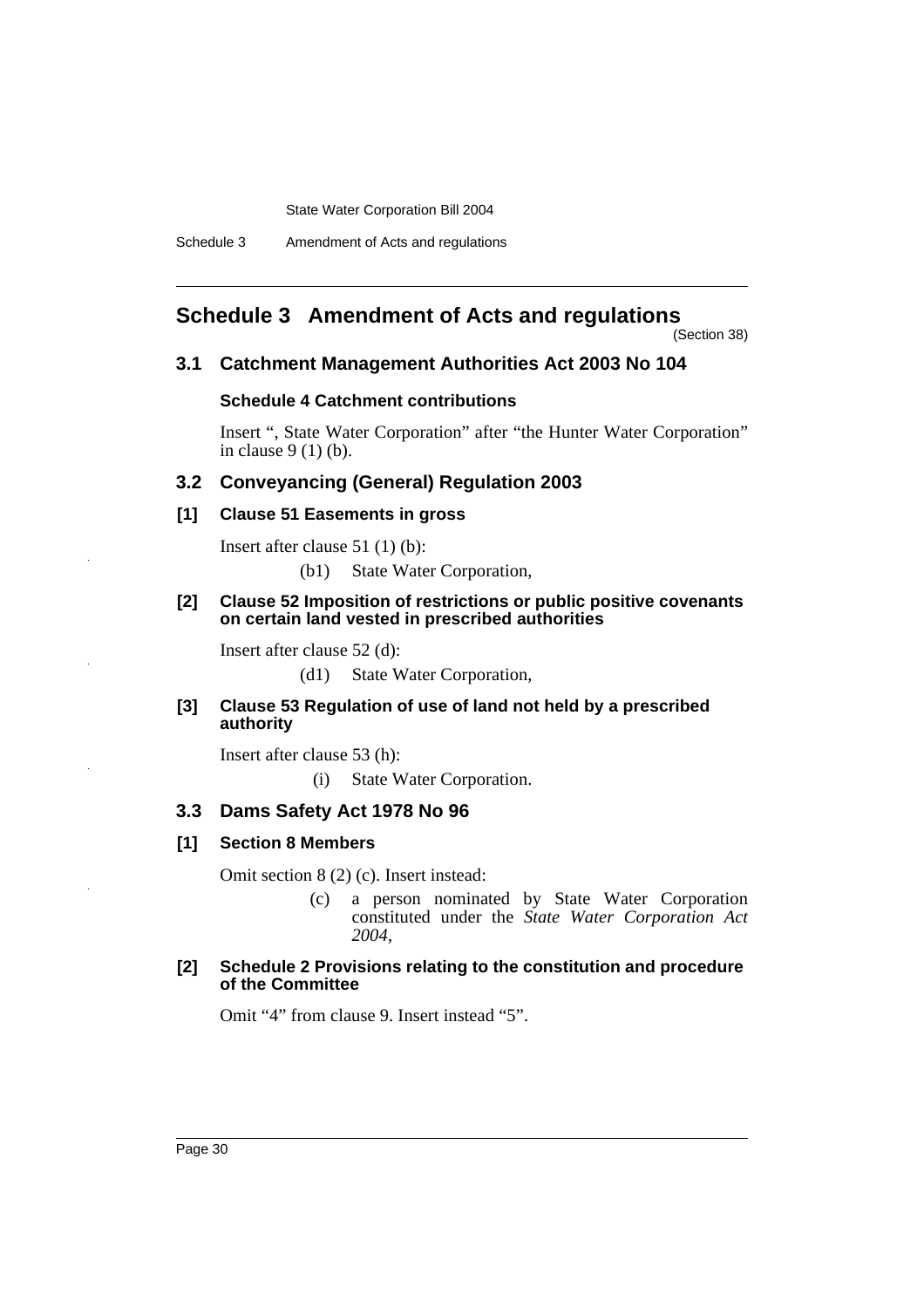Amendment of Acts and regulations Schedule 3

# **3.4 Environmental Planning and Assessment Act 1979 No 203**

# **Section 109J Restriction on issue of subdivision certificates**

Omit "constituted under the *Water Supply Authorities Act 1987*" from paragraph (a) of the definition of *water supply authority* in section 109J (4).

Insert instead "within the meaning of the *Water Management Act 2000*".

# **3.5 First State Superannuation Act 1992 No 100**

# **Schedule 1 Employers**

Insert at the end of the Schedule:

State Water Corporation

# **3.6 Heritage Act 1977 No 136**

# **Section 123 Definitions**

Omit paragraph (e) of the definition of *rating or taxing authority*.

Insert instead:

(e) a water supply authority within the meaning of the *Water Management Act 2000*,

# **3.7 Independent Pricing and Regulatory Tribunal Act 1992 No 39**

# **[1] Section 4 Government monopoly services**

Insert after section 4 (6):

(7) To avoid doubt, the services for which fees and charges are payable under the *State Water Corporation Act 2004* are capable of being declared to be government monopoly services. State Water Corporation is taken to be the supplier of any such service.

# **[2] Section 24F Regulatory functions of Tribunal**

Insert at the end of section 24F (e):

- , and
- (f) section 30 of the *State Water Corporation Act 2004*.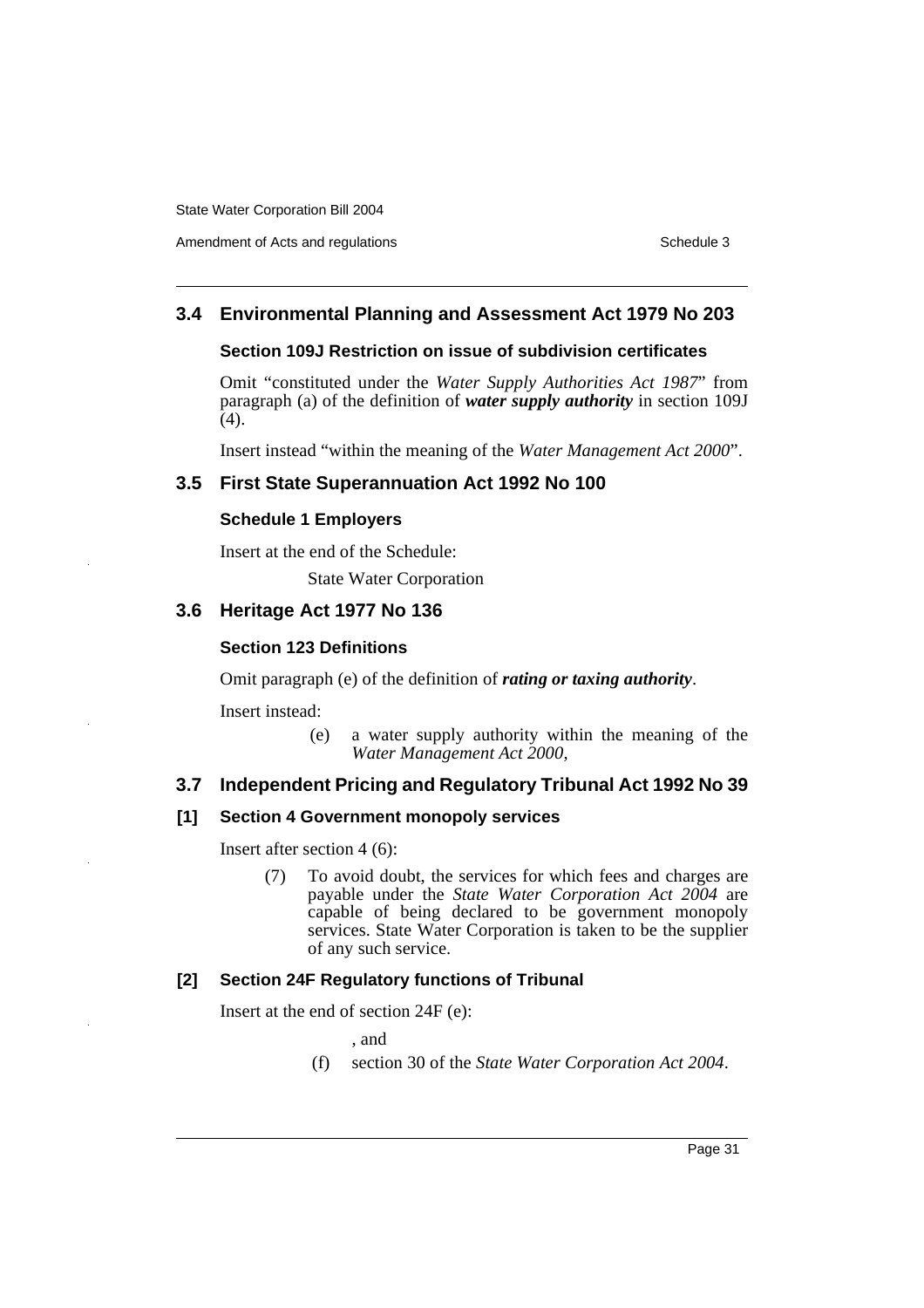Schedule 3 Amendment of Acts and regulations

# **[3] Section 24FC Licence auditing functions of Tribunal**

Insert at the end of section 24FC (1) (d):

, and

(e) its functions in connection with operational audits under the *State Water Corporation Act 2004*.

#### **[4] Schedule 1 Government agencies for which Tribunal has standing reference**

Insert at the end of the Schedule:

State Water Corporation

#### **3.8 Local Government Act 1993 No 30**

#### **[1] Section 555 What land is exempt from all rates?**

Omit "within the meaning of the *Water Supply Authorities Act 1987*" from section 555 (1) (d).

Insert instead "as declared by an order under section 302 of the *Water Management Act 2000*".

# **[2] Section 555 (1) (c2)**

Insert after section 555 (1) (c1):

(c2) land that is vested in or owned by State Water Corporation and in, on or over which water supply works (within the meaning of the *Water Management Act 2000*) are installed,

#### **[3] Section 611 Annual charge on rails, pipes etc**

Insert ", State Water Corporation" after "the Hunter Water Corporation" in section 611 (6) (b).

# **[4] Section 741 Exemption from taxes**

Omit section 741 (2). Insert instead:

- (2) This section does not extend to any rate, charge or assessment made or levied by the following:
	- (a) another council,
	- (b) the Sydney Water Corporation,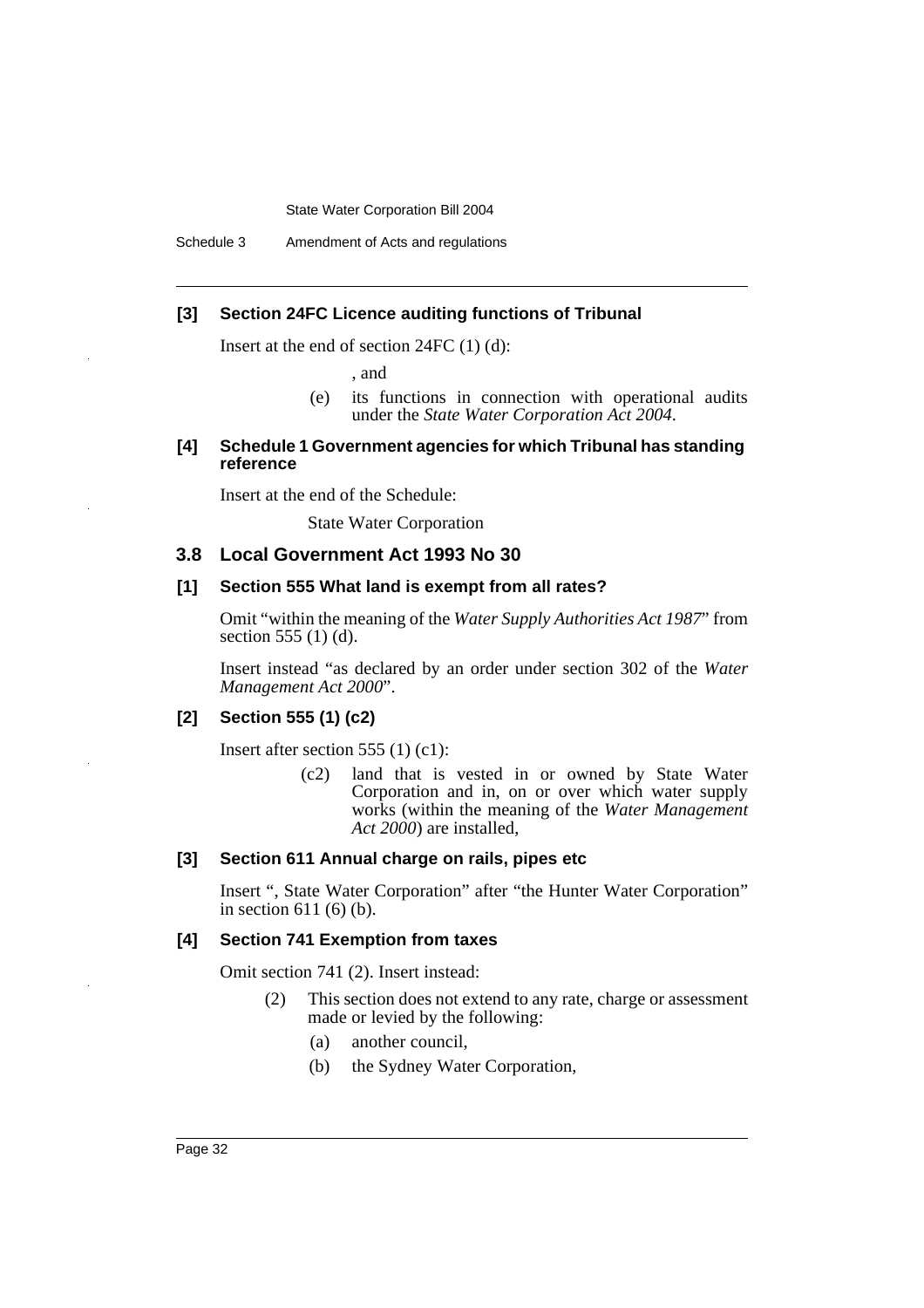Amendment of Acts and regulations Schedule 3

- (c) the Hunter Water Corporation,
- (d) State Water Corporation,
- (e) a water supply authority,
- (f) the Director-General of New South Wales Fire Brigades,
- (g) a person prescribed by the regulations.

# **3.9 Murray–Darling Basin Act 1992 No 65**

## **Section 4 Definitions**

Omit the definition of *relevant water authority* from section 4 (1).

Insert instead:

*relevant water authority* means State Water Corporation constituted under the *State Water Corporation Act 2004* or such other body declared by the Minister by notice published in the Gazette to be the relevant water authority for the purposes of this Act.

# **3.10 Pipelines Act 1967 No 90**

# **Section 3 Definitions**

Insert "State Water Corporation," after "*Hunter Water Board (Corporatisation) Act 1991*," in the definition of *statutory body representing the Crown* in section 3 (1).

# **3.11 Public Finance and Audit Act 1983 No 152**

#### **Schedule 2 Statutory bodies**

Omit "Administrator of the Fish River Water Supply".

# **3.12 Public Health Act 1991 No 10**

# **[1] Section 10A Definitions**

Omit paragraph (c) of the definition of *supplier of drinking water* (or *supplier*).

Insert instead:

(c) a water supply authority within the meaning of the *Water Management Act 2000*,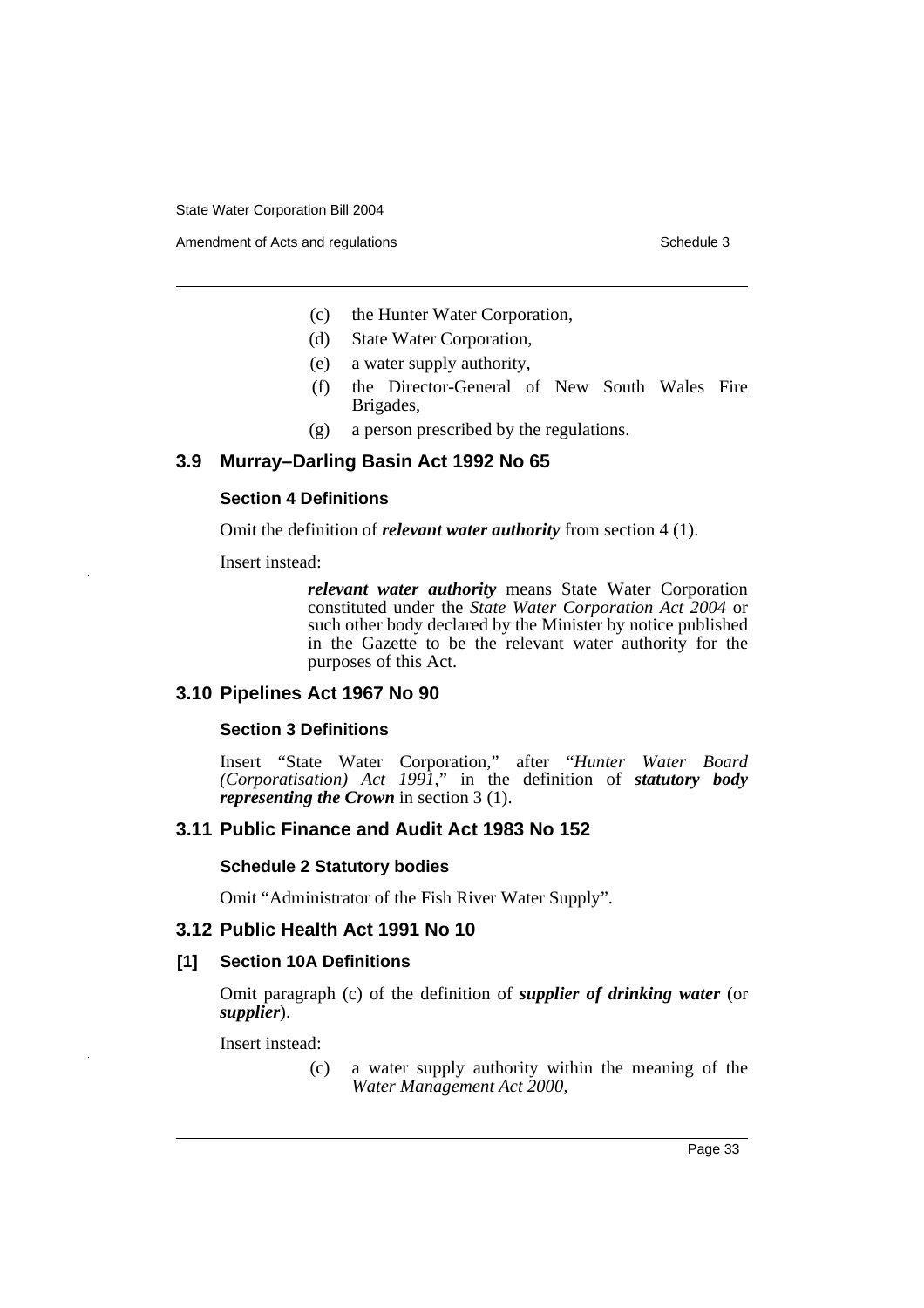# **[2] Section 10A definition of "supplier of drinking water" (or "supplier")**

Omit paragraph (f) of the definition.

## **[3] Section 10I Closure of water supply**

Omit section 10I (3) (c). Insert instead:

- (c) a water supply authority within the meaning of the *Water Management Act 2000* (other than State Water Corporation)—the Minister administering the *Water Management Act 2000*,
- (c1) State Water Corporation—the Minister administering the *State Water Corporation Act 2004*,

## **[4] Section 10I (3) (d)**

Omit "*Water Supply Authorities Act 1987*".

Insert instead "*Water Management Act 2000*".

# **3.13 Residential Parks Act 1998 No 142**

#### **Section 34 Definitions**

Omit "constituted under the *Water Supply Authorities Act 1987*" from paragraph (a) of the definition of *water supply authority*.

Insert instead "within the meaning of the *Water Management Act 2000*".

# **3.14 Roads (General) Regulation 2000**

#### **Clause 78**

Omit the clause. Insert instead:

#### **78 Public authorities**

For the purposes of the definition of *public authority* in the Dictionary to the Act, each of the following is prescribed as a public authority for the purposes of the Act:

- (a) the Hunter Water Corporation,
- (b) the Sydney Water Corporation,
- (c) State Water Corporation,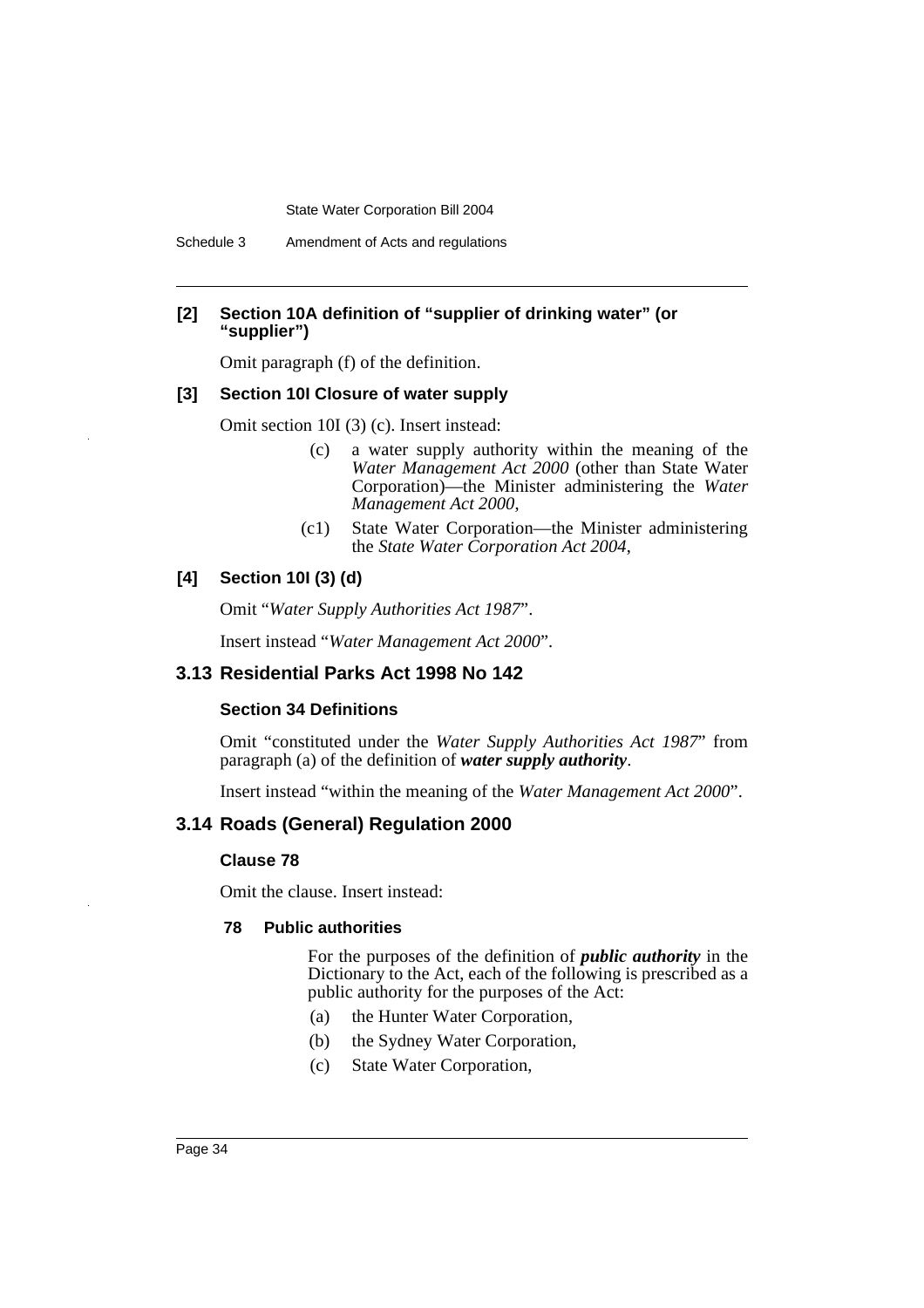Amendment of Acts and regulations Schedule 3

- (d) an energy services corporation within the meaning of the *Energy Services Corporations Act 1995*,
- (e) Rail Infrastructure Corporation.

# **3.15 State Authorities Non-contributory Superannuation Act 1987 No 212**

#### **Schedule 1 Employers**

Insert at the end of Part 1:

State Water Corporation

# **3.16 State Authorities Superannuation Act 1987 No 211**

### **Schedule 1 Employers**

Insert at the end of Part 1:

State Water Corporation

# **3.17 Strata Schemes (Freehold Development) Act 1973 No 68**

# **Section 5 Definitions**

Omit "constituted under the *Water Supply Authorities Act 1987*" from paragraph (a) of the definition of *water supply authority* in section 5 (1).

Insert instead "within the meaning of the *Water Management Act 2000*".

## **3.18 Strata Schemes (Leasehold Development) Act 1986 No 219**

# **Section 4 Definitions**

Omit "constituted under the *Water Supply Authorities Act 1987*" from paragraph (a) of the definition of *water supply authority* in section 4 (1).

Insert instead "within the meaning of the *Water Management Act 2000*".

# **3.19 Superannuation Act 1916 No 28**

#### **Schedule 3 List of employers**

Insert at the end of Part 1:

State Water Corporation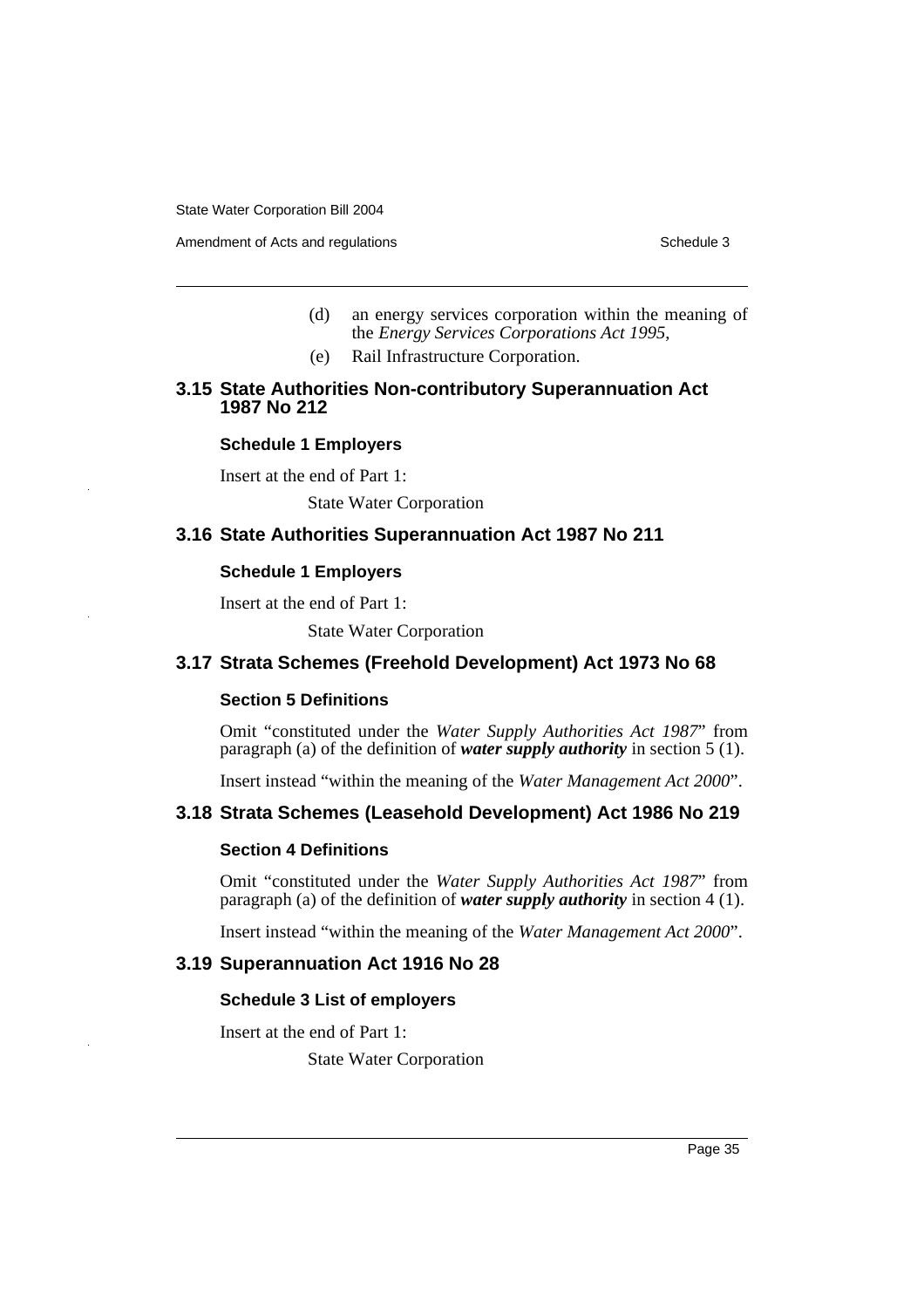Schedule 3 Amendment of Acts and regulations

# **3.20 Water Act 1912 No 44**

#### **Schedule 3 Water management authorities**

Insert at the end of the Schedule:

State Water Corporation

## **3.21 Water Management Act 2000 No 92**

# **[1] Chapter 5 Public works**

Omit Part 1.

# **[2] Section 309 Connections**

Insert after section 309 (7):

(8) Nothing in this section requires a water supply authority to allow a person to connect premises with the water supply authority's water main or sewer main.

# **[3] Section 398 Exclusion of Crown liability**

Insert "or the *State Water Corporation Act 2004*" after "this Act" wherever occurring in section  $398(1)$  and (2).

## **[4] Section 398 (3) (c)**

Insert at the end of section 398 (3) (b):

, or

(c) State Water Corporation.

#### **[5] Schedule 2 Major utilities**

Insert in alphabetical order:

State Water Corporation

# **[6] Schedule 3 Water supply authorities**

Insert at the end of Part 3:

State Water Corporation (but only in relation to the Fish River water supply scheme within the meaning of the *State Water Corporation Act 2004*)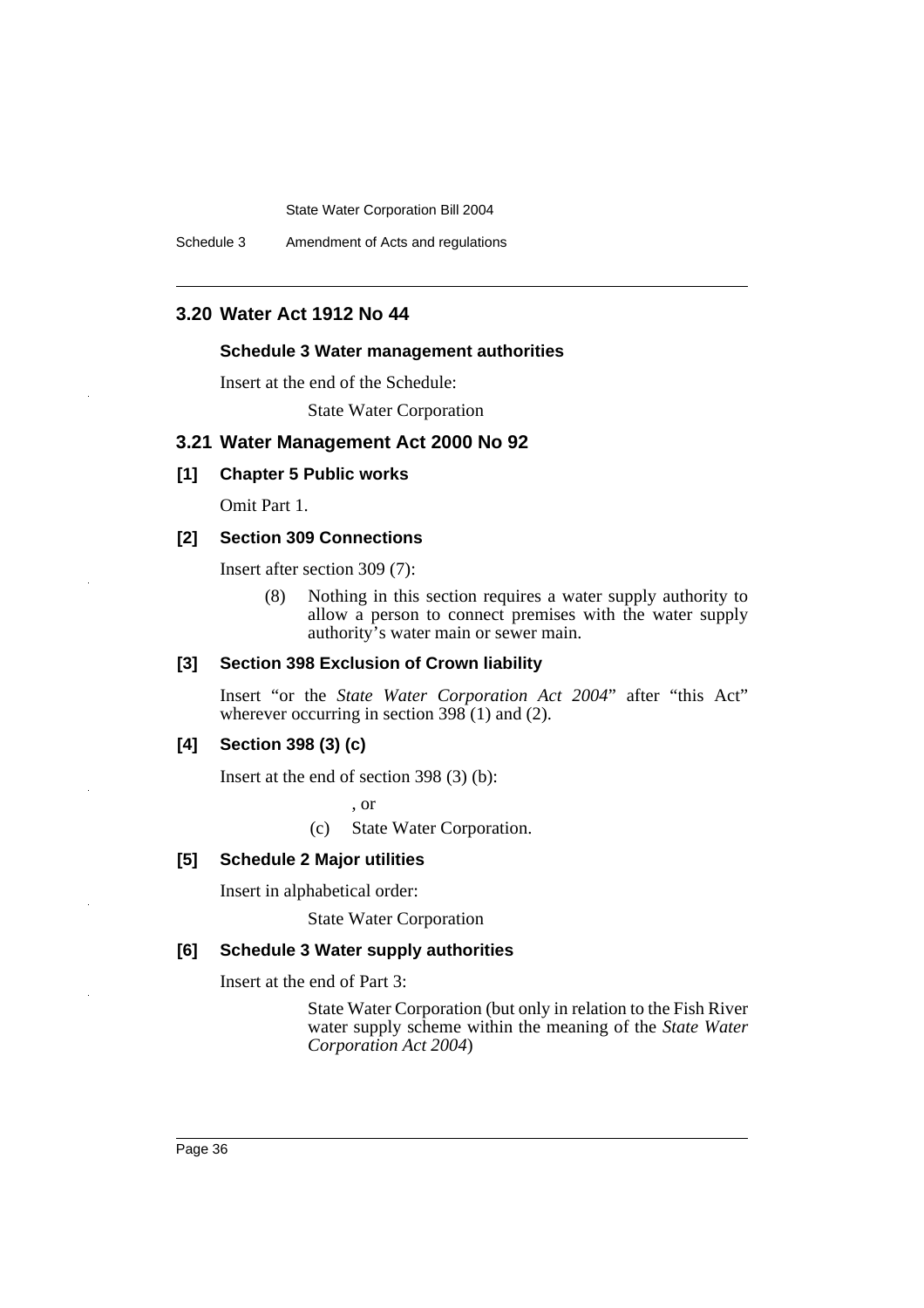Amendment of Acts and regulations **Schedule 3** Schedule 3

# **[7] Schedule 8.30 Water Management Act 2000**

Omit item [1].

# **[8] Schedule 9 Savings, transitional and other provisions**

Insert at the end of clause 1 (1):

*State Water Corporation Act 2004* (but only in relation to the amendments made to this Act)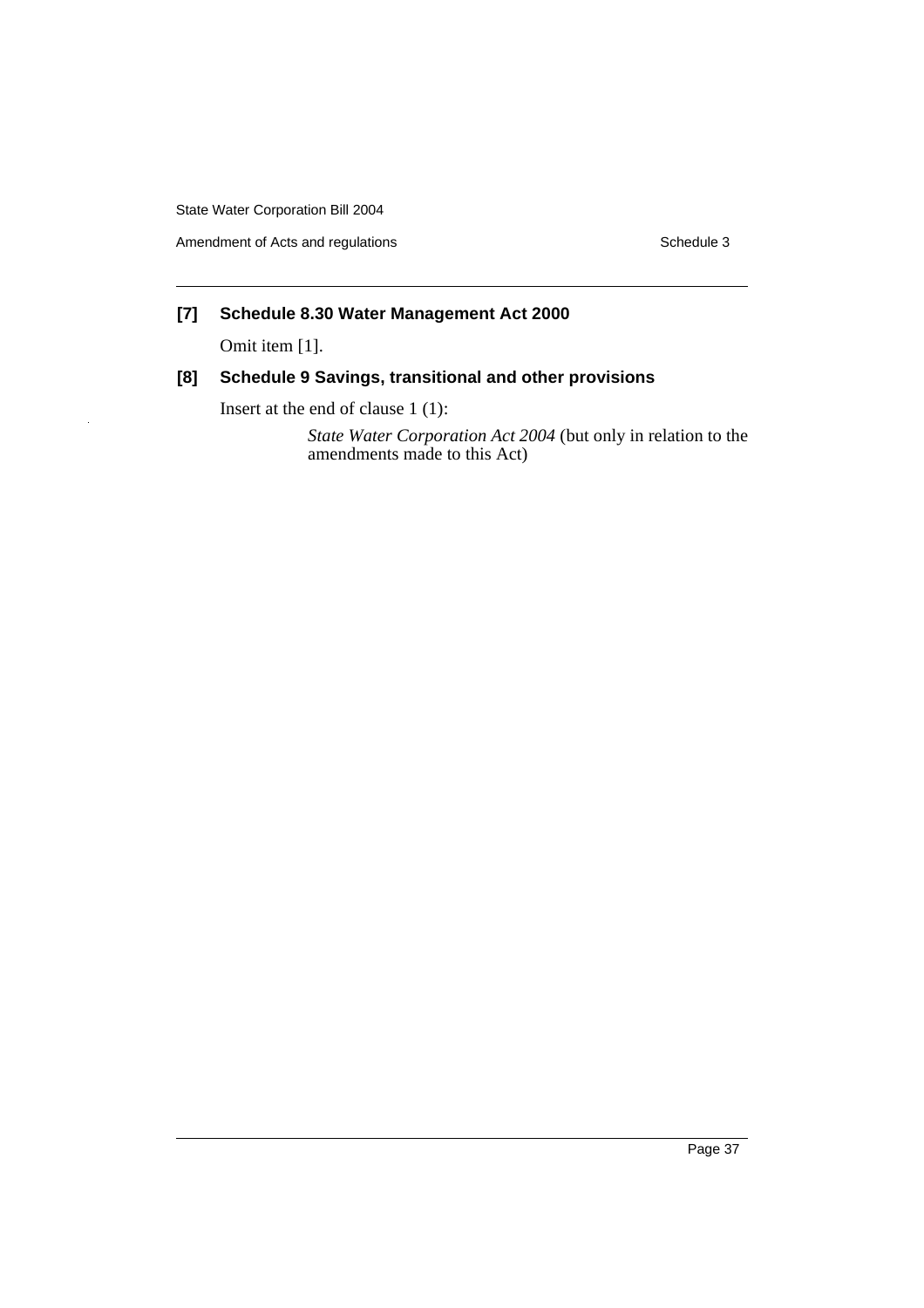Schedule 4 Savings, transitional and other provisions

#### **Schedule 4 Savings, transitional and other provisions** (Section 39)

# **Part 1 General**

# **1 Regulations**

- (1) The regulations may contain provisions of a savings or transitional nature consequent on the enactment of the following Acts: this Act
- (2) Any such provision may, if the regulations so provide, take effect from the date of assent to the Act concerned or a later date.
- (3) To the extent to which any such provision takes effect from a date that is earlier than the date of its publication in the Gazette, the provision does not operate so as:
	- (a) to affect, in a manner prejudicial to any person (other than the State or an authority of the State), the rights of that person existing before the date of its publication, or
	- (b) to impose liabilities on any person (other than the State or an authority of the State) in respect of anything done or omitted to be done before the date of its publication.

# **Part 2 Provisions consequent on enactment of this Act**

# **2 Previous acts, matters or things**

- (1) Any act, matter or thing done before the commencement of this clause:
	- (a) by the Ministerial Corporation, the Department of Infrastructure, Planning and Natural Resources or the Department of Energy, Utilities and Sustainability in respect of the capture, storage or release of water or any other function of the Corporation in the area of operations of the Corporation, or
	- (b) by the Minister administering the Fish River water supply scheme in respect of the supply of water from that scheme,

or any associated functions, continues to have effect after that commencement as if the act, matter or thing were done by the Corporation.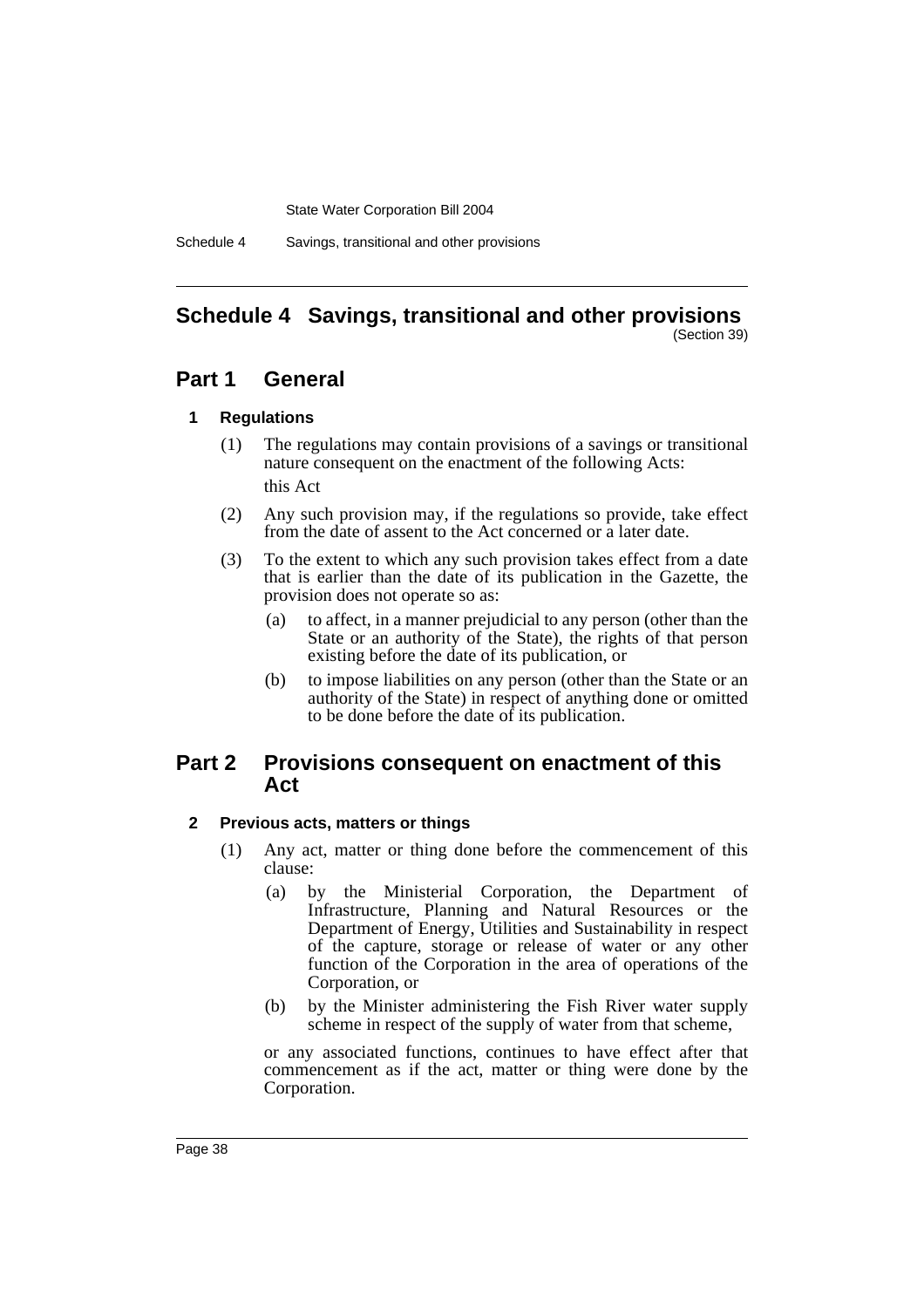Savings, transitional and other provisions Schedule 4 and the schedule 4 series Schedule 4

(2) The Corporation may vary or revoke (if otherwise permitted under this Act or the regulations or any other applicable Act or law) any act, matter or thing continued under this clause.

#### **3 Prices for bulk water**

(1) In this clause:

*IPART determination* means determination No 3, 2001 made by the Tribunal and published in Gazette No 30 of 25 January 2002 at pages 563–577.

- (2) For the purposes of the *Independent Pricing and Regulatory Tribunal Act 1992*, the IPART determination continues to apply to water released by the Corporation until a replacement determination is issued.
- (3) Despite subclause (2), the prices in the IPART determination that applied to water supplied immediately before 30 June 2004 are to be increased by 2% in relation to water supplied on or after 1 July 2004.
- (4) Nothing in this clause prevents the IPART determination being replaced, or a further determination being issued for the Corporation.

# **4 Prices for water from Fish River water supply scheme**

(1) In this clause:

*order of the Minister* means the order of the Minister under section 243 (3) of the *Water Management Act 2000* that had effect immediately before the repeal of section 243 of that Act by Schedule 3.21 [1].

(2) The order of the Minister continues to apply to water supplied from the Fish River water supply scheme until a determination under section 315 of the *Water Management Act 2000* in respect of that scheme takes effect.

# **5 Timetable for first statement of corporate intent**

A period within which any matter is required to be done under this Act or the *State Owned Corporations Act 1989* in relation to a statement of corporate intent, in connection with the first statement of corporate intent of the Corporation, may be extended by the voting shareholders of the Corporation.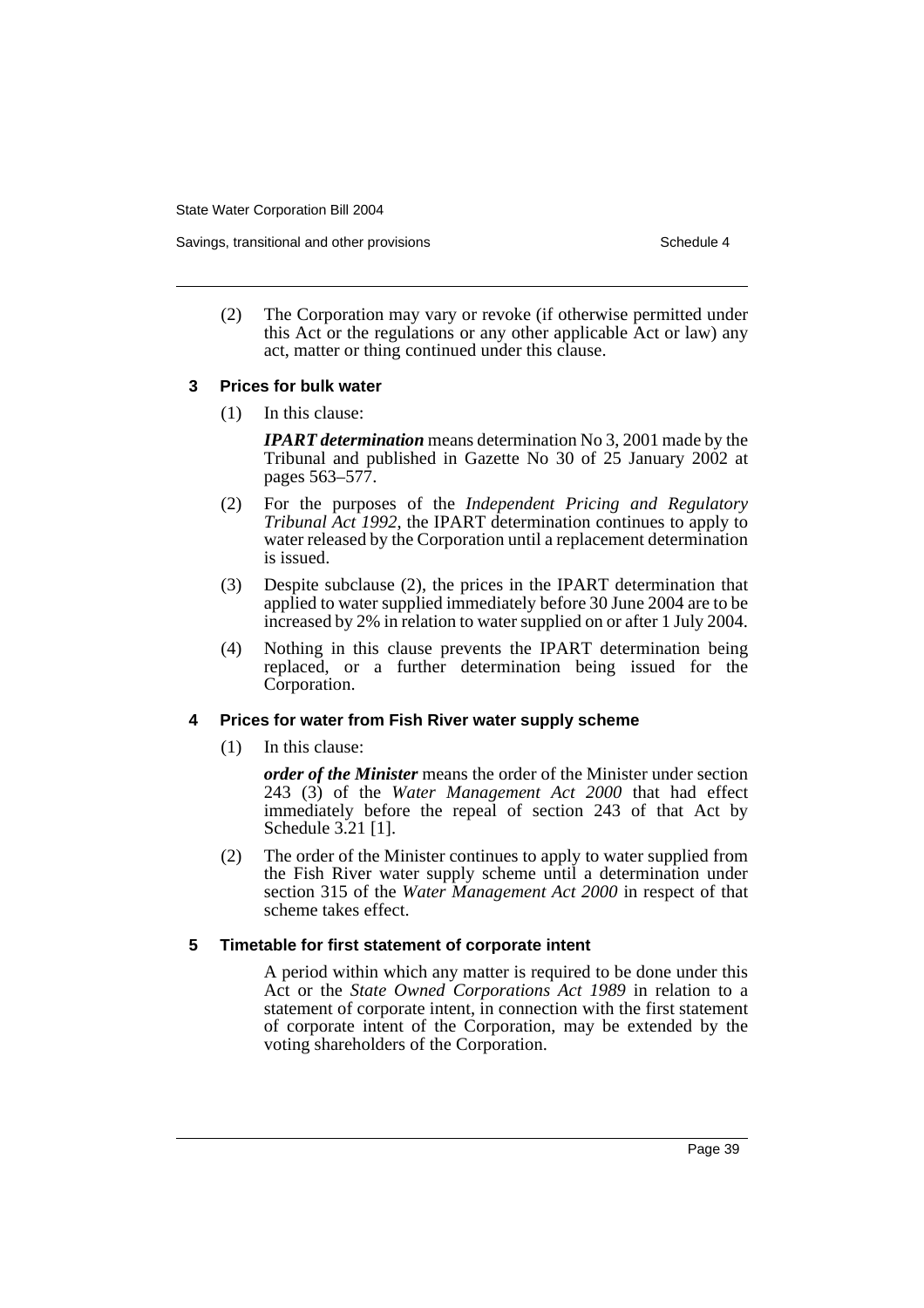Schedule 4 Savings, transitional and other provisions

#### **6 Existing development applications and other matters**

- (1) This clause applies to development or an activity relating to:
	- (a) water management works or other infrastructure or assets transferred to the Corporation from the Ministerial Corporation, the State or a public or local authority under this Act, or
	- (b) a function conferred on the Corporation under this Act that was, immediately before its conferral, conferred on the Ministerial Corporation, the State or a public or local authority.
- (2) A development application or environmental impact statement relating to a matter referred to in subclause (1) made or prepared by the Ministerial Corporation, the State or a public or local authority under the *Environmental Planning and Assessment Act 1979* before its conferral, and not finally determined (in the case of a development application) or considered (in the case of an environmental impact statement) before that commencement, is taken to have been made or prepared by the Corporation.

#### **7 Licences and other authorisations**

- (1) This clause applies to an authorisation granted to the Ministerial Corporation, the State or a public or local authority under any of the following Acts or under a regulation under any of those Acts, and in force immediately before the commencement of this clause:
	- (a) *Dangerous Goods Act 1975*,
	- (b) *Environmental Planning and Assessment Act 1979*,
	- (c) *Occupational Health and Safety Act 2000*,
	- (d) *Protection of the Environment Operations Act 1997*,
	- (e) *Water Act 1912*,
	- (f) *Water Management Act 2000*,
	- (g) any other Act prescribed by the regulations.
- (2) An authorisation is, to the extent that it relates to transferred functions or assets, taken to be held by the Corporation on the same terms and conditions as the Ministerial Corporation, the State or the public or local authority held the authorisation immediately before the commencement of this clause.
- (3) The regulations may exempt an authorisation from the operation of this clause.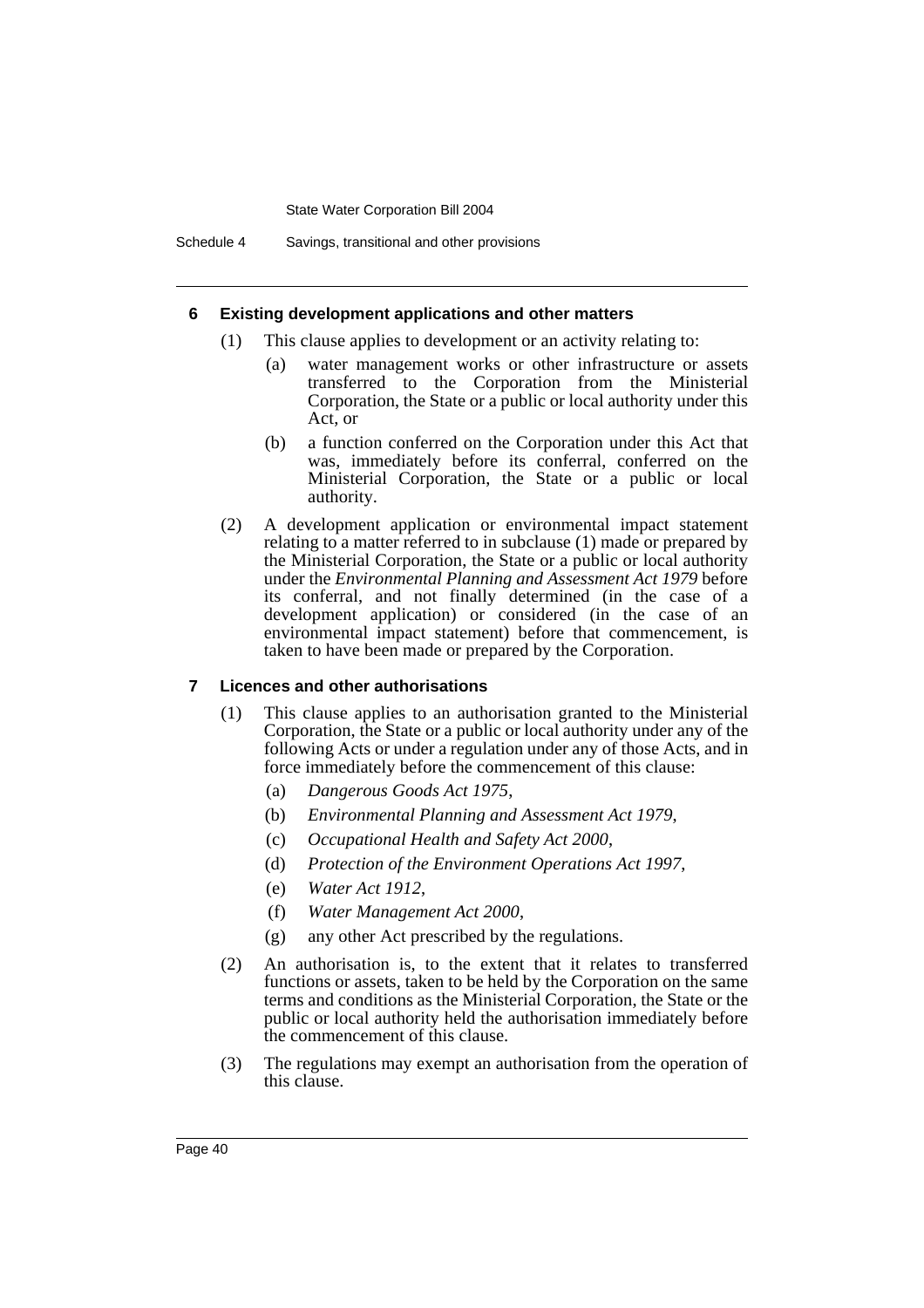Savings, transitional and other provisions Schedule 4 and the schedule 4 series Schedule 4

- (4) Nothing in this clause prevents an authorisation from being varied, cancelled or replaced.
- (5) In this clause:

*authorisation* includes a licence, permit or approval.

*transferred functions or assets* means functions conferred on, or assets, rights or liabilities vested in, the Corporation by or under this Act, that were, immediately before the conferral or vesting, conferred on, or vested in, the Ministerial Corporation, the State or a public or local authority.

#### **8 Deemed licences and approvals**

- (1) For the purposes of Part 9 of the *Water Act 1912*, the Corporation is taken, at the time of transfer, to have been granted a water management licence under section 188 of that Act, for each water management work transferred to the Corporation by or under this Act (a *deemed water management licence*).
- (2) A deemed water management licence (other than a deemed water management licence for the Fish River water supply scheme) does not authorise the Corporation to take and use water from any water source.
- (3) The Ministerial Corporation is not required to comply with section 189 (3) of the *Water Act 1912* in relation to any condition that it imposes on a deemed water management licence within 6 months after the date that the licence is taken to have been granted.
- (4) If water management works are transferred to the Corporation by or under this Act, the Corporation is taken on the date of the transfer to have been granted all relevant approvals under Part 3 of Chapter 3 of the *Water Management Act 2000* required to allow the Corporation to use those works in accordance with the Corporation's functions (a *deemed approval*).
- (5) A deemed approval is subject to the provisions of the *Water Management Act 2000* as if the approval had been granted under Division 2 of Part 3 of Chapter  $3$  of that Act at the time of the transfer of the relevant water management works, and accordingly it may be subjected to conditions, suspended or cancelled in accordance with that Act.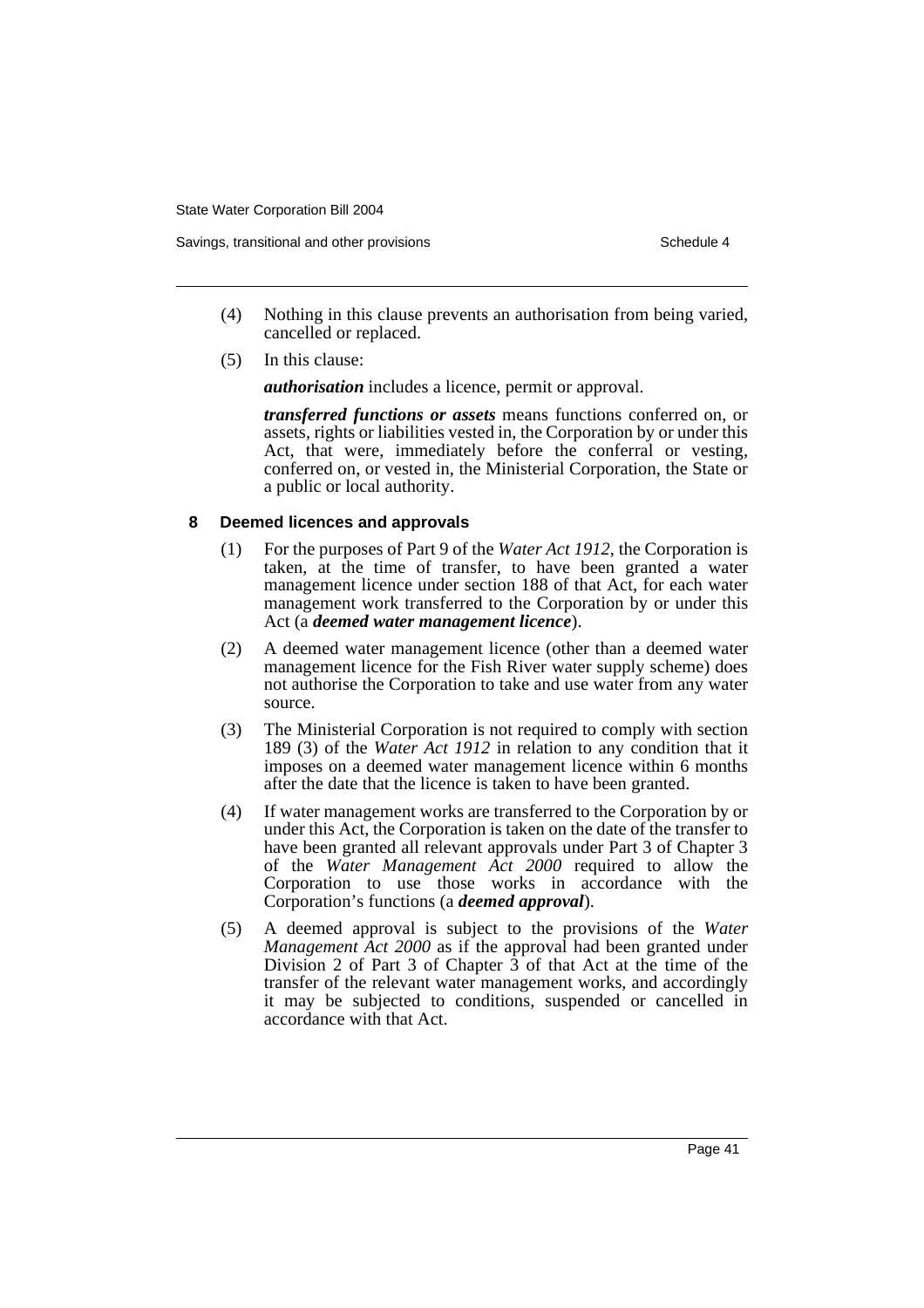Schedule 4 Savings, transitional and other provisions

- (6) The Minister administering the *Water Management Act 2000* is not required to comply with section 102 (1) of that Act in relation to any discretionary condition imposed on a deemed approval within 6 months after the date that the approval is taken to have been granted.
- (7) Part 5 of the *Environmental Planning and Assessment Act 1979* does not apply to or in respect of a deemed water management licence or a deemed approval.
- (8) The Corporation is taken to hold any other licence or approval necessary under the *Water Management Act 2000* or the *Water Act 1912* to allow it to take and use water in the exercise of its functions.
- (9) Any licence or approval under subclause (8) is taken to have effect for a period of 12 months commencing on the date of commencement of this clause or for such longer period as may be prescribed by the regulations.

#### **9 Fish River water supply scheme assets**

- (1) All assets, rights and liabilities of the Ministerial Corporation, the State or a public or local authority comprising the Fish River water supply scheme are transferred to the Corporation on the commencement of Schedule 3.21 [1].
- (2) Any money in, or required to be paid into, the Fish River Water Supply Account immediately before the commencement of Schedule 3.21 [1], less any amount required, at that time, to be repaid to the Treasurer under section 251 (2) of the *Water Management Act 2000*, is to be paid to the Corporation.
- (3) Any amount owing to the Minister immediately before the commencement of Schedule 3.21 [1] in relation to the supply of water from the Fish River water supply scheme, is to be paid to the Corporation and may be recovered by the Corporation as a debt in a court of competent jurisdiction.
- (4) On and after the commencement of Schedule 3.21 [1], the Corporation is entitled to the benefit and subject to the burden of, and taken to be a party to, any contract or arrangement in relation to the Fish River water supply scheme entered into by the Minister (or by a person on behalf of the Minister) with any person and having force immediately before the commencement of Schedule 3.21 [1].
- (5) Schedule 1 applies to any transfer of assets, rights or liabilities under this clause.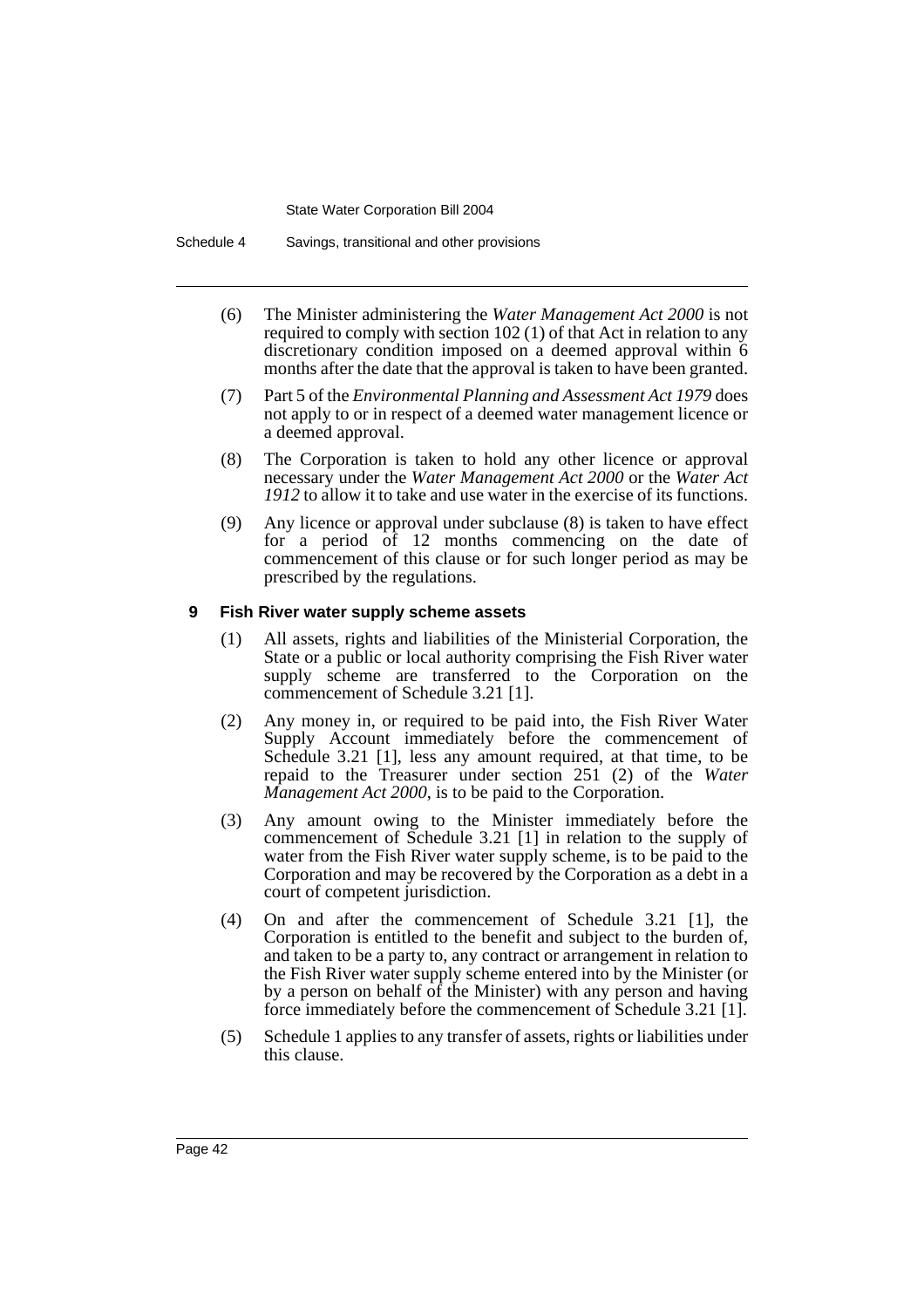#### (6) In this clause:

*Fish River Water Supply Account* has the same meaning as in Division 4 of Part 1 of Chapter 5 of the *Water Management Act 2000*, before the repeal of that Division by Schedule 3.21 [1].

*Minister* means the Minister administering the Fish River water supply scheme immediately before the commencement of Schedule 3.21 [1].

#### **10 Transferred easements**

For the purposes of any easement, the benefit of which is transferred to the Corporation by or under this Act, the Corporation is taken to be a body representing the Crown.

## **11 Existing hydro-electric works**

Any device for generating electricity from water released in accordance with this Act, that was on or in any water management work immediately before that work was transferred to the Corporation by or under this Act, is taken to have been authorised under section 26.

#### **12 Interim operating licence**

- (1) Despite any other provision of this Act, the Governor may, on the recommendation of the portfolio Minister, grant an interim operating licence to the Corporation.
- (2) The interim operating licence is subject to the terms and conditions determined by the Governor.
- (3) Subject to subclause (4), the interim operating licence is taken to be an operating licence and the provisions of this Act apply accordingly.
- (4) Section 12 (1) and (2) and section 14 do not apply in relation to the interim operating licence.